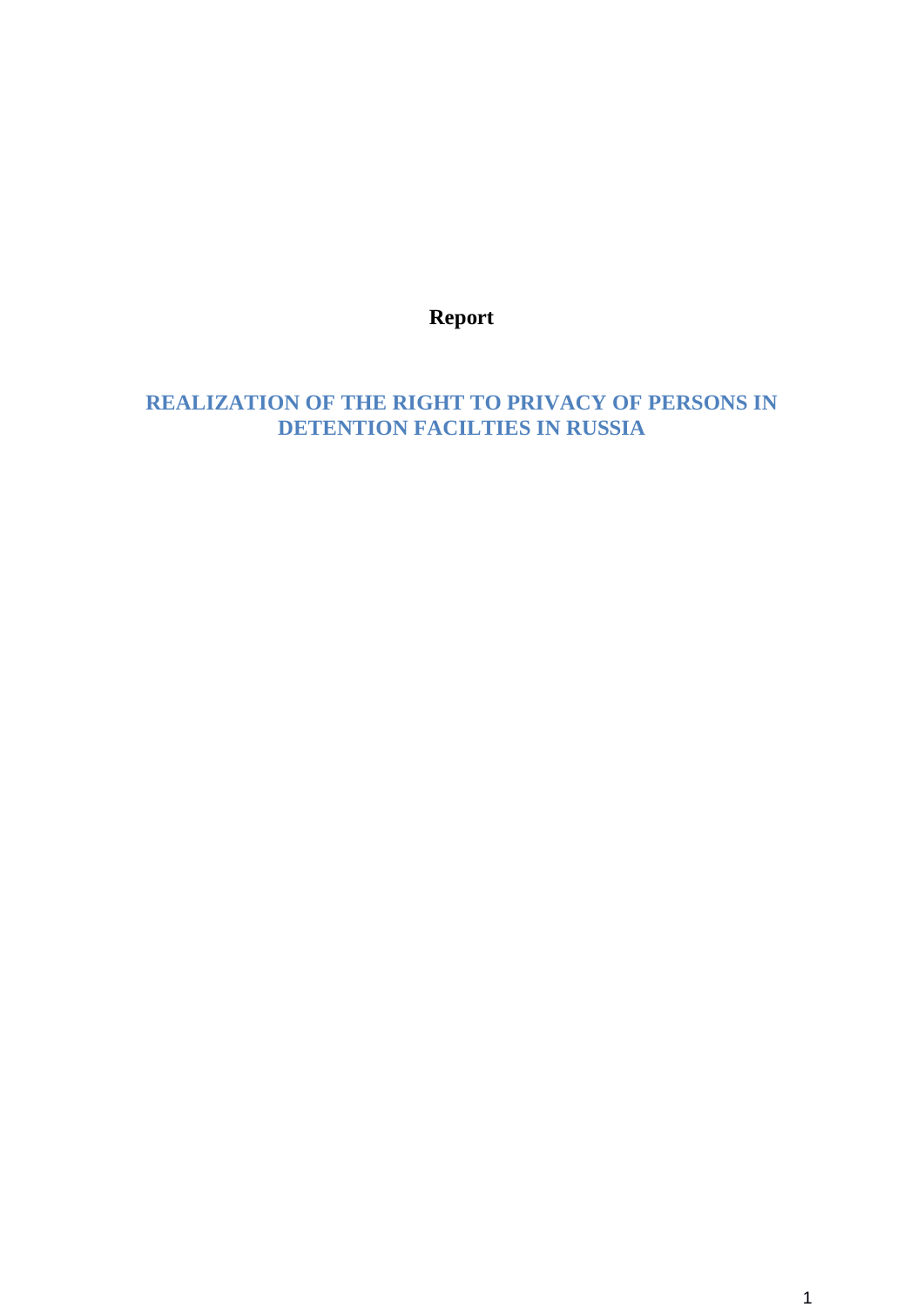# **Table of contents**

| List of abbreviations                                                                                                                                                          | 3      |
|--------------------------------------------------------------------------------------------------------------------------------------------------------------------------------|--------|
| Introduction                                                                                                                                                                   | 5      |
| Right to privacy in international standards and national legislation                                                                                                           | $\tau$ |
| Methodology of monitoring "Observance of the right to privacy in places of detention"                                                                                          | 12     |
| <b>System issues</b>                                                                                                                                                           | 16     |
| Respect for the right to privacy of prisoners during searches and checks at the premises                                                                                       | 16     |
| Respect for the right to privacy - prohibition of disclosure of personal data                                                                                                  | 23     |
| Observance of the right to privacy of prisoners - medical (doctor-patient) confidentiality                                                                                     | 27     |
| Observance of the right to secrecy of correspondence and telephone conversations in places of<br>detention                                                                     | 31     |
| Other areas of respect for the right to privacy explored during the study                                                                                                      | 38     |
| Respect for the right to private and family life in upholding the right to visits                                                                                              | 38     |
| Departure from the colony for meetings with relatives for exceptional personal<br>circumstances and on vacation                                                                | 45     |
| Serving a sentence away from the region of residence                                                                                                                           | 48     |
| Observance of the right to marry in detention facilities                                                                                                                       | 51     |
| Informing convicts about the illness or death of a close relative                                                                                                              | 53     |
| Personal time, space and belongings of the prisoner                                                                                                                            | 54     |
| Respect for the right to privacy of individual groups of persons                                                                                                               | 60     |
| Systematization of complaints and statements about violations of the right to privacy by<br>supervisory authorities and bodies protecting human rights in detention facilities | 63     |
| Interaction of observers during the study with the bodies of the Federal Penitentiary Service,<br>supervisory authorities and bodies monitoring the observance of human rights | 64     |
| Recommendations on the results of monitoring and subsequent discussion of regional<br>reports                                                                                  | 66     |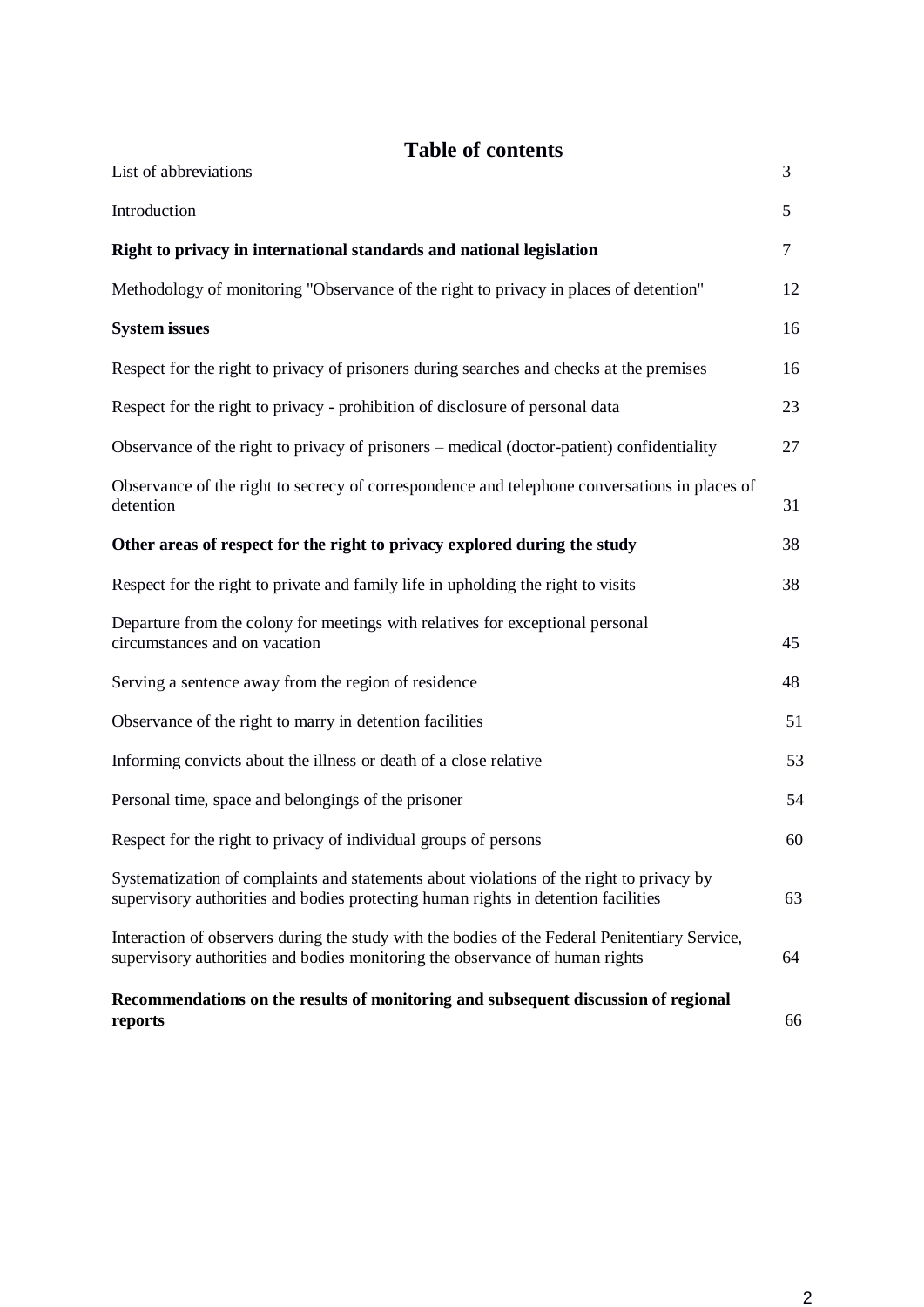#### **List of abbreviations and terms used in the report**

**C**

CAT - United Nations Committee against Torture

CC RF- Constitutional Court of the Russian Federation

CEC RF - Criminal Executive Code of the Russian Federation

Civil Registry Office - Body for recording civil status acts in the constituent entities of the Russian Federation

CoAP RF - Code of Administrative Procedure of the Russian Federation

**E**

ECHR - Convention for the Protection of Human Rights and Fundamental Freedoms (European Convention on Human Rights)

ECtHR - European Court of Human Rights

#### **F**

FC RF – Family Code of the Russian Federation

FKU IK - Federal State Institution correctional colony

"For official use" - a stamp that is installed on the regulatory acts of the department, available exclusively for employees of this department

FSIN RF - Federal Penitentiary Service of the Russian Federation

FZ - Federal Law

FZ-76 RF - Federal Law No. 76-FZ of 10 June, 2008 "On public control over ensuring human rights in places of detention and on assistance to persons in places of detention"

#### **G**

GUFSIN - Main Department of the Federal Penitentiary Service

#### **H**

HIV - Human immunodeficiency virus

HRC - Human Rights Commissioner

HR Committee - United Nations Human Rights Committee

#### **I**

ICCPR - International Covenant on Civil and Political Rights of the United Nations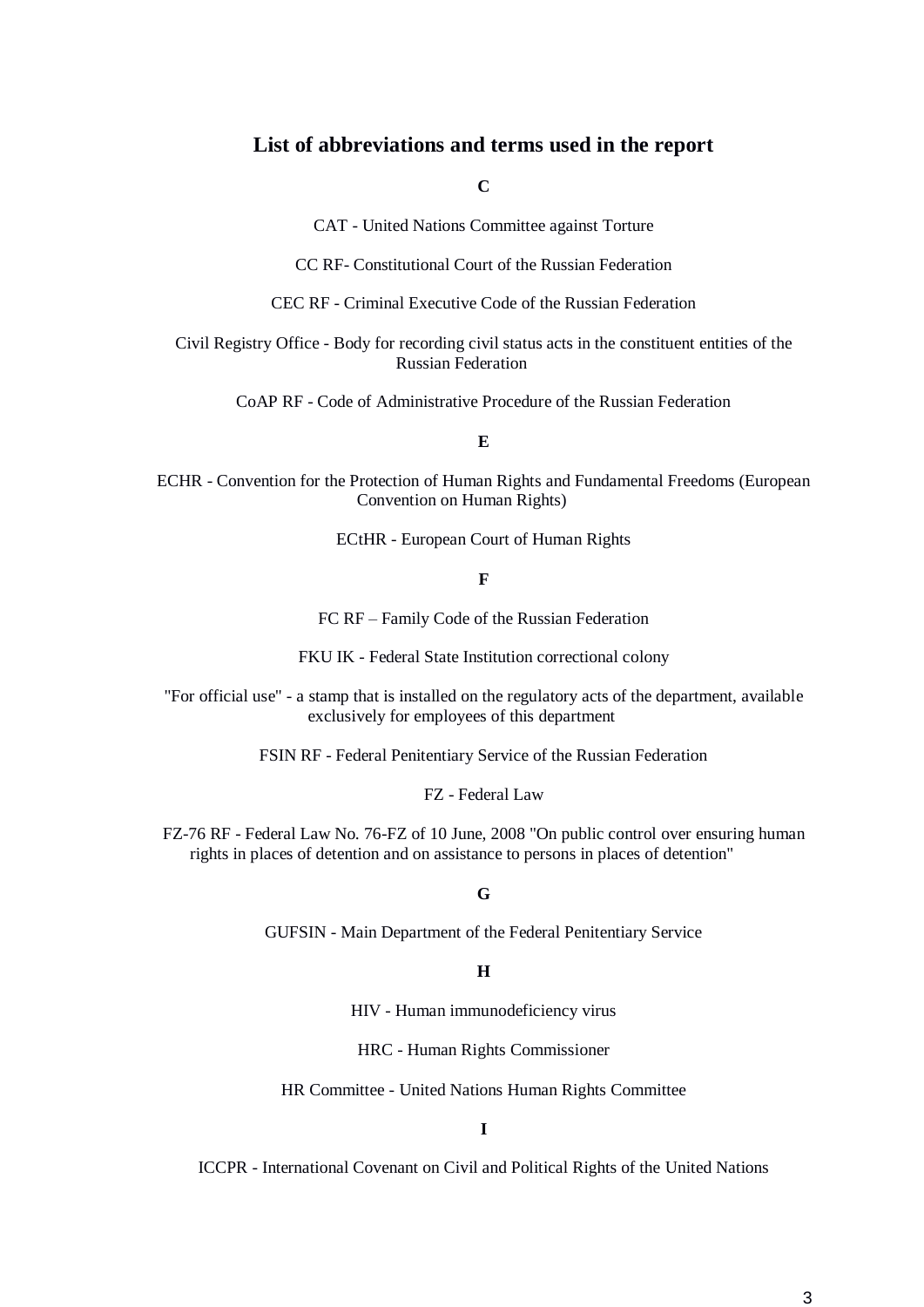IK - Correctional colony

IU - Correctional institution

**M**

MVD - Ministry of Internal Affairs

MJ RF - Ministry of Justice of the Russian Federation

#### **O**

OSUON - Strict conditions detachment of serving a sentence

#### **P**

PC - Public Council

PKT - Cell-type room in a correctional institution

PMC - Public Monitoring Commission for monitoring the observance of human rights in places of forced detention and assistance to persons in places of forced detention, formed in accordance with Federal Law of the Russian Federation No. 76

Preventive supervision - inclusion by the decision of the administration of the institution of a prisoner in a special register if there is reliable and verified information about his/her intentions to commit an offense or negative influence on other persons, as well as medical and psychological indications

PVR IU - Internal regulations of a correctional institution approved by Order No. 295 of the Ministry of Justice of the Russian Federation of 16 December, 2016

#### **R**

RF - Russian Federation

#### **S**

SC RF – Supreme Court of the Russian Federation

ShIZO - Penal isolation detachment in a correctional institution

SIZO - Pre-trial detention center

**U**

UFSIN - Regional Department of the Federal Penitentiary Service

UIS - Penal Enforcement System

UN - United Nations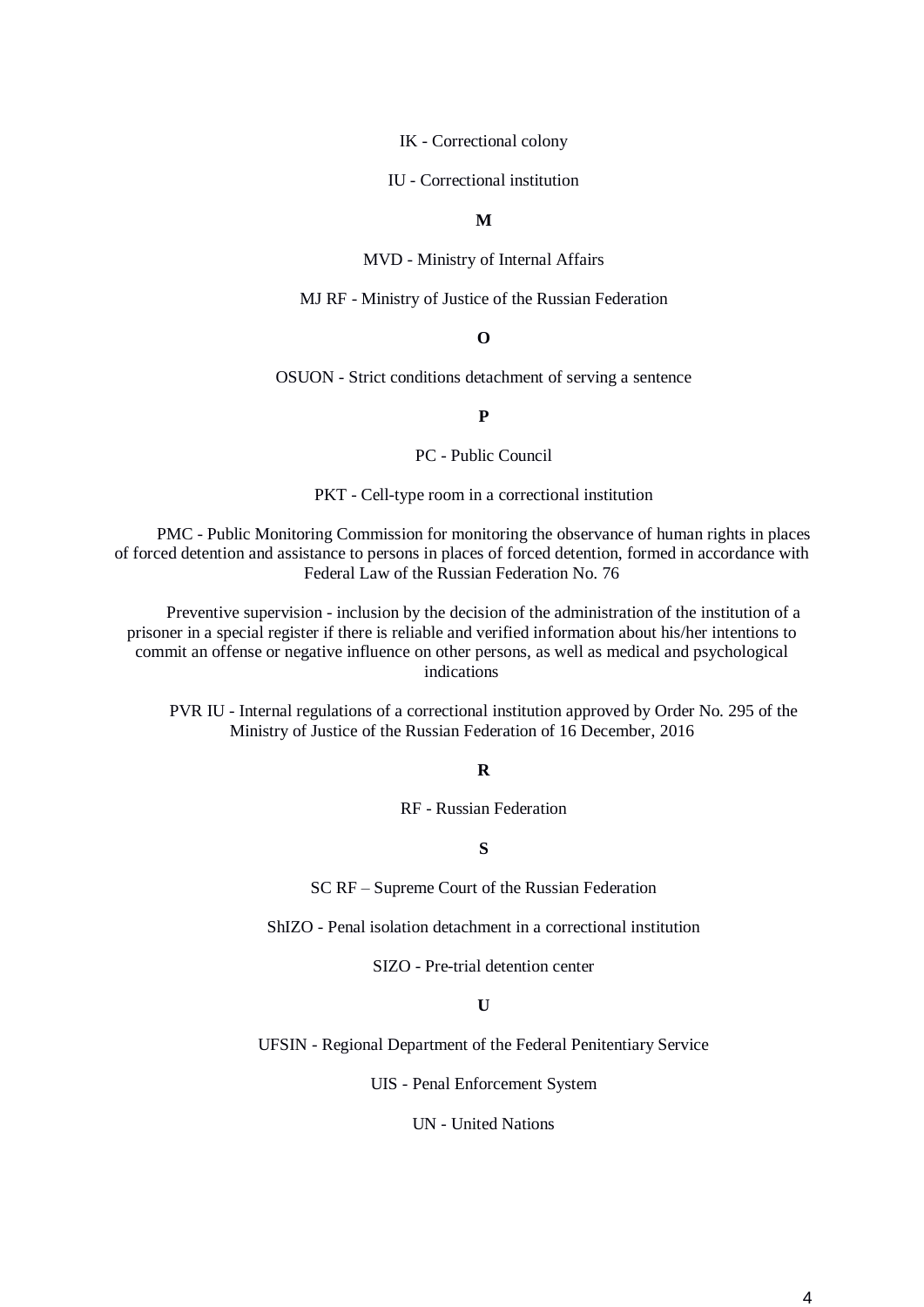### **Introduction**

We present to your attention the report: "Realization of the right to privacy of persons in detention facilities in Russia", which was compiled based on the results of monitoring<sup>1</sup> and is the result of study conducted by 30 members of Public Monitoring Commissions (hereinafter PMC) and Public Councils (hereinafter PC) in 13 regions of the Russian Federation, in 76 detention facilities.

However, before we start analyzing the results of the study, we consider it important to explain to readers why we have devoted so much time, attention and energy to studying the implementation of the right to privacy, why we considered important this fragment of the daily existence of people deprived of their liberty, despite the fact that the Russian penitentiary system faces other, no less important problems.

It would seem that the right to privacy and places of deprivation of liberty are opposite and mutually exclusive concepts. Prisons, like other places of forced detention, are institutions where every step of a person is strictly controlled, his/her whole life is subject to a strict schedule and every minute passes in front of other people. *"The prison has no external side, no gaps; it cannot be suspended, except in cases when its task is fully completed... In prison, the authorities have the freedom of the individual and the time of the prisoner. ... Not one day, but a number of days and even years dictate to a person the time of wakefulness and sleep, activity and leisure, the number and duration of meals, the quality and quantity of food, the type and product of*  labor, the time of prayer, the use of the word and even thought".<sup>2</sup> It is difficult to find a more accurate description of a person's life in places of deprivation of liberty. In such conditions the observance of the right to privacy becomes particularly important. Without much exaggeration, it can be argued that this right concerns almost every aspect of a prisoner's life: from physical integrity, contact with the outside world and to the ability to dispose of personal belongings and time. It is the essence of everyday life, one of the last bastions of preserving one's own identity and at least some of its autonomy. The degree of repressiveness of the penitentiary system largely depends on the observance of the right to privacy and restrictions in this area.

In our opinion, the right to privacy of persons in places of detention has long been outside the scope of public discourse. Perhaps this happened because we, the whole society, human rights defenders, employees of the penitentiary system and, finally, the prisoners themselves, simply got used to the presence of various kinds of restrictions in this area and considered them an integral element

<sup>1</sup> "Monitoring" and "study / investigation of the situation" in this report are interchangeable concepts

<sup>&</sup>lt;sup>2</sup>M. Foucault "To supervise and punish. The Birth of prison", Moscow, Ad Marginem Press, 1999, 127 p.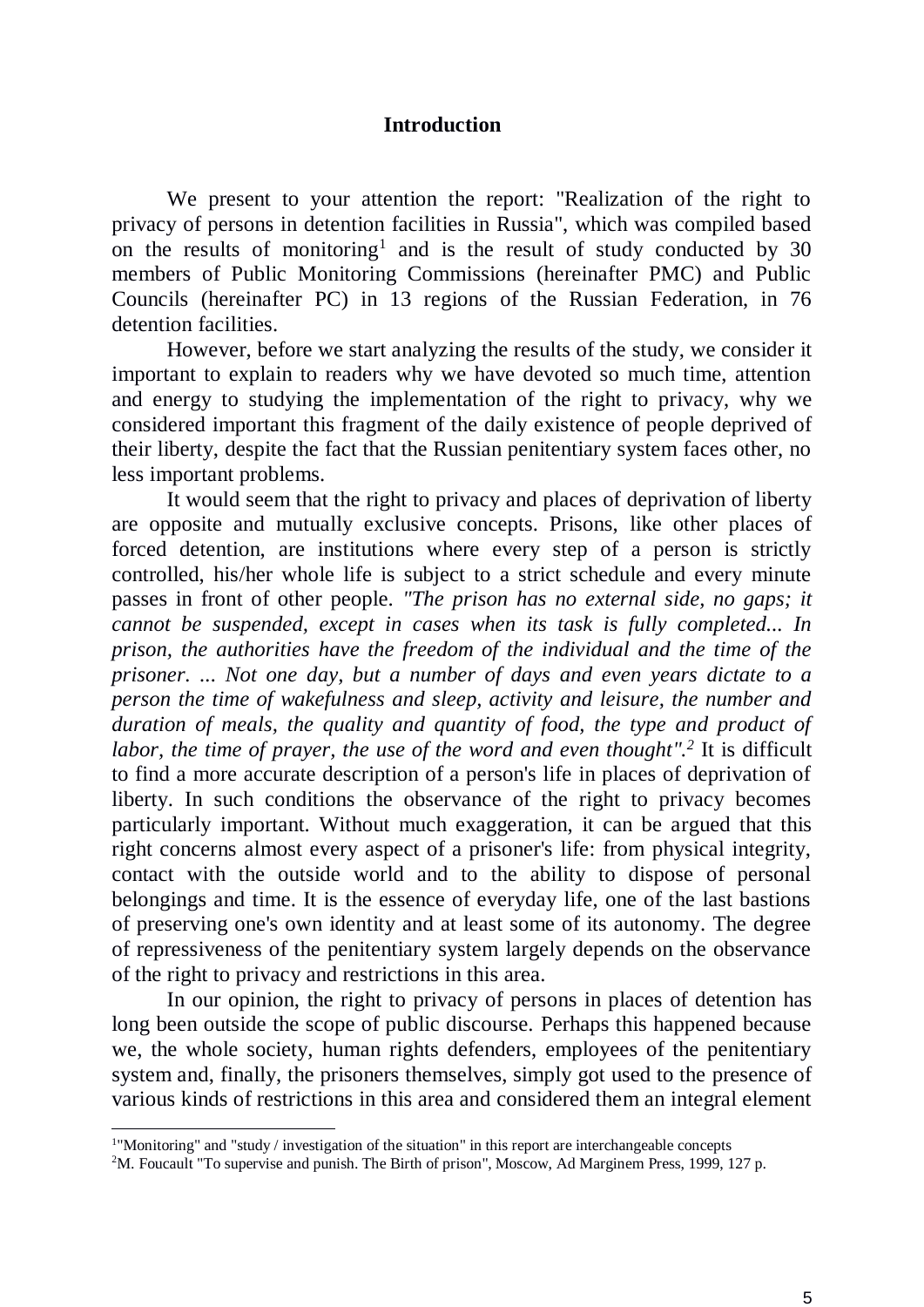of life in places of deprivation of liberty. And the habit lulls vigilance, creates a space for violations that are not necessarily the result of the evil will and intent of the employees of the penal enforcement system. Sometimes they are caused by the lack of a thorough analysis and serious discussion on the topic.

We have repeatedly encountered cases of violations of the right to privacy of persons in places of deprivation of liberty, as part of our work in nongovernmental organizations as defenders of prisoners<sup>3</sup>, representatives of the PMC and the PC. In their complaints, the prisoners raised problems related to the disclosure of personal data, conducting personal searches, organizing visits, correspondence, receiving parcels, having free time, and conditions for storing personal belongings. Each of these issues can be considered as a violation of a specific right of a person who is in places of deprivation of liberty, or a certain provision of the current legislation. Only a look at all these issues through the prism of the right to privacy protection allowed us to realize the scale of possible problems in this area.

With this report, we would like to initiate a broad discussion on the topic of respect for the right to privacy of persons in detention facilities in Russia, to disseminate information about the positive practices we use in our work, and also to draw attention to the problematic issues noted during the monitoring. Our goal, however, is not to identify those responsible for violations. We consider the identified problems as a starting point in the discussion process, the beginning of the search for their solutions and ways to prevent repetition.

We express our deep gratitude to everyone who contributed to the appearance of this report. Separately, we would like to thank the members of the PMC and the PC who visited places of detention and prepared regional reports, on the basis of which, in turn, this generalizing study was prepared. We thank all the organizations and institutions that responded to the requests of members of the PMC and the PC; employees of the penitentiary system; the convicts themselves and their family members who agreed to take part in the surveys and answer numerous questions that were asked to them. Without the participation of all these people, the implementation of this large-scale undertaking would have been impossible.

*The Project Team*

<sup>&</sup>lt;sup>3</sup>For the purposes of this report, a prisoner is any person deprived of liberty and staying in a pre-trial detention center, colony, prison.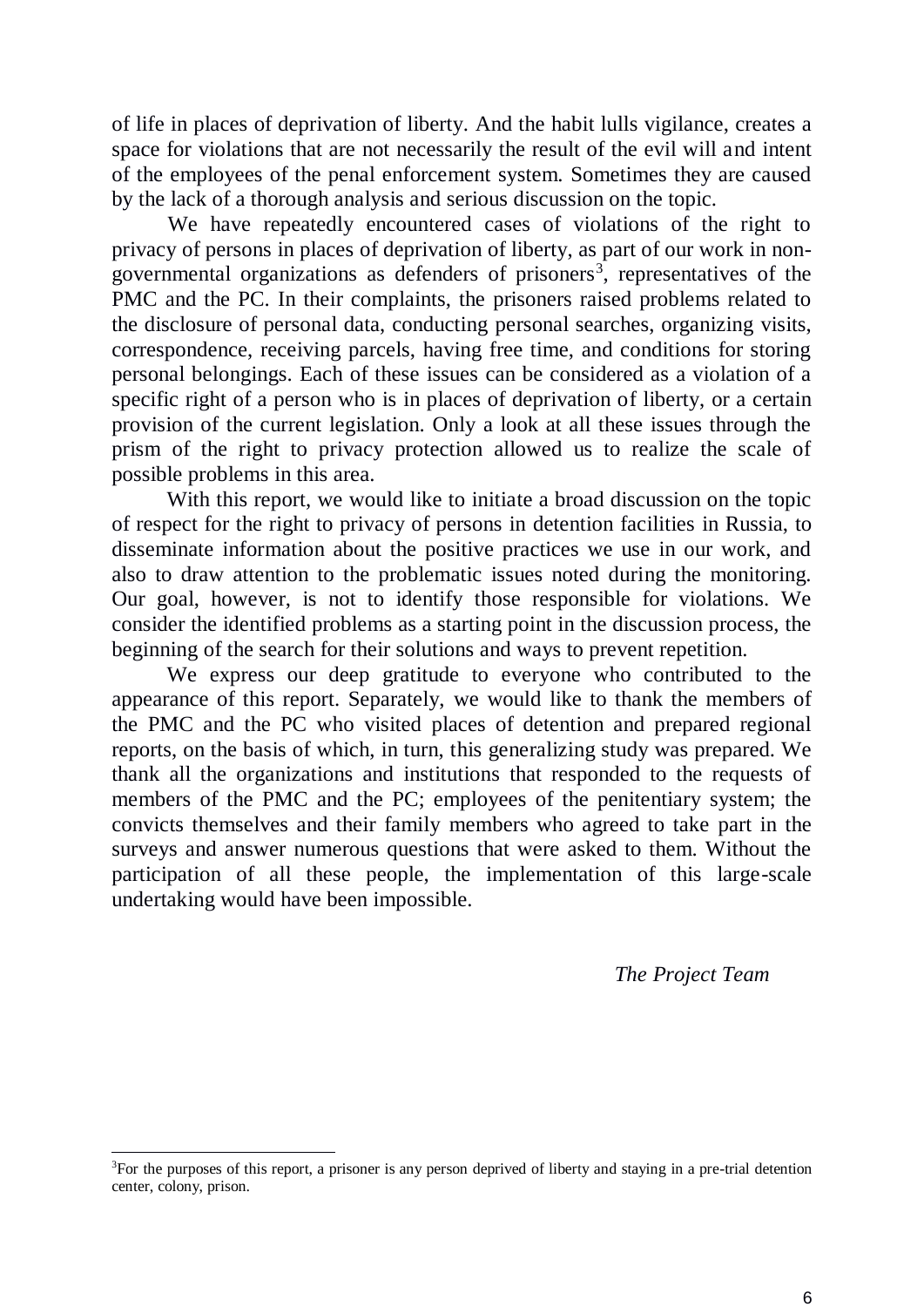### **Right to privacy in international standards and national legislation**

The purpose of observing the right to privacy is to protect the individual from arbitrary interference by the authorities; therefore it is regulated by the most important documents of international law. Article 12 of the Universal Declaration of Human Rights states: *«No one shall be subjected to arbitrary interference with his privacy, family, home or correspondence, nor to attacks upon his honour and reputation. Everyone has the right to the protection of the*  law against such interference or attacks»<sup>4</sup>. Also, the International Covenant on Civil and Political Rights in Article 17 emphasizes the importance of the right to privacy: *«No one shall be subjected to arbitrary or unlawful interference with his privacy, family, home or correspondence, nor to unlawful attacks on his honour and reputation. Everyone has the right to the protection of the law against such interference or attacks» 5 .*

The UN Human Rights Committee, when interpreting Article 17 of the ICCPR, stressed that the right to privacy should be *«...supported by guarantees against any such interference and such encroachments, regardless of whether they are committed by state bodies, individuals or legal entities. The obligations arising from this article require the State to take legislative and other measures to effectively prohibit such interference and such encroachments, as well as to protect this right» 6* .

The HR Committee explained what the concepts of *illegal* and *arbitrary interference* mean from the point of view of the Covenant. The term *illegal* means that interference cannot take place at all, except in cases provided for by law. Interference authorized by the State can only be carried out on the basis of the law, which, in turn, must comply with the provisions, goals and objectives of the Covenant. The expression "*arbitrary interference*" may also apply to interference permitted by law. The introduction of the concept of arbitrariness is intended to ensure that even interference permitted by law must comply with the provisions, goals and objectives of the Covenant, and in any case would be justified in specific circumstances<sup>7</sup>.

The right to protection of private life is also regulated by the European Convention for the Protection of Human Rights and Fundamental Freedoms. According to part 1 of Article 8, *"Everyone has the right to respect for his* 

[https://www.un.org/ru/documents/decl\\_conv/conventions/pactpol.shtml](https://www.un.org/ru/documents/decl_conv/conventions/pactpol.shtml)

<sup>&</sup>lt;sup>4</sup> Universal Declaration of Human Rights [https://www.un.org/ru/documents/decl\\_conv/declarations/declhr.shtml](https://www.un.org/ru/documents/decl_conv/declarations/declhr.shtml) 5 International Covenant on Civil and Political Rights of the United Nations

<sup>&</sup>lt;sup>6</sup>General comment No. 16-Article 17 (right to privacy) [https://www2.ohchr.org/english/bodies/icm](https://www2.ohchr.org/english/bodies/icm-mc/docs/8th/HRI.GEN.1.Rev9_ru.pdf)[mc/docs/8th/HRI.GEN.1.Rev9\\_ru.pdf](https://www2.ohchr.org/english/bodies/icm-mc/docs/8th/HRI.GEN.1.Rev9_ru.pdf)[https://tbinternet.ohchr.org/\\_layouts/15/treatybodyexternal/Download.asp](https://tbinternet.ohchr.org/_layouts/15/treatybodyexternal/Download.aspx?symbolno=INT%2fCCPR%2fGEC%2f6624&Lang=ru) [x?symbolno=INT%2fCCPR%2fGEC%2f6624&Lang=ru](https://tbinternet.ohchr.org/_layouts/15/treatybodyexternal/Download.aspx?symbolno=INT%2fCCPR%2fGEC%2f6624&Lang=ru)<br><sup>7</sup> Ibid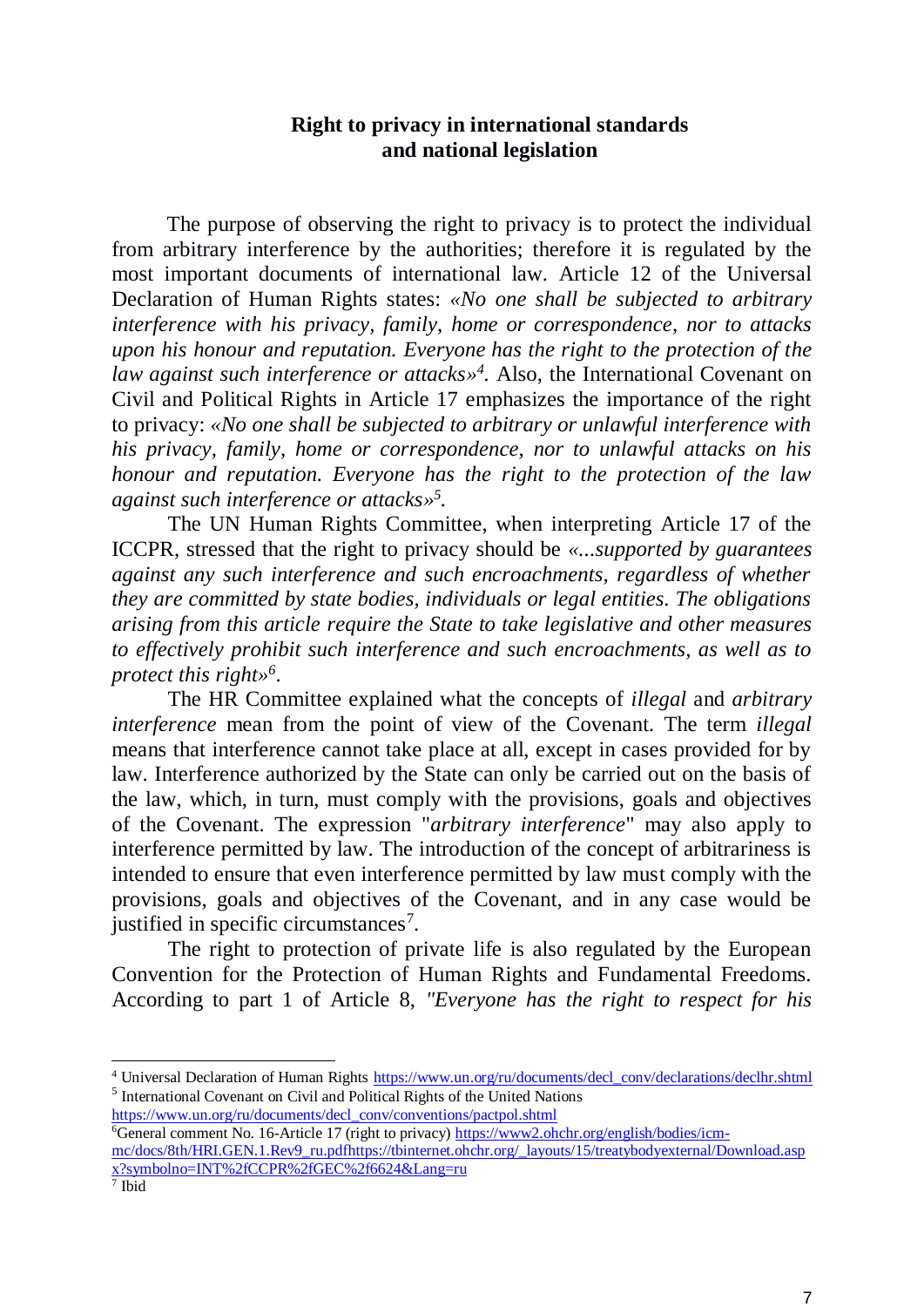*personal and family life, his home and his correspondence"<sup>8</sup>* . Thus, the purpose of this right is realized in four aspects of individual autonomy: *personal life, family life, protection of housing and correspondence*. The concept of private life in the decisions of the European Court of Human Rights is interpreted much more broadly than the concept of *personal life* and includes, among others, the sphere of establishing relations with the outside world, data collection and access to them, protection of reputation, physical and mental integrity, privacy in a public context, as well as the area affected during searches. *Family life*, in turn, in the understanding of Article 8, is not limited to families who have officially entered into marriage, and may include other actual relationships. A dwelling is defined as a place where a person lives permanently, or with which he has sufficient and strong ties. The secrecy of correspondence covers, in addition to traditional letters, phone calls and all information related to this, also emails and parcels<sup>9</sup>.

The second part of Article 8 of the Convention prohibits interference with this right, except in cases provided for by *law* and necessary in *a democratic society* to achieve *legitimate goals*. In accordance with this provision, *legitimate goals* are considered:

- the interests of national security and public order, the economic wellbeing of the country;

- prevention of riots or crimes;

- protection of health or morals;

- protection of the rights and freedoms of others.

Following the meaning of Part 2 of Article 8 of the Convention, each interference with the right to privacy should be analyzed by asking three questions:

- Is it legal?

-

- Will it lead to the realization of a legitimate goal?

- Is it necessary in a democratic society to achieve this goal, i.e. is it not excessive, arbitrary or unfair?

Thus, officials should ask themselves these questions every time before carrying out an intervention regulated by Article 8 and make sure that they are not carrying it out unreasonably. It is this provision that is violated most often when performing official duties $10$ .

In the conditions of places of detention, the need to respect the right to privacy is included in the documents of the so-called "soft law", such as the United Nations Standard Minimum Rules for the Treatment of Prisoners (the

<sup>8</sup> European Convention for the Protection of Human Rights and Fundamental Freedoms [https://www.echr.coe.int/Documents/Convention\\_RUS.pdf](https://www.echr.coe.int/Documents/Convention_RUS.pdf)

<sup>9</sup> I. Roanya. Protection of the right to *respect for private and family life* within the framework of *the European Convention for the Protection of Human Rights*. *Manuals on human rights of the Council of Europe. Strasbourg, 2012, pp. 13-3*4.<https://rm.coe.int/16806f15ac>

<sup>&</sup>lt;sup>10</sup> European Convention on Human Rights, Toolkit, [https://www.coe.int/ru/web/echr-toolkit/home.](https://www.coe.int/ru/web/echr-toolkit/home)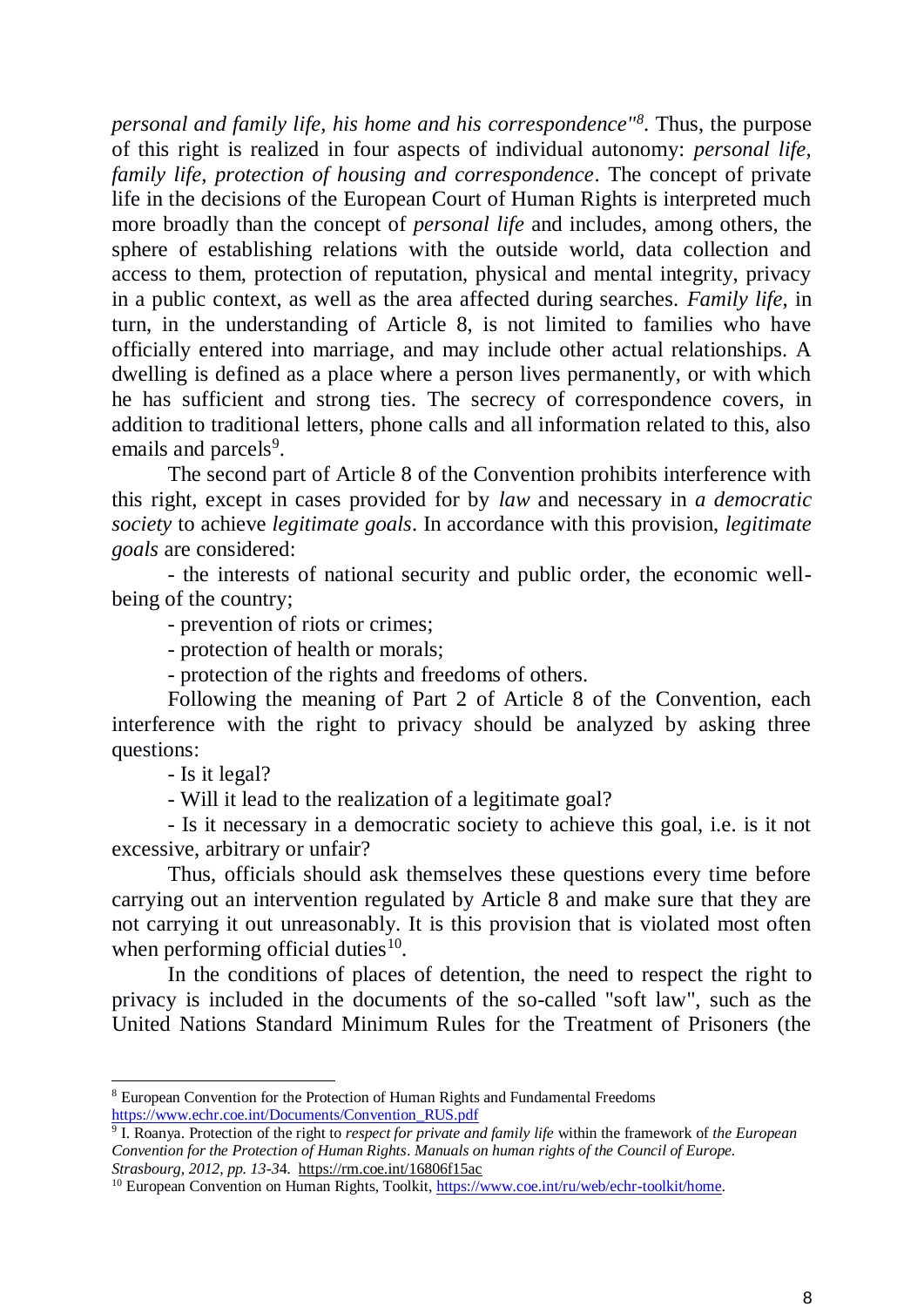Nelson Mandela Rules)<sup>11</sup> and European prison rules<sup>12</sup>. In addition, the European Committee for the Prevention of Torture and Inhuman or Degrading Treatment or Punishment (CPT) has repeatedly drawn attention to the implementation of various aspects of this right in places of deprivation of liberty. We will return to these standards more than once when discussing certain issues presented in this report.

At the national level, the right to privacy is protected by the Constitution<sup>13</sup>, which has the highest legal force and direct effect on the entire territory of the Russian Federation<sup>14</sup>. Article 2 of the Constitution establishes the general constitutional duty of the State, which consists in recognizing and protecting the rights and freedoms of man and citizen. The principle of inviolability of private life is derived from the totality of constitutional provisions contained in several articles at once, the main of which are Article 23, Article 24, Article 25.

Article 23:

*"1. Everyone has the right to inviolability of private life, personal and family secrets, protection of his honor and good name.* 

*2. Everyone has the right to secrecy of correspondence, telephone conversations, postal, telegraphic and other messages. The restriction of this right is allowed only on the basis of a court decision."* 

Article 24:

*"1. The collection, storage, use and dissemination of information about a person's private life without his consent is not allowed.*

*2. State authorities and local self-government bodies, their officials are obliged to provide everyone with the opportunity to familiarize themselves with documents and materials directly affecting their rights and freedoms, unless otherwise provided by law."* 

Article 25:

-

*«The dwelling is inviolable. No one has the right to enter a dwelling against the will of the persons living in it, except in cases established by federal law or on the basis of a court decision."*

In accordance with part 3 of Article 56, even with the introduction of a state of emergency, the inviolability of private life and its spheres provided for in part 1 of Article 23 and Article 24 are not subject to restriction.

The scope of protection provided by the constitutional provisions largely corresponds to the essence of Article 8 of the ECHR and its interpretation in the

<sup>&</sup>lt;sup>11</sup> Standard minimum rules for the treatment of prisoners

[https://www.un.org/ru/documents/decl\\_conv/conventions/prison.shtml](https://www.un.org/ru/documents/decl_conv/conventions/prison.shtml)

<sup>&</sup>lt;sup>12</sup> Council of Europe, Committee of Ministers, Recommendation Rec (2006)2 of the Committee of Ministers to the member States of the Council of Europe, adopted on 11 January 2006 <http://base.garant.ru/70170038/>

<sup>&</sup>lt;sup>13</sup> The Constitution of the Russian Federation [http://www.consultant.ru/document/cons\\_doc\\_LAW\\_28399/](http://www.consultant.ru/document/cons_doc_LAW_28399/)

<sup>&</sup>lt;sup>14</sup> Part 1 of Article 15 of the Constitution of the Russian Federation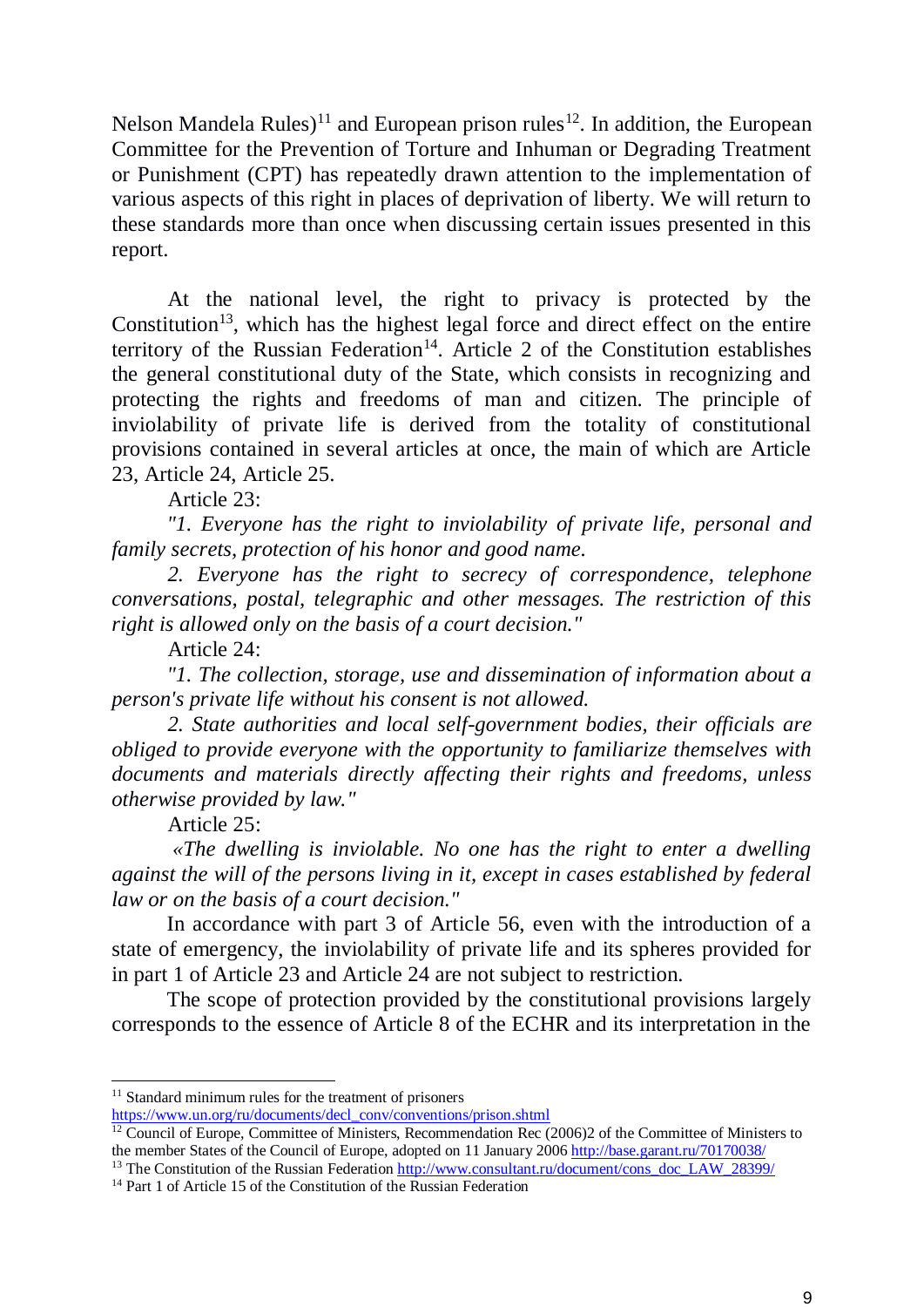case law of the European Court of Human Rights<sup>15</sup>, Article 17 of the ICCPR and Article 12 of the Universal Declaration. It is important to emphasize that according to Part 4 of Article 15 of the Constitution, "*the generally recognized principles and norms of international law and international treaties of the Russian Federation are an integral part of its legal system. If an international treaty of the Russian Federation establishes rules other than those provided for by law, the rules of the international treaty shall apply*", which is supplemented by Article 17 "*in the Russian Federation, the rights and freedoms of man and citizen are recognized and guaranteed in accordance with the generally recognized principles and norms of international law and in accordance with this Constitution*". All the international documents and precedents for the interpretation of international treaties mentioned in this report are sources of law in Russia, and the highest value and direct effect of human rights and freedoms, including the right to privacy, are guaranteed by the Constitution in Articles 2 and 18. It is human rights and freedoms that determine the meaning, content and application of laws, the activities of the legislative, executive, and local self-government<sup>16</sup>, that is, they, like the Constitution as a whole, must comply with all other legislation and law enforcement practice from the point of view of the right to privacy, which will be discussed later.

A significant part of the norms protecting private and family life is contained in the industry legislation. It establishes specific grounds, conditions and procedures, for example, for obtaining information concerning personal and family secrets, which creates obstacles to arbitrary interference in private life, primarily by State bodies. Federal legislation also prohibits persons who have been confidentially entrusted with information relating to private life and affecting personal and family secrets, or who, due to their official or other position, have gained access to such information, from transmitting this information to the public.

Chapter 8 of the Civil Code of the Russian Federation contains a section "Intangible benefits and their protection", which has a separate article 152.2 "Protection of the private life of a citizen". A number of articles of the Criminal Code of the Russian Federation have introduced criminal liability for violation of the inviolability of private life, primarily referring to Article 137 "Violation of the inviolability of private life", Article 138 "Violation of the secrecy of correspondence, telephone conversations, postal, telegraph or other messages", Article 139 "Violation of the inviolability of the home". Specialized legislation has been adopted containing legal norms that guarantee the inviolability of private life and regulate the sphere of personal data protection. It includes such legal acts as the Federal Law "On Personal Data", the Federal Law "On Information, Information Technologies and Information Protection", the Federal

<sup>&</sup>lt;sup>15</sup> as precedents for the interpretation of an international treaty and binding decisions in accordance with Article 46 of the ECHR

<sup>&</sup>lt;sup>16</sup> Article 18 of the Constitution of the Russian Federation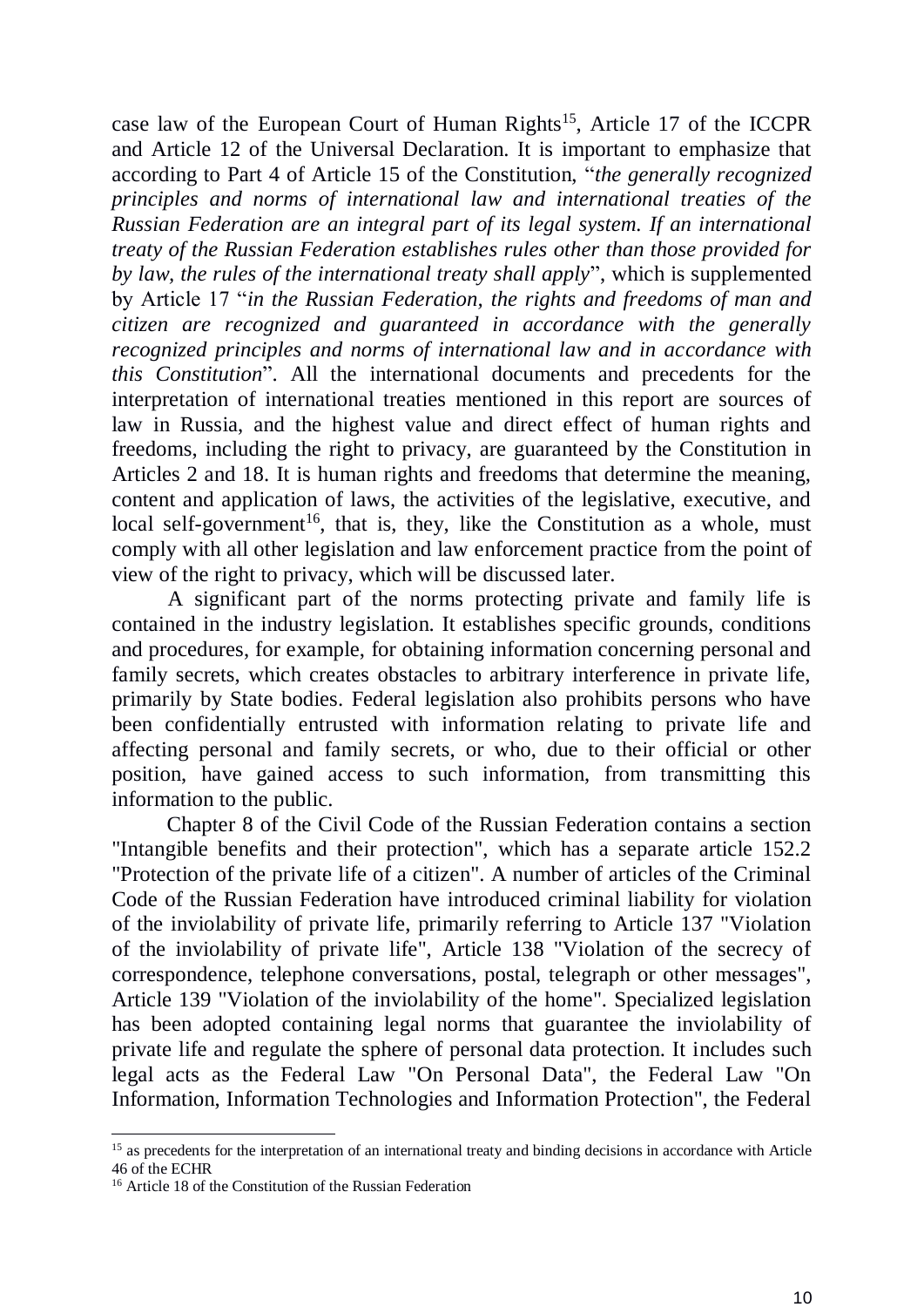Law "On Communications", the Decree of the President of the Russian Federation approving the "List of confidential information", etc.

The Constitutional and Supreme Courts have repeatedly addressed issues of private life in their decisions and rulings, which are important acts of interpretation of law<sup>17</sup>. Recognizing the need to implement international human rights standards in Russian law enforcement, the Supreme Court also generalizes the legal positions of interstate bodies for the protection of human rights and freedoms. In 2018, a summary was prepared on the protection of a person's right to respect for personal and family life<sup>18</sup>, which should help judges and all other interested persons to understand the content of this right, the scope of its protection and the boundaries of non-interference.

The Constitution guarantees the right to inviolability of private life to everyone, regardless of their citizenship, gender, age, or other personal characteristics. At the same time, the legislation imposes certain restrictions on certain categories of persons, including those in custody, serving sentences in the form of restriction of liberty, arrest, deprivation of liberty or being under administrative supervision after release from a correctional institution (for example, Articles 15, 16, 18 of the Law "On the Detention of Suspects and Accused of committing Crimes"; chapters 2, 8, 10, sec. IV of the Criminal Executive Code; Article 12 of the Federal Law "On administrative supervision of persons released from places of deprivation of liberty"). These persons may be subject to special rules regarding the use of their free time, visits with relatives and other persons, correspondence, wearing certain types of clothing, etc.<sup>19</sup> Additional restrictions are introduced by departmental orders and instructions, often of a closed nature, as well as law enforcement practice, as demonstrated by the study. We will return to the analysis of the legality, validity and proportionality of the restrictions imposed on the selected elements of the right to privacy in relation to prisoners in the following sections.

The internal regulations of correctional institutions are more detailed in their norms, and employees are more guided by them, which is natural. The training of employees is carried out in such a way that they practically know by heart the departmental orders and instructions that are necessary for execution.

<sup>-</sup><sup>17</sup> See, for example [https://rg.ru/2015/06/30/ksrf-dok.html,](https://rg.ru/2015/06/30/ksrf-dok.html) [http://www.garant.ru/products/ipo/prime/doc/72092926/,](http://www.garant.ru/products/ipo/prime/doc/72092926/)

[http://www.consultant.ru/document/cons\\_doc\\_LAW\\_26325/](http://www.consultant.ru/document/cons_doc_LAW_26325/)

<sup>&</sup>lt;sup>18</sup> Summary of the legal positions of interstate bodies for the protection of human rights and freedoms and special rapporteurs (working groups) acting within the framework of the UN Human Rights Council on the protection of the right of a person to respect for private and family life, housing (including the European Court of Human Rights) [http://www.vsrf.ru/documents/international\\_practice/26427/](http://www.vsrf.ru/documents/international_practice/26427/)

<sup>19</sup> <http://constitutionrf.ru/rzd-1/gl-2/st-23-krf>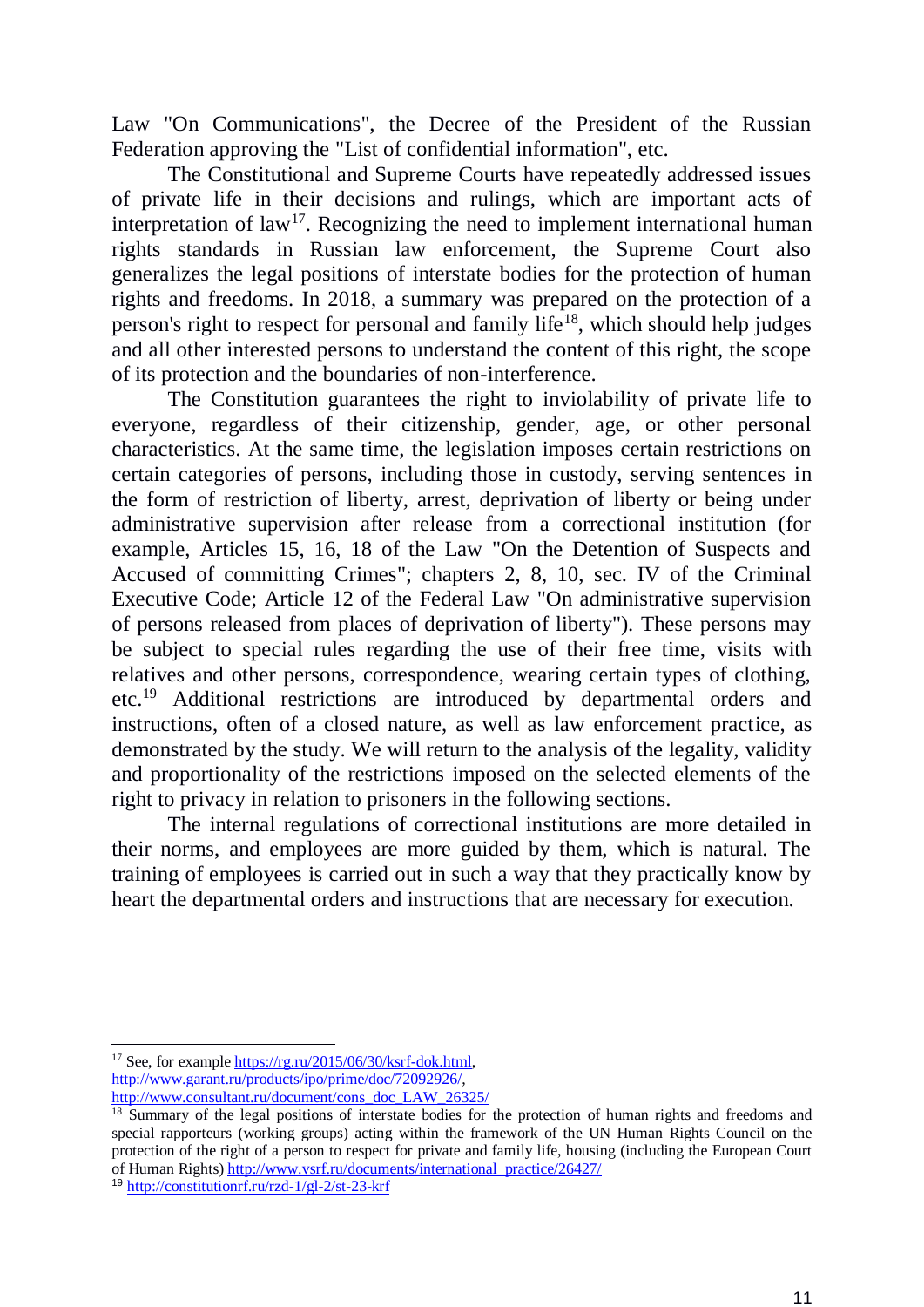## **Methodology of monitoring "Observance of the right to privacy in places of detention"**

The monitoring was initiated by the team of the project "Strengthening civic monitoring of detention facilities in Russia", and its direct participants were members of Public Monitoring Commissions and Public Councils from 13 regions of the Russian Federation.

The basis for the study was the Constitution of the Russian Federation, Federal Law No. 76 "On public control over ensuring human rights in places of forced detention and on assistance to persons in places of forced detention", and other normative acts.

The purpose is to study the situation with respect for the rights of prisoners to private (personal and family) life, to develop and discuss recommendations for improving the implementation of this right in places of deprivation of liberty in Russia.

Main tasks:

• Study of the situation with the observance of the right to private (personal and family) life of prisoners in selected institutions of the Federal Penitentiary Service and the Ministry of Internal Affairs of the Russian Federation.

• Identification of problem areas related to ensuring the right to private (personal and family) life of prisoners in places of deprivation of liberty.

• Study of selected aspects related to the process of communication of prisoners with relatives and close people who can influence the observance of the right to private (personal and family) life.

• Preparation of reports based on the results of studying the existing situation with respect for the right to privacy of prisoners, including recommendations for responsible and interested institutions to improve the situation in places of detention, discussion of these reports and recommendations with representatives of the Federal Penitentiary Service, the Ministry of Internal Affairs, etc. within the framework of organized round tables and other interaction.

The study was conducted in the period from June 15 to September 30, 2019. The following areas affecting the rights of prisoners to private (personal and family) life were covered: personal space; the ability to have, use and store personal belongings; the presence/absence of free time; the process of receiving correspondence; the possibility of receiving telephone and Skype calls; the preservation of family and personal ties; selected aspects of communication with relatives and close people that affect the private and family life of prisoners; proportionality of the actions of the administration of institutions in relation to the selected elements of the right to private (personal and family life) of prisoners.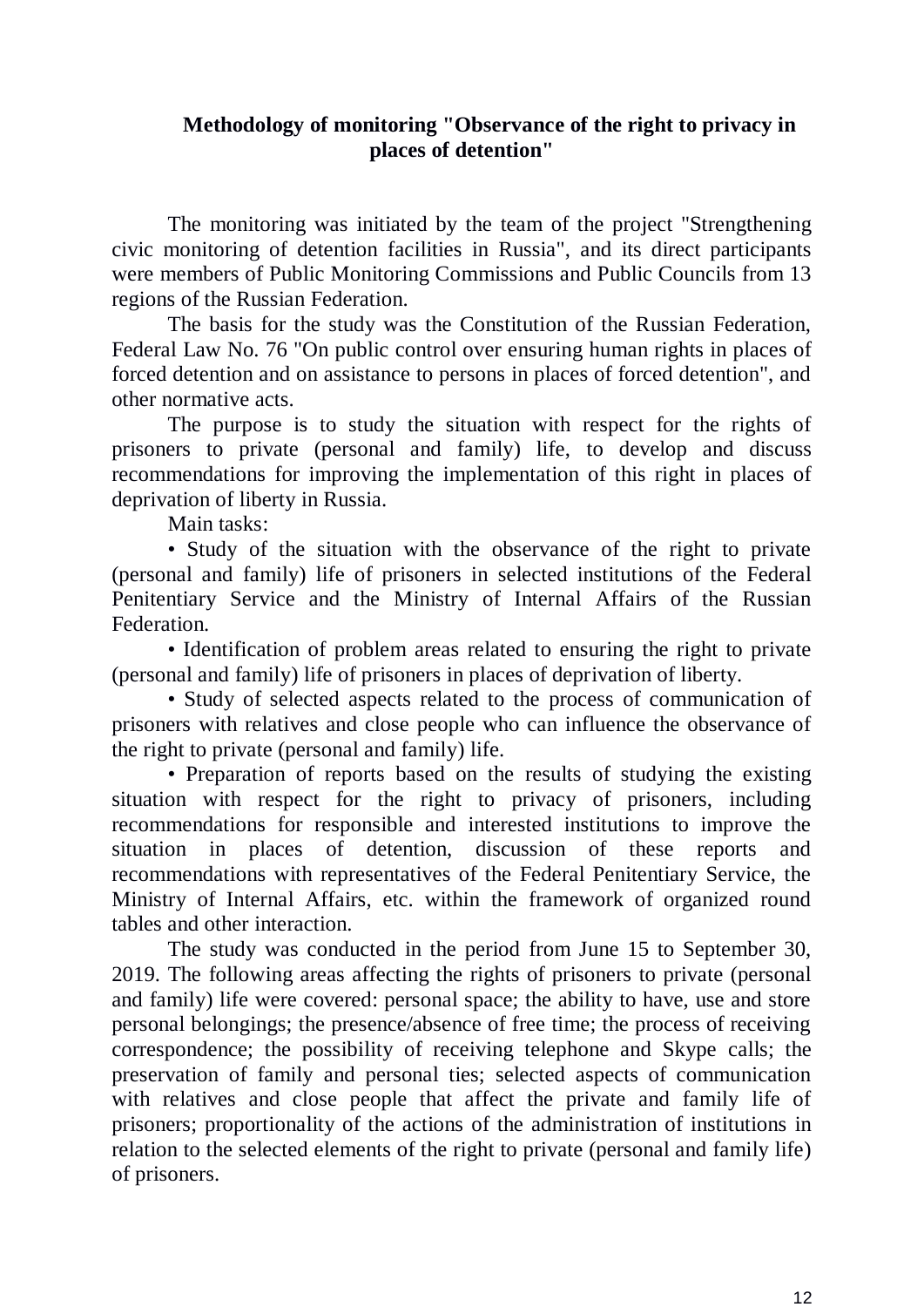The monitoring tools were carefully developed by the project team, with the involvement of specialists in the field of international and national law, experts in the field of penal enforcement law and included:

- analysis of Russian and international law in the field of the implementation of prisoners' rights to private (personal and family) life, the secrecy of correspondence and telephone conversations, which is available for wide use [\(https://manandlaw.info/assistance/\)](https://manandlaw.info/assistance/);

- analysis of the work of the PMC on this topic for the previous period (1.5-2 years), received complaints, applications and appeals, conclusions, actions and recommendations addressed to (G)UFSIN on the part of the PMC, as well as the response;

- requests to the regional departments of the Federal Penitentiary Service and the Ministry of Internal Affairs, heads of Federal penitentiary institutions, prosecutors for supervision of compliance with the rule of law in correctional institutions, Human Rights Commissioners of the regions participating in the monitoring;

- conversations (on specially developed questions) with the management of the visited institutions;

- interviews with employees, relatives, and prisoners themselves;

- filling in a special monitoring card.

The study involved 30 members of the PMC and the PC under the Federal Penitentiary Service and the Ministry of Internal Affairs from 13 regions of the Russian Federation, who were selected on the principles of voluntary and ready interaction with authorities, had knowledge of human rights, experience in visiting places of deprivation of liberty, communicating with prisoners and employees, skills in writing conclusions based on the results of visits.

The monitoring was carried out in the following regions of the Russian Federation: Altai Krai, Perm Krai, Primorsky Krai, Amur, Tyumen, Sverdlovsk, Tomsk, Kaliningrad, Ulyanovsk, Murmansk, Rostov regions, the Republic of Mari El and Kabardino-Balkaria.

Before starting the study, the members of the PMC and the PC received special training to study the observance of the right to privacy in places of detention, the basics of monitoring, got acquainted with the tools, with the opportunity to ask all the questions that arise to the developers about its use. Special attention was paid to the ability to conduct a conversation, conduct a survey and study on the monitoring map, compile a regional report, as well as the process of interaction with the authorities in order to discuss recommendations based on the results of the work done.

During the study, 76 institutions (places of forced detention) of the Federal Penitentiary Service of the Russian Federation were visited. They were 18 pre-trial detention centers, 48 correctional colonies of general and strict regimes (including women), 2 correctional colonies of special regime, 1 prison,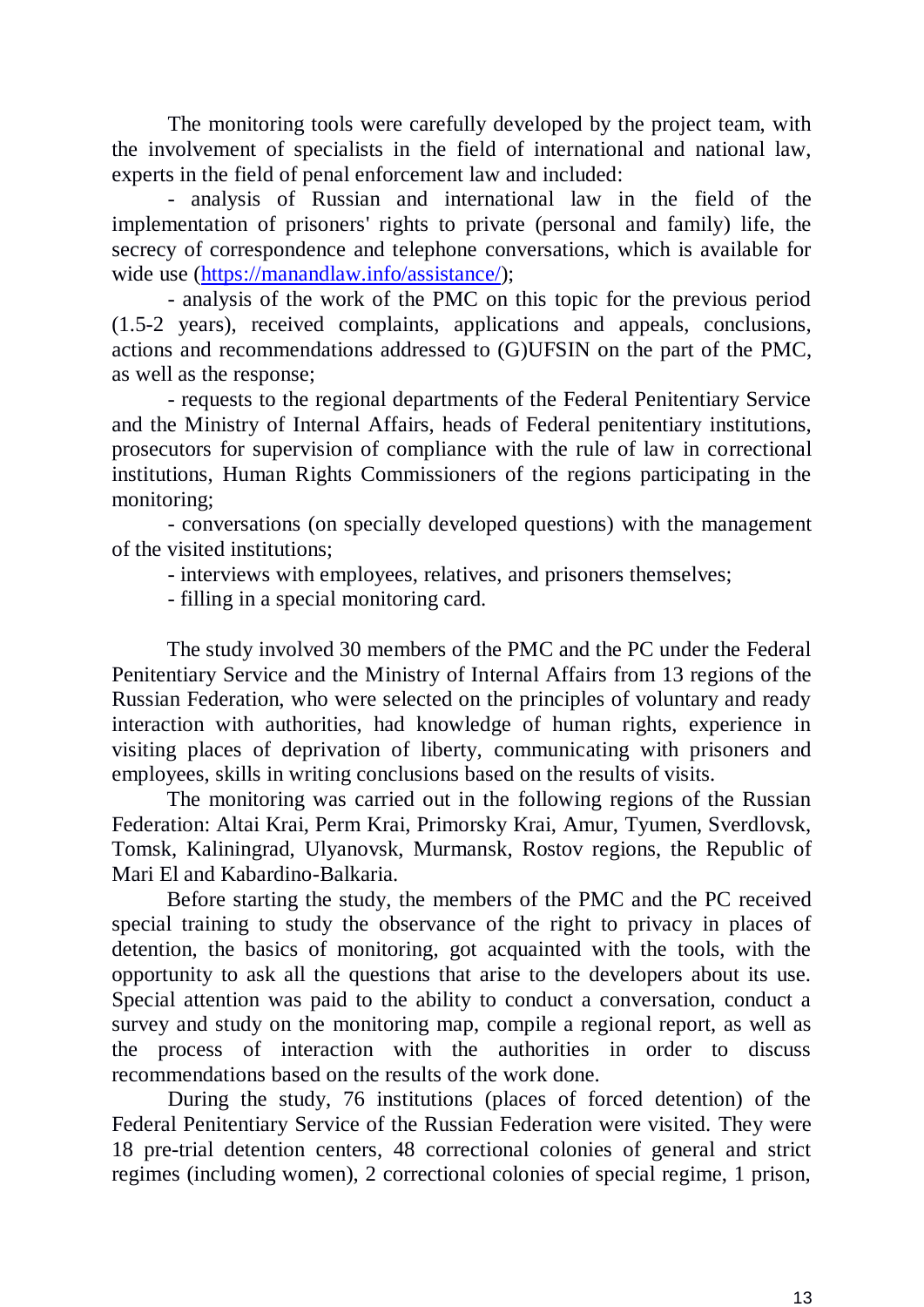3 medical correctional institutions, 2 settlement colonies, 1 educational colony and 1 correctional center.

The criterion for choosing institutions was:

- presence of a women's colony in the region (it is important to comply with gender conditions, as well as to identify problematic issues of respect for the right to privacy in relation to female prisoners, since there are specifics regarding this category both in the conditions of detention and in interaction with the outside world);

- location: being in the capital of the region or in the immediate vicinity (in an institution frequently visited by society and inspection organizations, the rights of prisoners are most likely to be better observed);

- geographical location: remoteness or inaccessibility from the capitals of the regions (capital institutions, as a rule, are visited more often, changes in them occur more actively, but representatives of society get to hard-to-reach institutions less often, and there are more problematic issues there; the study was also used as an opportunity to visit the most vulnerable institutions);

- total number of detainees (in institutions with a large number of prisoners, problem areas may appear that are not typical of institutions with a low population).

During the study, 380 interviews were conducted with employees of the department. Among them are heads, medical workers, deputy heads for educational work, security and operational work, heads of departments of educational and operational work, inspectors and heads of detachments, employees of visiting rooms and receiving parcels. All the employees who were interviewed work directly with prisoners and influence the observance of their rights.

750 prisoners took part in the surveys. Among them: convicts with disabilities; foreign citizens; persons held in PKT, in ordinary and strict regime detachments; persons held in penal isolators (hereinafter - ShIZO); those who arrived at the institution from other regions; working prisoners. From the point of view of the project team, the categories selected for the survey made it possible to cover a wide range of problematic issues related to the right to privacy for different groups of prisoners. When choosing a respondent, the observers were guided by their own choice, as well as the principle of voluntariness and the prisoner's consent to the interview (after explaining to him the purpose and content of the survey). In some cases, when observers could not find a respondent on their own, they turned to employees for help. Interviews of prisoners in the correctional colony, as a rule, were conducted confidentially, without the presence of employees of the penitentiary system, which allowed us to conclude that reliable information was obtained, excluding pressure from the staff. Interviews in pre-trial detention centers (hereinafter - SIZO) were conducted in the presence of employees of the institution, in conditions of visibility and audibility of the conversation.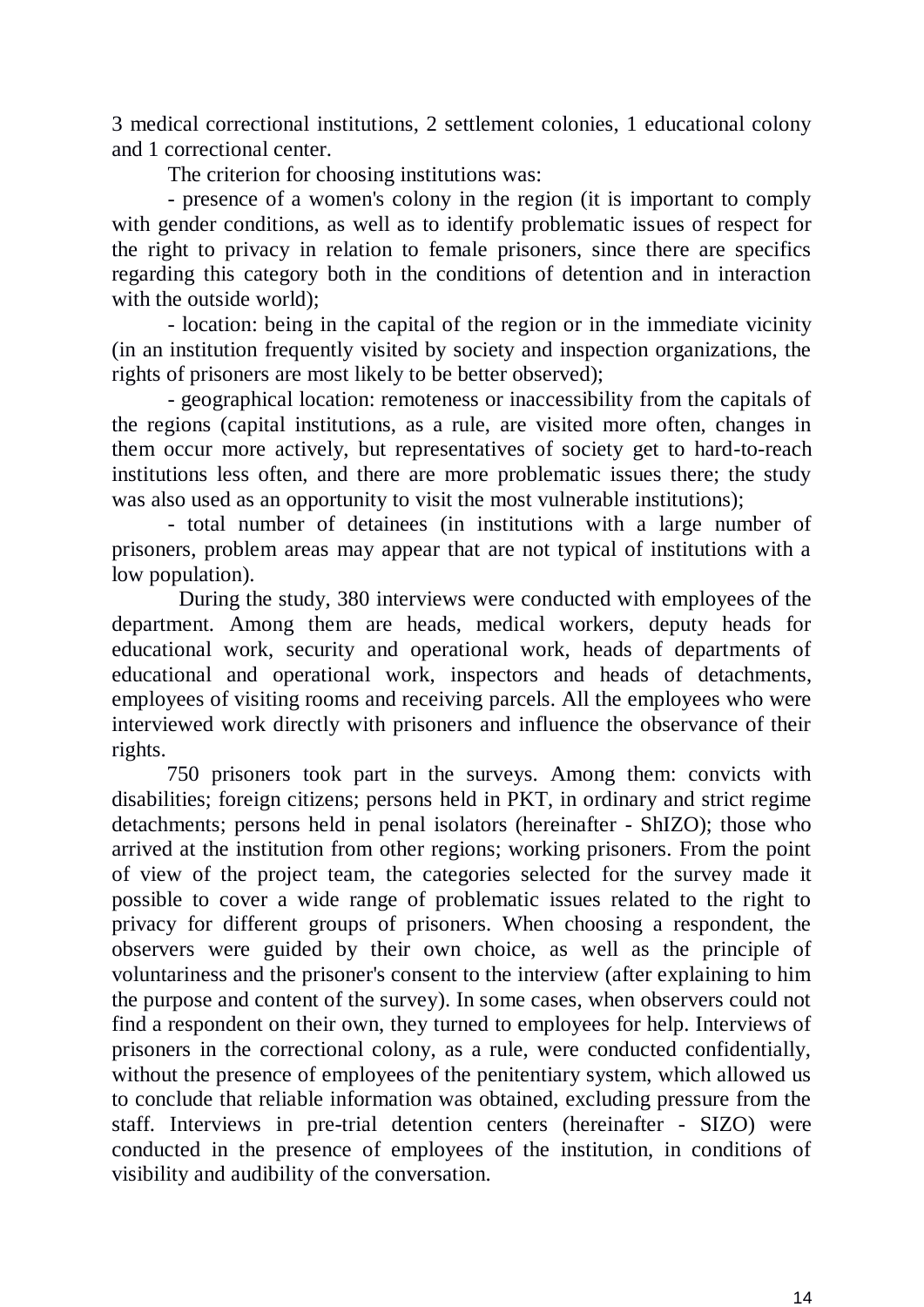The study involved 230 visitors of institutions who came for a date or brought parcels to persons who were in places of detention of the Federal Penitentiary Service.

During the visit, conditions were monitored and recorded in rooms for long and short visits and reception of parcels, inspection rooms, residential detachments, cells, stay rooms, medical detachments, toilets, corridors, shower rooms, ShIZO cells - in correctional institutions, as well as in cells where prisoners live, punishment cells, telephone rooms, medical offices - in pre-trial detention centers.

This report is based on 13 regional reports submitted by participants of the network project "Strengthening civic monitoring of detention facilities in Russia", as well as the results of discussions of regional reports at round tables with the Federal Penitentiary Service, the Ministry of Internal Affairs and other interested parties held at the end of 2019 and in 2020.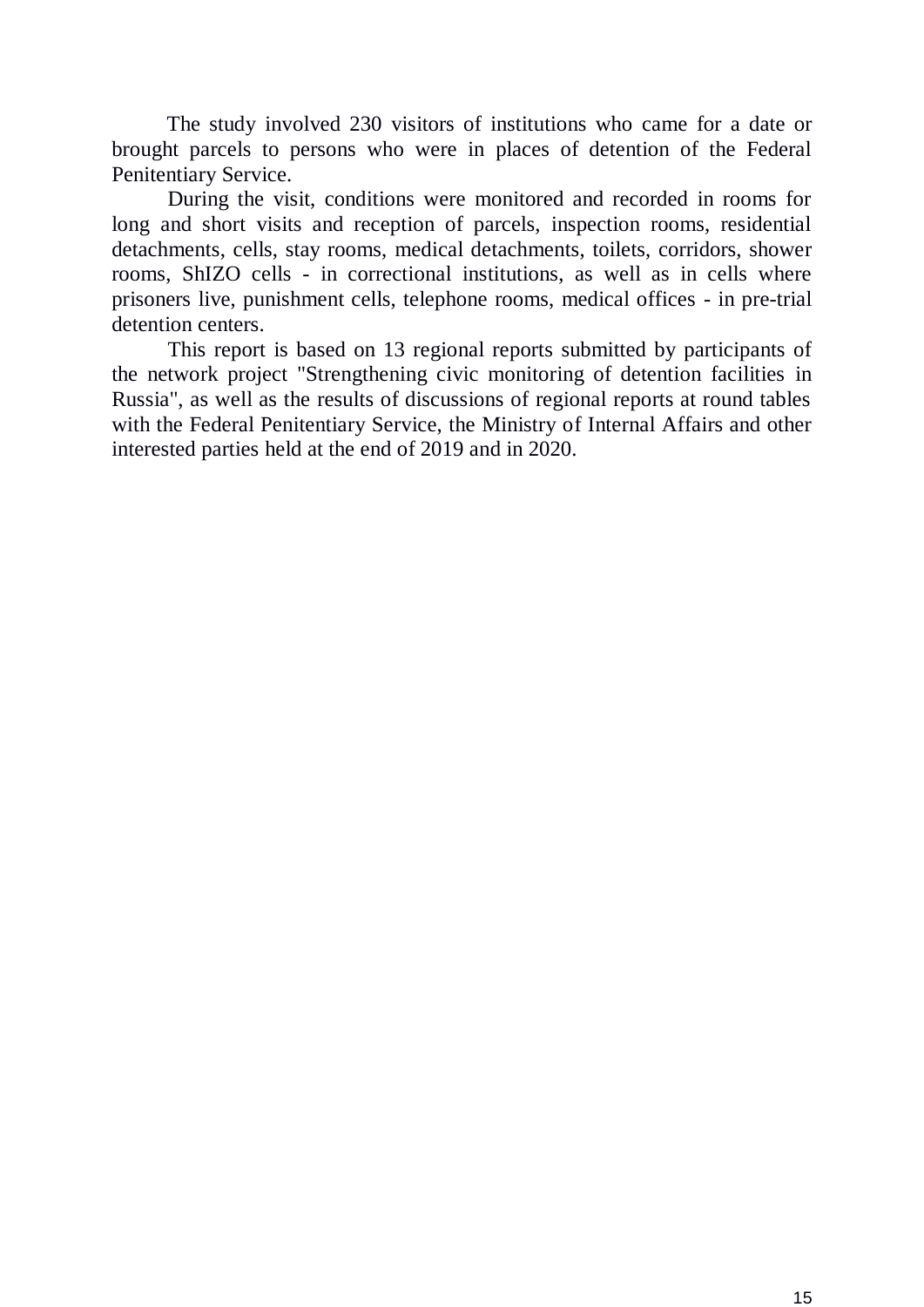#### **System issues**

### **Respect for the right to privacy of prisoners during searches and checks at the premises**

Personal search, or personal check<sup>20</sup>, is one of the areas regulated by human rights standards, which can be considered both from the point of view of the prohibition of the use of torture and other forms of inhuman or degrading treatment or punishment (Article 3 of the ECHR), and from the point of view of respect for the right to privacy (Article 8 of the ECHR). In the latter case, it is necessary to assess whether the interference with the law was lawful and necessary to achieve the goal of preventing crime.

In the case law of the ECtHR, cases of conducting searches of prisoners and cells, including conducting a personal check in the presence of a person of the other sex, accompanied by the need to strip naked and do squats (case "Valasinas v. Lithuania")<sup>21</sup>, conducting a personal check without sufficient grounds and its disproportionate use in these circumstances (case "Iwanczuk v. Poland" $)^{22}$ , the arbitrary nature of decisions on conducting a personal search (cases "Frerot v. France"<sup>23</sup>, "El Shennawy v. France"<sup>24</sup>) were recognized as a violation of Article 3. However, in the case of Milka v. Poland<sup>25</sup>, the ECtHR pointed out that in the absence of serious and reasonable grounds for conducting a check, the case should be evaluated from the point of view of Article 8 of the Convention. In the Court's opinion, there is no doubt that the requirement to undergo a personal check with undressing, as a rule, constitutes an interference in accordance with Article 8 §1 and must be justified from the point of view of §2, namely, it must be provided for *by law* and necessary *in a democratic society* to achieve one or more legitimate goals listed in this paragraph. The concept of necessity implies that the intervention is due to an urgent social need and, in particular, is proportionate to the legitimate goal being pursued. The ECtHR noted that despite the need to ensure security in institutions where people are detained, measures that are characterized by a high level of interference and are potentially humiliating, such as personal checks and strip checks, require a convincing justification. The Court also noted that in the absence of an effective remedy to challenge the decisions to conduct a personal check, it is difficult to ensure that the requirement of sufficient justification for a

<sup>&</sup>lt;sup>20</sup> "Personal search" and "personal check" are used interchangeably for the purposes of this report. There is no uniform application and interpretation of terms in Russian legislation on this issue. The convicts themselves and the premises in which they live are searched, and their belongings are checked (Part 5 of Article 82 of the Criminal Executive Code ).

<sup>&</sup>lt;sup>21</sup> Decision of 24 July 2001, application No.  $44558/98$ .

<sup>&</sup>lt;sup>22</sup> Decision of 15 November 2001, application No. 25196/94.

<sup>&</sup>lt;sup>23</sup> Decision of 12 June 2007, application No. 70204/01.

 $24$  Decision of 20 January, 2011, application No. 51246/08.

<sup>&</sup>lt;sup>25</sup> Decision of 15 September, 2015, application No. 14322/12.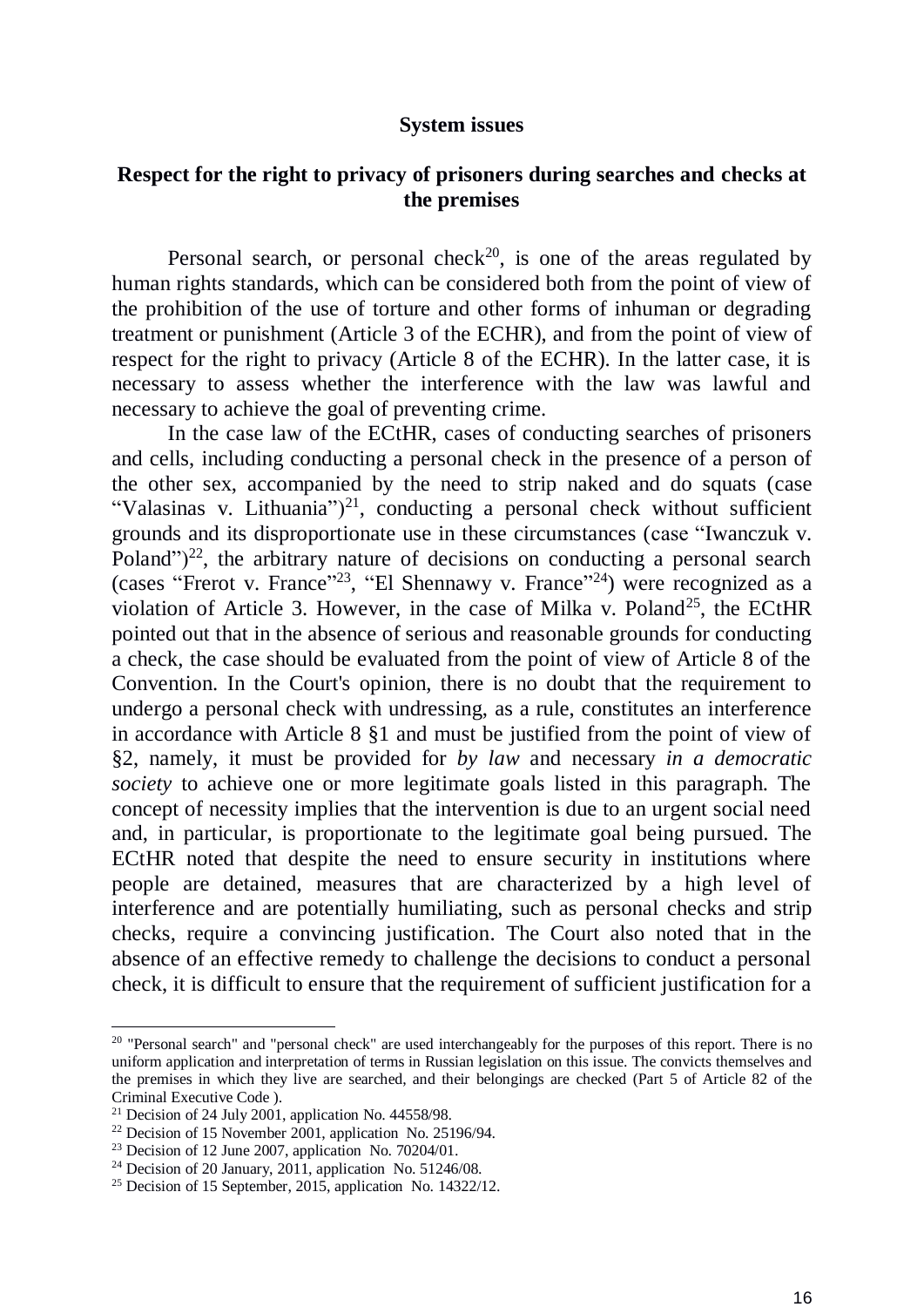personal check or a strip check is met.

Issues related to the method and legality of conducting searches and checks of prisoners and cells are also regulated in UN documents. The main point in this case is the need to conduct searches in such a way that respect for human dignity and the inviolability of the private life of the searched person is ensured, and the search is not accompanied by humiliation (Rule 50, Nelson Mandela Rules; paragraph 54.4, European Prison Rules). Searches shall not be used to harass, intimidate or unnecessarily intrude upon a prisoner's privacy (Rule 51, Nelson Mandela Rules).

National legislation should determine the situations in which searches are necessary, their nature, as well as the procedures that must be followed by personnel when searching: all places where prisoners live, work and gather; prisoners; visitors and their belongings; and staff (paragraphs 54.1 and 54.2 of the European Prison Rules).

Searches shall be conducted in accordance with the principles of proportionality, legality and necessity (Rule 50, the Nelson Mandela Rules).

The Nelson Mandela Rules also oblige the administration of institutions to keep relevant reports on searches and inspections, in particular on searches with full undressing and examination of body cavities and searches of cells, as well as to indicate the reasons for these searches, information about the persons who conducted them and the results (Rule 51, the Nelson Mandela Rules).

In addition, during preventive visits to places of detention, the CPT draws attention to issues related to conducting personal searches. The Committee's recommendations in this regard relate both to the legality of the inspections carried out and to the course and method of their implementation. In accordance with the standard developed by the CPT, personal searches should be carried out exclusively on the basis of an individual risk assessment, with respect for the dignity of the person against whom such actions are committed, and only by persons of the same sex. In addition, prisoners should not be required to take off all their clothes at the same time, for example, a person should be allowed to take off his clothes above the waist and get dressed before taking off any other clothes. Prisoners should be informed in advance about the possibility of undressing in stages. Personal search, combined with the need to undress, can in no case be considered and applied as an informal punishment<sup>26</sup>.

According to the case law of the ECtHR, even in more severe conditions of detention in prisons, personal searches/checks cannot exceed a certain dose of causing concern (the case of Świderski v. Poland, 5532/10, paragraphs 60- 61).

<sup>&</sup>lt;sup>26</sup>See, for example: Denmark: Visit 2019, CPT/Inf (2019)35; Czech Republic: Visit 2018, CPT/Inf (2019)23; Norway: Visit 2018, CPT/Inf (2019)1; Slovak Republic: Visit 2018, CPT/Inf (2019)20; Estonia: Visit 2017, CPT/Inf (2019)31; Spain: Visit 2016, CPT/Inf (2017)34; Netherlands: Visit 2016, CPT/Inf (2017)1.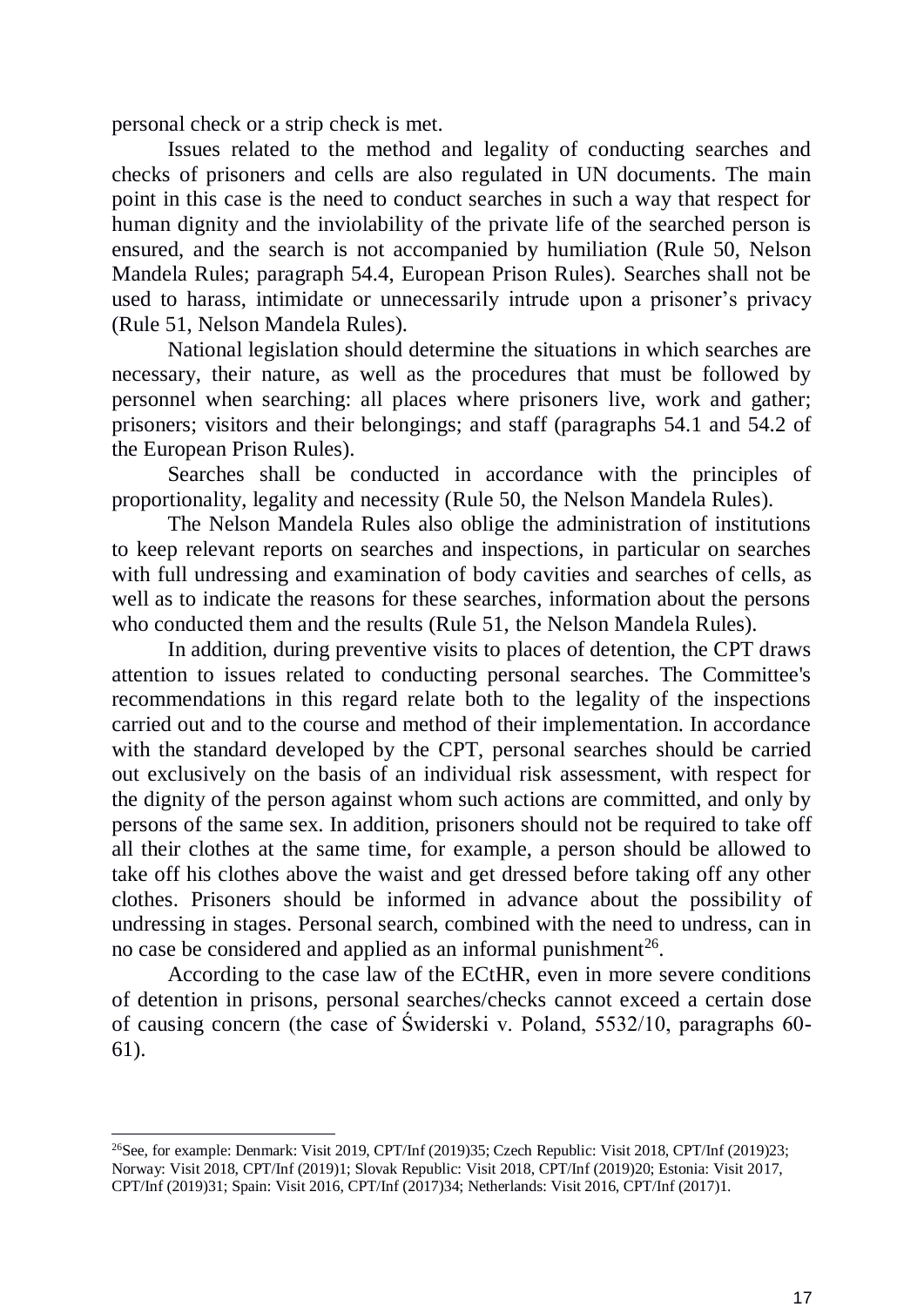### **National legislation**

-

The Criminal Executive Code is the main legislative act of the Russian Federation regulating the situation of persons in custody, part 5 of Article 82 establishes that *"convicted persons, as well as the premises in which they live, may be searched, and the belongings of convicted persons may be checked<sup>27</sup>".* This provision is supplemented by two requirements for the procedure for conducting these control measures: *"A personal search is carried out by persons of the same sex as convicts. A search of residential premises, if there are convicts in them, is allowed in cases that do not tolerate delay."* The rest of the detailed procedure for conducting searches and checks, including their grounds, is contained not in the law, but in by-laws. The first publicly available document is the Internal Regulations of Correctional Institutions<sup>28</sup>, where searches and checks are referred to in paragraph 7 *"A personal search of a convicted person is carried out only by a person of the same sex with him. The personal search of the convicted person is carried out in the correct form, excluding harm to the health of the convicted person, within the limits necessary for the detection of prohibited items and substances.* 

*In the presence of a medical worker, the convicts are examined for existing plaster stickers, prostheses, plaster and other medical dressings.*

*If a convicted person is found to have bodily injuries, a medical worker provides him with the necessary assistance, makes appropriate entries in the patient's medical record, informs the head of the IU or the person replacing him in writing about the fact of the detected injuries. The chief or the person replacing him gives an order to register the fact of bodily injuries in the Book of registration of reports of crimes and organizes an inspection in accordance with the criminal procedure legislation of the Russian Federation."*

The second document is the Procedure for conducting searches and checks in correctional institutions of the penitentiary system and adjacent territories where regime requirements are established, approved by Order of the Ministry of Justice of the Russian Federation No. 64-for official use of  $20.03.2015^{29}$ . This is a departmental by-law that bears the stamp "for official use", which means closed access to its contents for prisoners, lawyers, relatives and all other persons who do not have a special permit obtained by virtue of their official position. This act is not available in open legal bases, there is no effective opportunity to appeal the procedure for conducting searches and checks, since the procedure for conducting them is unknown.

[http://www.consultant.ru/document/cons\\_doc\\_LAW\\_12940/0a3e0fedf5b3ee4ecfca9a7a7d7b256d2803690f/](http://www.consultant.ru/document/cons_doc_LAW_12940/0a3e0fedf5b3ee4ecfca9a7a7d7b256d2803690f/)

<sup>&</sup>lt;sup>27</sup> Criminal Executive Code of the Russian Federation, Article 82 Regime in correctional institutions and its main requirements

<sup>&</sup>lt;sup>28</sup> Internal Regulations of Correctional Institutions (approved by Order of the Ministry of Justice of the Russian Federation No. 295 of 16 December, 2016[\)https://www.garant.ru/products/ipo/prime/doc/71477278/](https://www.garant.ru/products/ipo/prime/doc/71477278/)

<sup>&</sup>lt;sup>29</sup> Order of the Ministry of Justice of the Russian Federation No. 64-for official use of 20.03.2015 "On approval of the procedure for conducting searches and checks in correctional institutions of the penitentiary system and adjacent territories where regime requirements are established"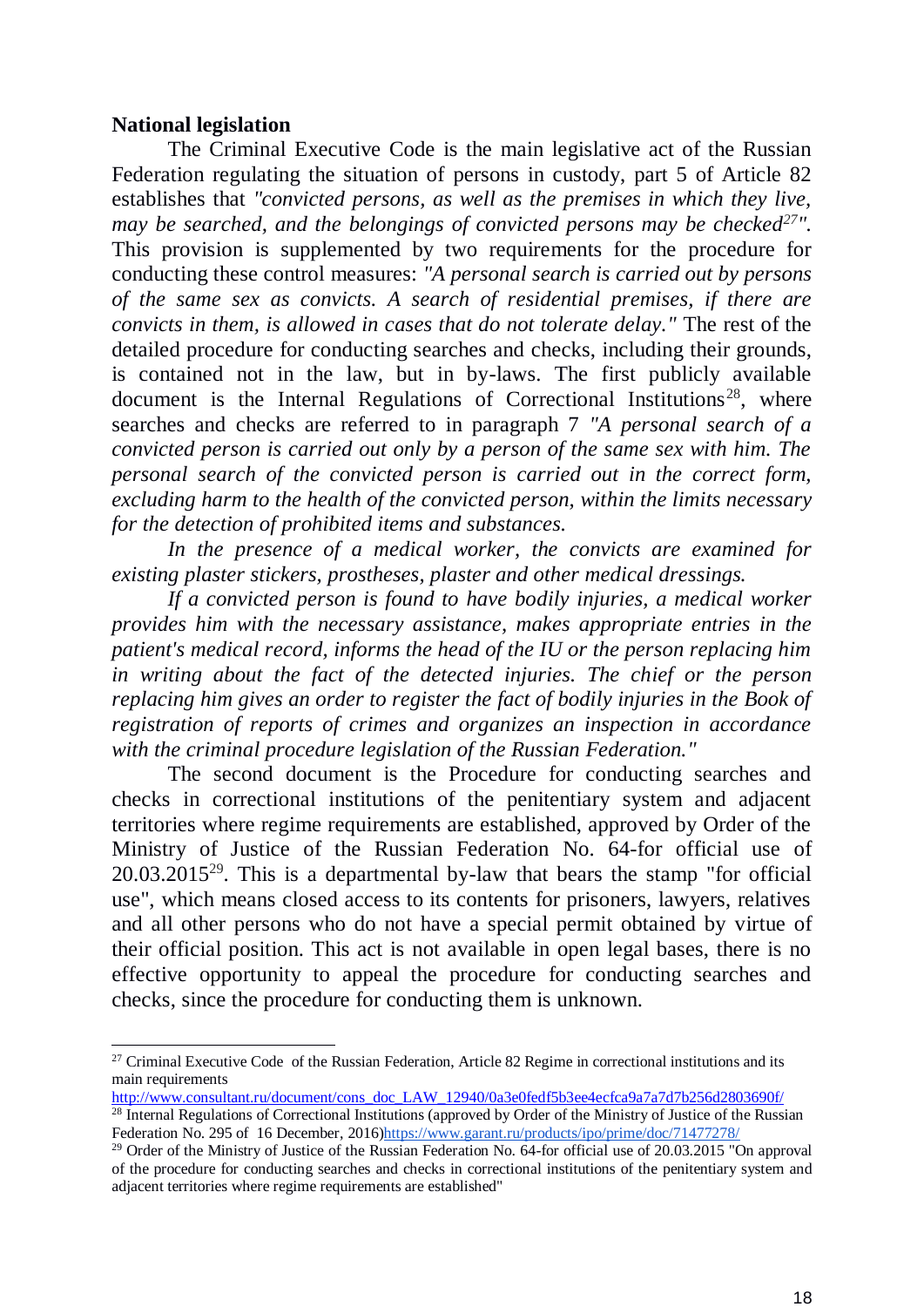The same by-law regulates the search and check of persons who have arrived to visit relatives in a correctional institution.

It is worth noting that the previously existing Instruction on the supervision of convicts held in correctional colonies included part of the detailed procedures for conducting searches and checks, including elements of protecting human dignity: *"The personal search of convicts is divided into full (with undressing) and incomplete (without undressing). A personal search is carried out by a person of the same sex as the person being searched. The officers conducting the search are obliged to be vigilant, demanding, correct, observe security measures and not allow the humiliation of the human dignity of the searched person."*

The conduct of personal searches and checks of the belongings of suspects and accused of committing crimes held in pre-trial detention centres (SIZOs) is separately regulated. Their procedure is defined in section III of the Internal Regulations of Pre-trial detention facilities of the penitentiary system (hereinafter referred to as the Rules, PVR). The section contains 10 points describing when, under what conditions, for what purposes personal searches and checks of things are carried out, the reasons for which there are grounds for conducting full searches, the presence of a medical worker, etc. At the same time, some of the information requires specification and refinement for compliance with the above international standards. For example, there is no mention in the section that searches and checks should be conducted with respect for dignity, it does not assume a step-by-step undressing procedure, "a full search is accompanied by a thorough examination of the body of the searched person, his clothes, shoes, as well as prostheses. The suspects and the accused are invited to completely undress."

These Rules are available and do not have a stamp for official use. But even in this case, the regulation of serious interference in the sphere of human rights and freedoms of persons held in a pre-trial detention centres is determined by a subordinate departmental act.

#### **The practice of conducting searches and checks in places of detention**

There are two types of searches of prisoners in each institution: complete and incomplete.

Full ones, with undressing, are used at the departure/arrival of the prisoner to the institution, before and after a long visit, in order to exclude the possibility of carrying prohibited items. Full searches are carried out in a special room in which there is stationary video surveillance, or portable video recorders are used. According to the administration, searches are carried out only by authorized employees, who were not identified as a result of the study. Who are they, in what number are they present during the search and by what order are they appointed? These questions remained open. In some regions, it is recorded that a medical worker is present during the search, in others, the participation of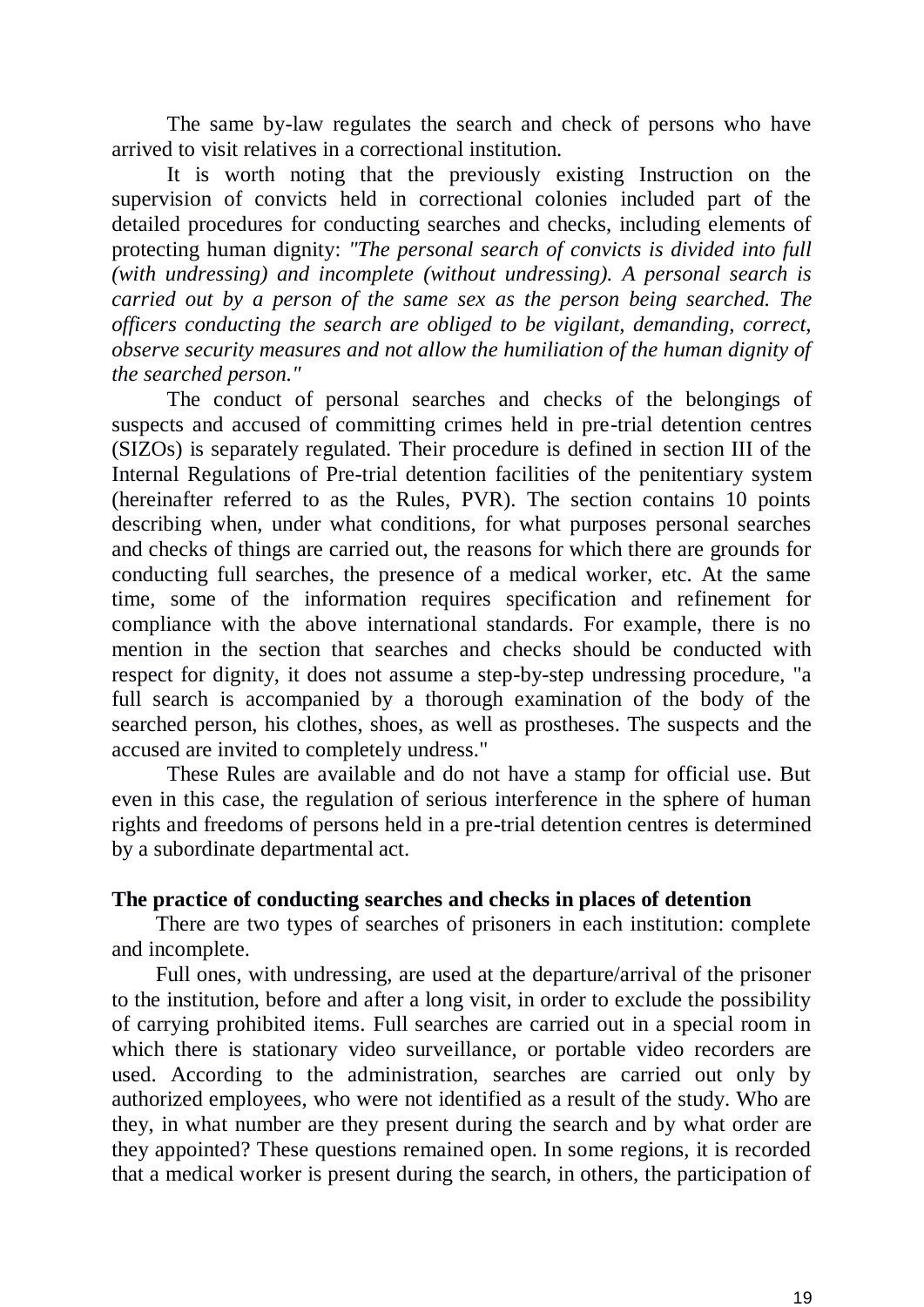the head of the squad, employees of the regime department, the assistant on duty to the head of the institution is mandatory.

The practice of fixation in institutions is also different: in some cases, a privacy screen is used to undress prisoners, protecting them from a video camera, in others, the video camera captures the prisoner only partially when undressing, in others, the prisoner is completely visible in the field of view of the video camera as there are no privacy screens. It was not possible to find out which persons have access to the camera recordings. As a rule, this number includes the head of the institution and his deputies, as well as, according to the employees themselves, persons appointed by the order. Information about the employees who are present during the searches and have access to video surveillance is also contained in the order for official use and is not available to observers. It was not possible to find out how the process of undressing prisoners, completely or partially, one or several people at once, takes place. Only in two regions, according to employees, it was noted that prisoners do not take off their underwear during a full search. As for cavity searches, in one of the institutions, employees explained that they have not been used for 5-6 years.

Incomplete searches are carried out during the departure/return of prisoners to work, during the departure/return of prisoners to their cells, as well as in case of suspicion of possession of prohibited items. Incomplete searches can take place everywhere, including in front of other prisoners and the staff of the institution, they are recorded on a video recorder.

In some institutions, the latest technical means are used to conduct a search. During the monitoring, a similar fact was recorded in one of the pre-trial detention centers, where X-ray equipment was used during the search, which allows a search to be carried out without undressing and probing the prisoner. However, there is a question about the safety of its use for the health of prisoners. A person can be examined with the help of such an installation no more than 22 times a year without harm to health, and prisoners, in most cases, use this opportunity. It was not possible to establish how often an X-ray is used, and how the frequency of such a search is fixed.

In some regions, after interviews with prisoners, the observers found a dependence of the frequency of searches on the regime of detention of prisoners (offenders of PVR, held in ShIZO/PKT, are searched most often, OSUON – 2 times a day, PKT - 3 times a day, ShIZO-4 times a day), as well as on preventive supervision (as prone to suicide, arson, escape, etc.). At the same time, information about the types of supervision and rules of supervision is not available anywhere, this is internal information, marked with "for official use" stamp. Prisoners who are under preventive supervision are searched daily.

The observers noted that complaints about the incorrect treatment of employees during the search are of an isolated nature. This may be due to the fact that the prisoners are not familiar with the rules for conducting a search, the powers of the institution's employees due to the fact that this procedure is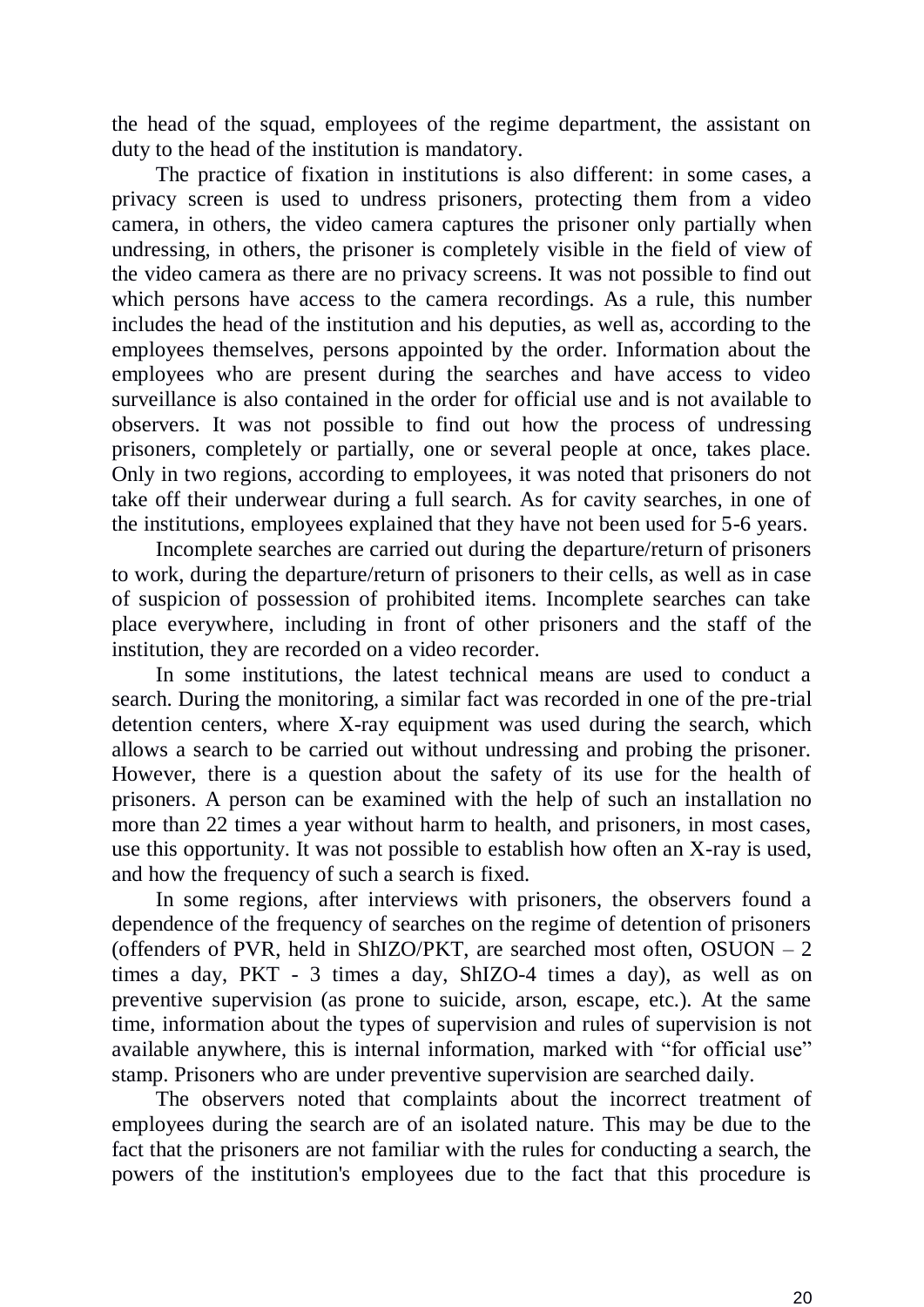classified<sup>30</sup>. Prisoners, in most cases, do not pay attention to the recording of the search process on a video camera and do not give this an assessment.

Scheduled checks of the premises, sleeping places and belongings of prisoners are carried out approximately once a month. Almost always, convicts are taken out of the premises for the time of check, only the day squad (in the detachments of the IU) or the cell attendant (in locked rooms, cells of the pretrial detention centers) remains. All checks are recorded on a video camera. The facts of damage to personal belongings of prisoners after checks during the study were not recorded.

However, from the survey of prisoners, the observers revealed that the checks are carried out in the absence of prisoners, and things are sometimes carelessly thrown into a pile. The fact was noted when the staff of the institution threw the Koran on the floor. According to the prisoners, there are cases when employees are rude and use obscene language during searches.

Unscheduled checks are carried out with different frequency in cases where employees have information that there are prohibited items in the room. The prisoners are not informed about the reasons for the check. According to what rules this procedure should take place, it remains unknown, since the order for the check is contained in the order with the stamp "for official use".

All persons who have arrived for short and long visits to the colony are subject to the check. During short-term visits, the check for the presence of prohibited items is carried out by a junior inspector at the checkpoint for the admission of persons to the security territory with the help of stationary and portable metal detectors in a specially equipped room. Persons arriving for longterm visits are subjected to a more thorough check, which is carried out in one of the rooms of long-term visits by an employee of the same sex with the visitor.

Visitors strip down to their underwear, which is also probed. If there is a suspicion of carrying prohibited items, as a rule, visitors themselves hand them over, in other cases (which rarely happens), employees resort to using service dogs or an X-ray machine. The use of this type of technical means for the check of relatives is recorded only in two regions. Conducting cavity examinations, according to employees, has not been used in institutions for about 6-7 years. These facts were confirmed by all the interviewed medical workers.

 $30$ In a correctional colony in one of the regions, inspectors forced the mother of a prisoner to undress completely before a long date. The woman fulfilled the requirements, fearing that she would not be able to see her son. Larisa Fefilova, the head of the Udmurt branch of NGO "For Human Rights", where the woman had addressed, sent a complaint about the actions of the colony's employees to the prosecutor's office. In response, representatives of the supervisory authority reported that the procedure for full check of relatives of prisoners was legalized by the order of the Ministry of Justice of 20 March, 2015 No. 64-for official use "On the procedure for conducting searches and checks in correctional institutions of the penitentiary system and adjacent territories where regime requirements are established". The document introduces a mandatory full check with taking off clothes before holding a long date. The document is marked with a stamp "for official use".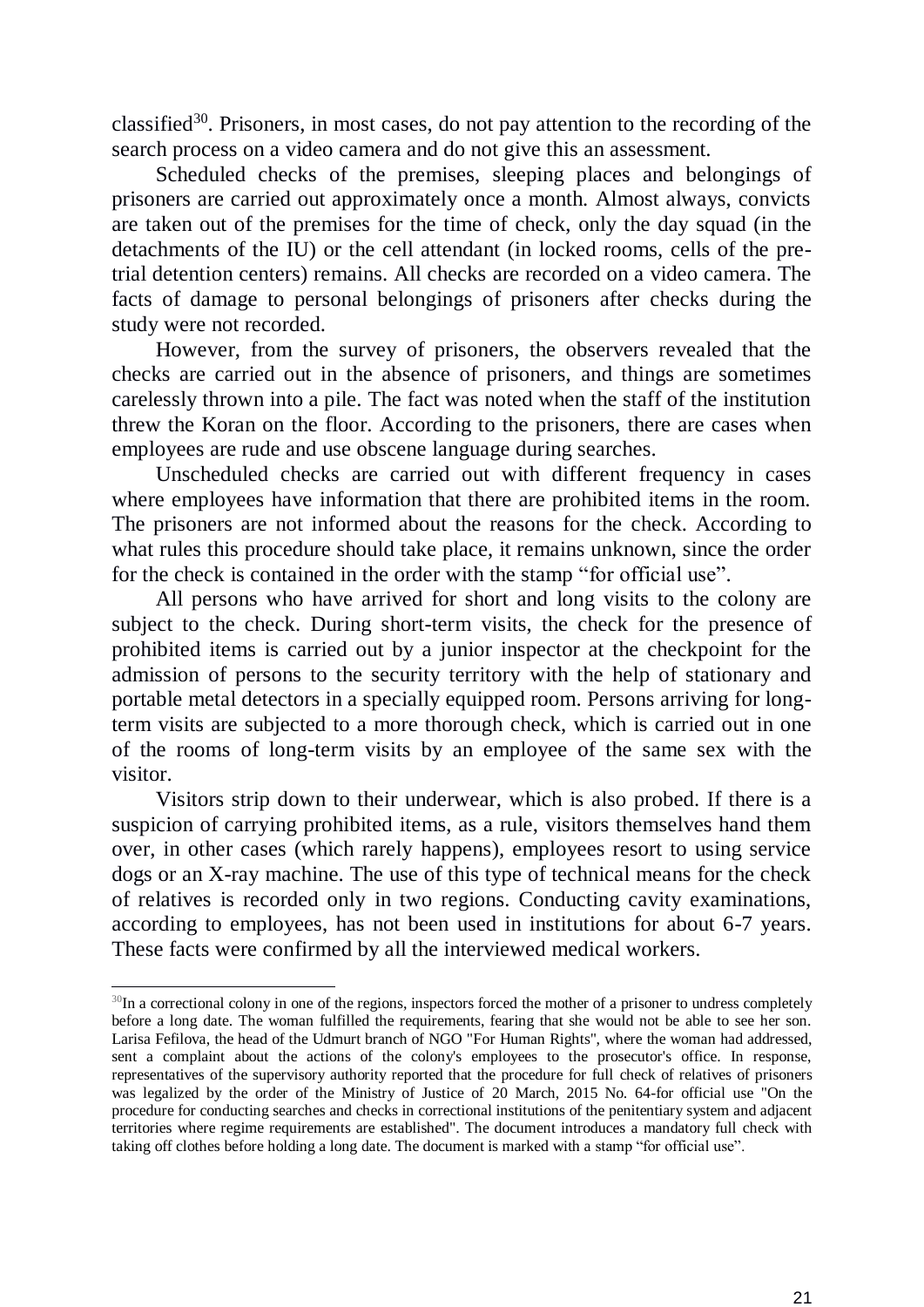As for the check of children, in some institutions this process is limited by probing clothes, in others it goes as far as undressing down to underwear, in others - the employees of the institution, according to respondents, are asked to unbutton the child's clothes and show the contents of the pockets. In some regions, it was noted that along with adult relatives, children come on dates quite often (about 1-2 times a week).

In the book of reviews of one of the institutions, a positive comment was left that an employee examined a child in the form of a game.

During conversations with members of the PMC, visitors reported that employees behave correctly during checks, outsiders and other persons do not participate in the process.

#### **Conclusions**

The detailed procedure for conducting searches and checks, including their grounds, is contained not in the law, but in subordinate acts, that is, the regulation of serious interference in the sphere of human rights and freedoms of persons held in pre-trial detention centers and colonies is determined by subordinate departmental documents. The same by-laws regulate the search and check of persons who have arrived to visit prisoners, as well as advocates.

Some of the documents are non-public, closed to prisoners, their relatives, defenders, and society as a whole: they are not in an open legal basis, there is no effective opportunity to appeal the procedure for conducting searches and checks, since the detailed procedure for conducting them is unknown.

There is no legal certainty, the text of the law is not specific, and the secret procedure of searches and checks excludes the possibility of understanding how control should take place and what powers the employees of the institution have, what the frequency of searches may be, etc. Information about employees who are present during searches and have access to video surveillance, how the video is stored, is also contained in the documents "for official use", and respectively, is not available.

In such a situation, we can talk about serious systemic violations of both the right to privacy of prisoners and other rights, including obtaining information about rights and freedoms, the right to effective remedies and a fair trial.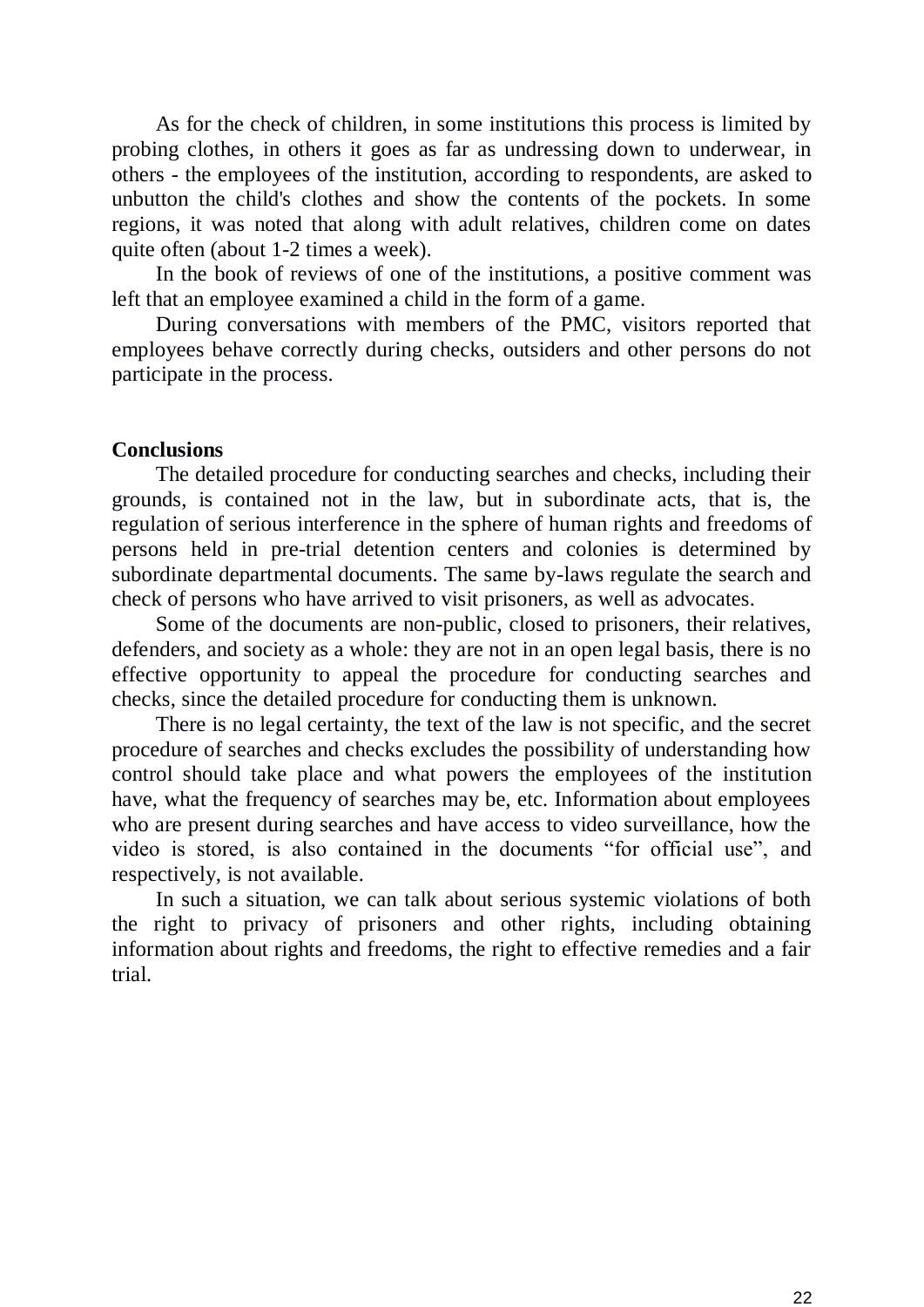### **Respect for the right to privacy - prohibition of disclosure of personal data**

### **National legislation**

-

Federal Law No. 152-FZ of 27 July, 2006 "On Personal Data" regulates the prohibition on disclosure of information about private life. Its effect should also apply to prisoners, but the situation in places of detention is also regulated by by-laws that contain norms that allow the disclosure of personal data of persons held in places of incarceration.

Article 4 of the Criminal Executive Code of the Russian Federation says that federal executive authorities have the right to adopt normative legal acts based on federal law on the execution of punishments. Such a by-law is the Order of the Ministry of Justice of the Russian Federation No. 295 of 16 December, 2016 "On approval of the internal regulations of the IU".

According to this Order, the full name, date of birth, the article under which he is serving his sentence, the beginning and end of the term are indicated on the bedside signs of each prisoner. The position of the Supreme Court of the Russian Federation supports this provision: *"The sample of the bedside sign provided for by the Rules does not violate the rights of the convicted person to personal inviolability, and its placement is due to the need to maintain the established order of serving the sentence, constant supervision, observance of the rights to personal security, the goals of operational investigative activities in the IU. These data reflect data on the identity of the convicted person, as well as information about the article of the Criminal Code of the Russian Federation under which he was convicted, the beginning and end of the term, which cannot be considered as disclosure of undesirable information for the convicted person.*<sup>"31</sup> Until 16 December, 2016, information about the article and the term of serving the sentence was also contained on the badge, however, with the introduction of new PVR, unnecessary information was excluded.

At the entrance to the office premises (offices) or when contacting the administration of the IU (if an employee of the administration enters the squad), convicts are obliged to introduce themselves, give their last name, first name, patronymic, date of birth, articles of the Criminal Code of the Russian Federation under which they were convicted, the beginning and end of the sentence, the number of their squad (cell). This information is also voiced in the presence of other prisoners.

On the basis of Article 109 of the Criminal Code, which speaks about educational work with convicts, the "Instruction on the prevention of offenses

<sup>&</sup>lt;sup>31</sup> In the decision of the Supreme Court of the Russian Federation No. GKPI07-2 of 29.03.2007 "On leaving without satisfaction the application for recognition of paragraph 10 of p. 14 and Appendix No. 2 to the Internal Regulations of Correctional Institutions approved by Order of the Ministry of Justice of the Russian Federation No. 205 of 03.11.2005".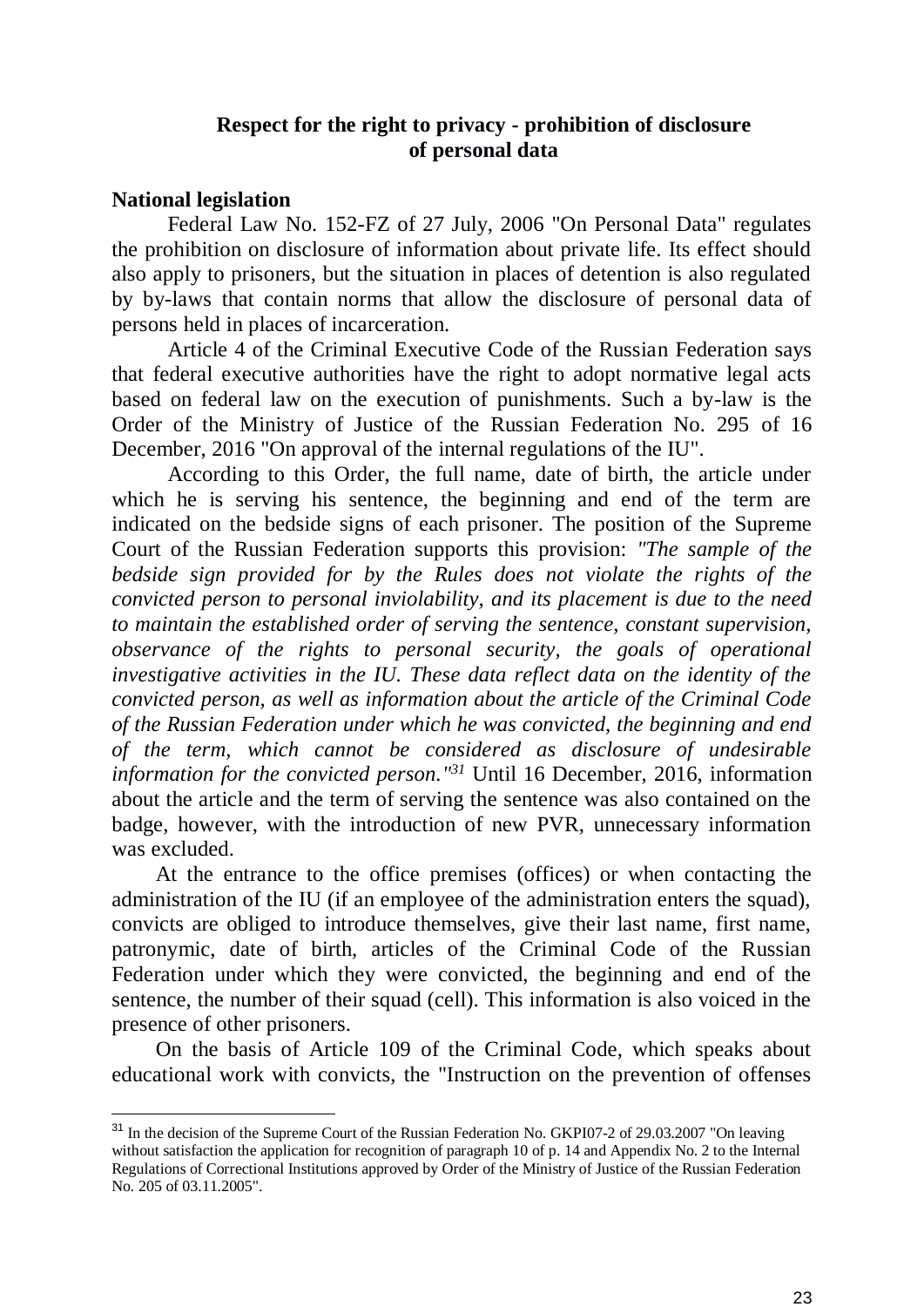among persons held in institutions of the penitentiary system" has been developed, which allows including prisoners into different types of preventive supervision.

## **The practice of the dissemination of personal data in Federal Penitentiary Institutions**

In all 48 correctional institutions in 13 regions of the Russian Federation, the design of sleeping places is carried out in such a way that all prisoners of the detachment know for what crimes and for what period the prisoner was convicted. We are talking about bedside signs indicating the full name, date of birth, the article under which the sentence is served and the terms.

Stands with information about prisoners who are under various types of preventive supervision are placed on the territory of institutions: those who are prone to escape, alcohol and drug addiction, suicide, sexual assault, etc. The procedure for inclusion in the lists of persons under preventive supervision is unknown, since it is information exclusively for the official use of employees, is regulated only by departmental orders, is not brought to prisoners under their signature. The situation with preventive supervision requires additional study. By itself, the disclosure of this important information about a person is a violation of his right to privacy. As part of the study, cases were identified when this information was placed in places accessible to other prisoners, freelance employees, persons who came on a date: in the corridors of the duty unit and the medical detachment, in the offices of the heads of detachments, etc.

In some regions, additional marks were also recorded on the sleeping places of convicts. For example, a colored stripe was pasted on the bedside table of a convict in one of the regions. This is information for the staff of the law enforcement agency that she has any inclinations (escape, self-mutilation). Or a red cross was marked, which indicates that a woman is on the medical register for certain diseases, and special attention should be paid to her when going around during sleep.

The information that a prisoner is under preventive supervision is recorded in many institutions of the Federal Penitentiary Service in different regions of the Russian Federation in the form of a line of a certain color on the chest tag of clothing, despite the fact that neither the law, nor the PVR of the IU, nor Order No. 295 provides for this. Registration for various types of preventive supervision is not regulated by federal legislation, but is a widespread practice based on internal orders $^{32}$ , despite the fact that it directly affects the personal rights of prisoners. The wording in the orders is very general, and the actual reason for the preventive supervision is, as a rule, the report of an employee of the institution.

In the framework of the study, various ways of placing lists of prisoners

<sup>32</sup> Order of the Ministry of Justice of the Russian Federation No. 72 of 20 May, 2013 "On approval of the Instructions for the prevention of offenses among persons held in institutions of the penal enforcement system"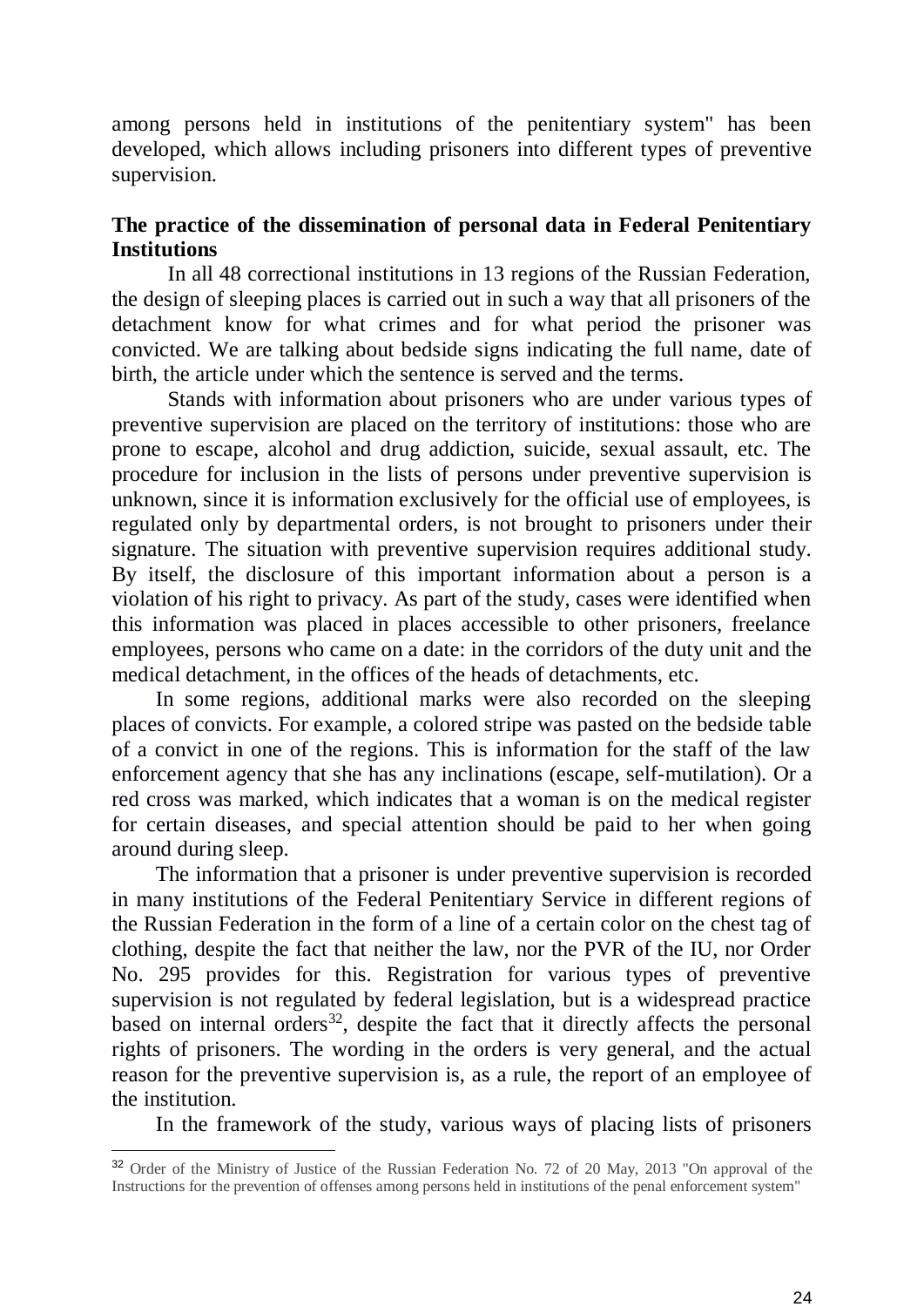subject to parole (conditional early release), ITR (correctional labor work), KP (colony-settlement) were noted. In some regions, they were located in public places; in others they were open only to employees. In one of the institutions, information stands with lists of persons who are under preventive supervision are covered with a special screen.

In one of the pre-trial detention centers, key rings of various colors were found on the cell doors, in accordance with one or another type of preventive supervision, which allows employees to classify prisoners. In another institution, the members of the PMC found a list of persons who are under different types of preventive supervision in the dentist's office. The staff explained that this was done in order for the medical worker to have an idea of what kind of convict came to him for an appointment, and what can be expected from him.

An important aspect that was covered as a result of the study is video surveillance and video recording, which are generally accepted practices. At the same time, there is a ban on monitoring prisoners in intimate places, offices of medical workers.

In two regions, cells were found in a pre-trial detention center with fully visible bathrooms (at the time of the visit, no one was kept in the cells). All video recordings, including recordings from stationary video cameras and video recorders, are stored on the institution's server for 30 days. According to the administration, a limited number of employees have access to the videos. It was not possible to find out who exactly is included in this circle, and how the selection is made. According to the employees, the convicts' access to this information is excluded.

In most cases, there is no video surveillance in bathrooms and washing rooms, in rooms for long visits, in rooms for living, in the shower and in toilets, but there are examples when video shooting in residential premises depends on the position of the institution's management.

#### **Conclusions**

-

Prisoners remain one of the most vulnerable groups of the population, from the point of view of disclosure of information about personal data: various kinds of information are available to many people: employees, other prisoners, civilians, relatives. In some cases, this may pose a threat to the life and health of persons in custody. Disclosure of personal information about the preventive supervision<sup>33</sup>, the article and the term of serving the sentence, other personal data to other prisoners, as well as to an unlimited number of employees, including freelancers, and persons who come on dates, is a violation of the right to privacy. Such a practice can negatively affect the situation of a prisoner in an

<sup>&</sup>lt;sup>33</sup>At the same time, a lot of questions from the point of view of compliance with human rights standards are caused by the grounds and the procedure of preventive supervision, but this is a topic for a separate report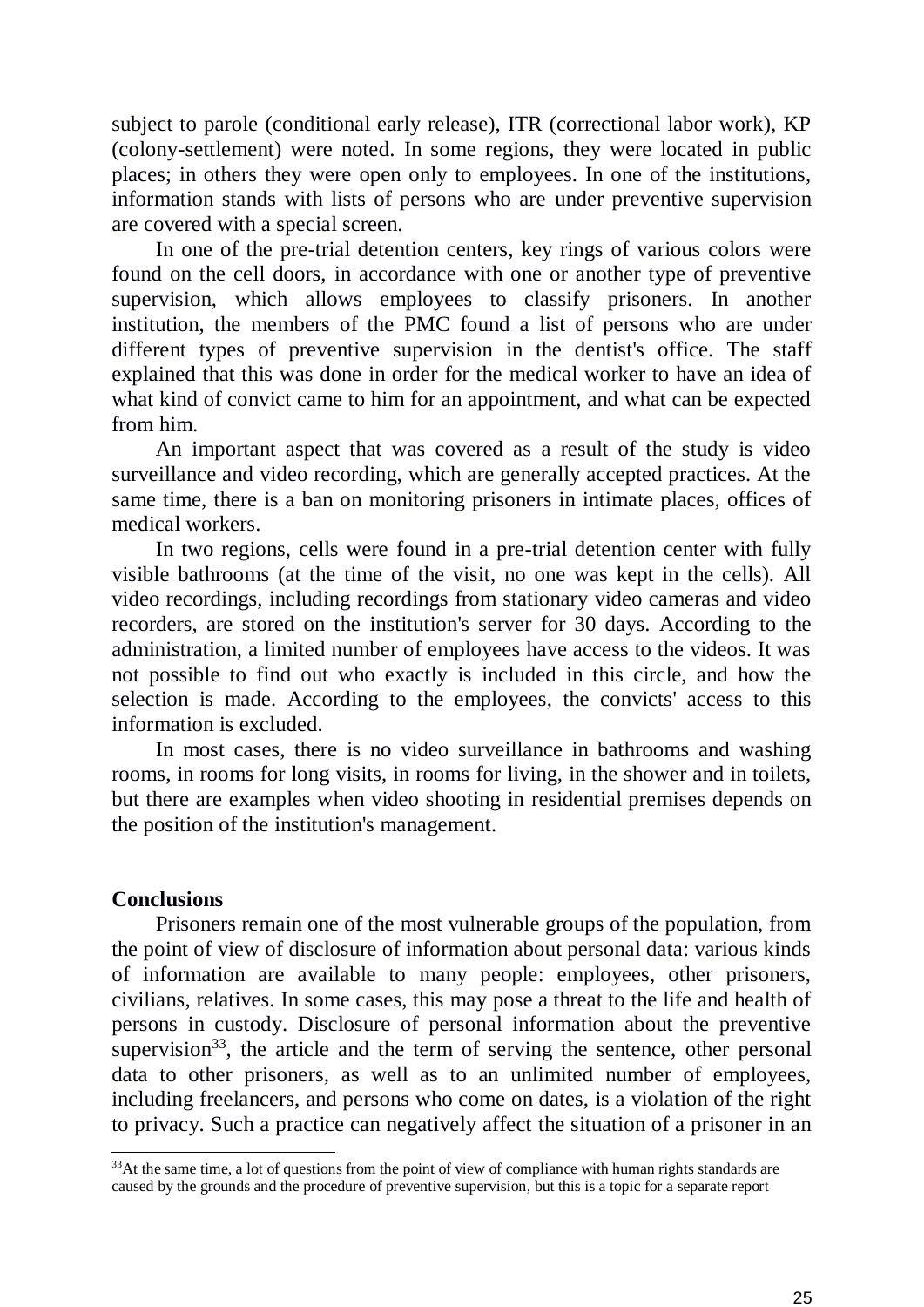institution, and lead, for example, to harassment or informal enrollment to a circle of people with a low social status, etc.

The permissibility of restricting rights in the by-law leads to further violations, as new instructions and orders appear, including for institutions, with additional information about convicts (for example, a red stripe - those who are prone to escape, arson, suicide, etc.). It is difficult to appeal against preventive supervision, since it appears according to operational information or immediately according to the facts directly indicated in the instructions. <sup>34</sup> You can appeal it within the frames of the Code of Administrative Procedure of the Russian Federation, but this is a very complex procedure that requires the mandatory participation of a professional lawyer.

There is a need to completely exclude video surveillance for intimate places and regulate the process of video surveillance in residential areas.

<sup>&</sup>lt;sup>34</sup> Order of the Ministry of Internal Affairs of the Russian Federation No. 485 of 2 August, 1997 "On approval" of the Instructions on supervision of convicts held in correctional colonies", registered by the Ministry of Justice of the Russian Federation on 26 September, 1997; Registration Number 1391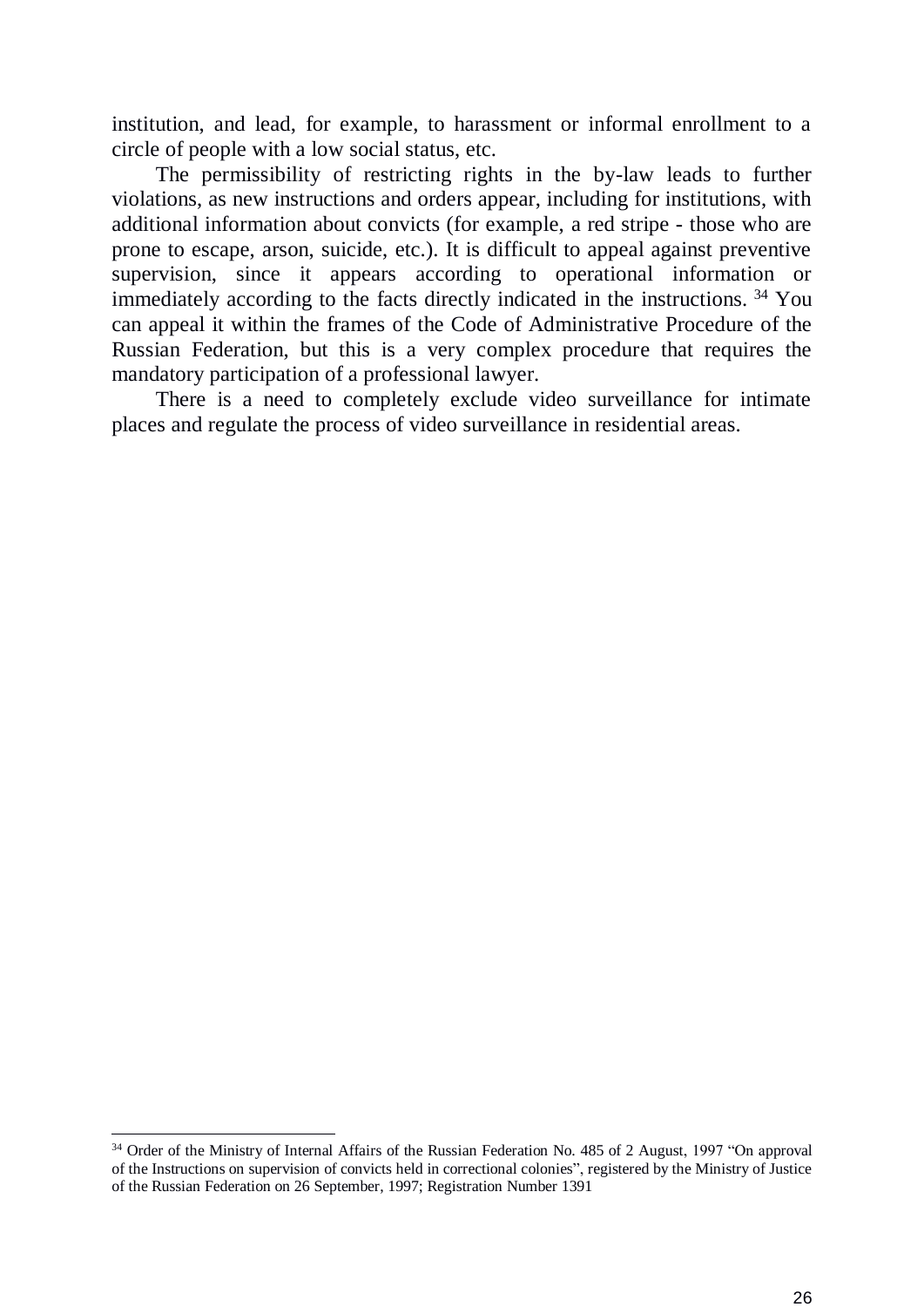## **Observance of the right to privacy of prisoners – medical (doctor-patient) confidentiality**

Paragraph 2 of Article 13 of Federal Law No. 323 "On the basics of protecting the health of citizens in the Russian Federation" states: *"It is not allowed to disclose information constituting a medical secret, including after the death of a person, by persons to whom they became known during training, performance of labor, official and other duties, except for the cases established by parts 3 and 4 of this article."<sup>35</sup>*

Medical documentation, especially primary, plays a fundamental role in the legal relationship between a patient and a medical organization, since it certifies facts and events that reflect the course of diagnosis, treatment, and other measures. The obligation to store medical documentation in accordance with paragraph 12 of part 1 of Article 79 of the Federal Law FZ "On the basics of protecting the health of citizens in the Russian Federation" is assigned to a medical organization. In accordance with part 1 of Article 17 of this Federal Law, organizations are required to ensure the safety of documents. Article 13.20 of the Administrative Code of the Russian Federation provides for administrative liability for violations of the rules for storing medical documentation. At the same time, there is currently no single regulatory legal act defining the procedure for storing medical documentation. Also, the procedure for storing medical documents in institutions of the Federal Penitentiary Service is not regulated by acts of the penal enforcement system.

The main law regulating the procedure for providing medical care and ensuring the rights of persons receiving medical care is FZ-323 "On the basics of protecting the health of citizens in the Russian Federation", which fully extends its effect to persons in custody. The law defines an exhaustive list of reasons when the provision of information constituting a medical secret, without the consent of a citizen or his legal representative, is allowed. In this list, there is no possibility of disclosing medical secrets without the consent of the prisoner in the conditions of medical visits of convicts in correctional institutions and pre-trial detention centers, in the presence of employees of the IU. Compliance with medical secrecy is the main principle of protecting the health of citizens in the Russian Federation (Article 4, Chapter 2 of the Federal Law-323). In the Order of the Ministry of Justice of the Russian Federation of 28.12.2017 No. 285 "The procedure for organizing the provision of medical care to persons in custody or serving a sentence of imprisonment", in paragraph 32, Chapter III, it is stated that medical examinations of convicted persons are carried out in accordance with the legislation of the Russian Federation in the field of health protection, i.e. in accordance with FZ-323. The only point of this

<sup>&</sup>lt;sup>35</sup>[http://www.consultant.ru/document/cons\\_doc\\_LAW\\_121895/](http://www.consultant.ru/document/cons_doc_LAW_121895/)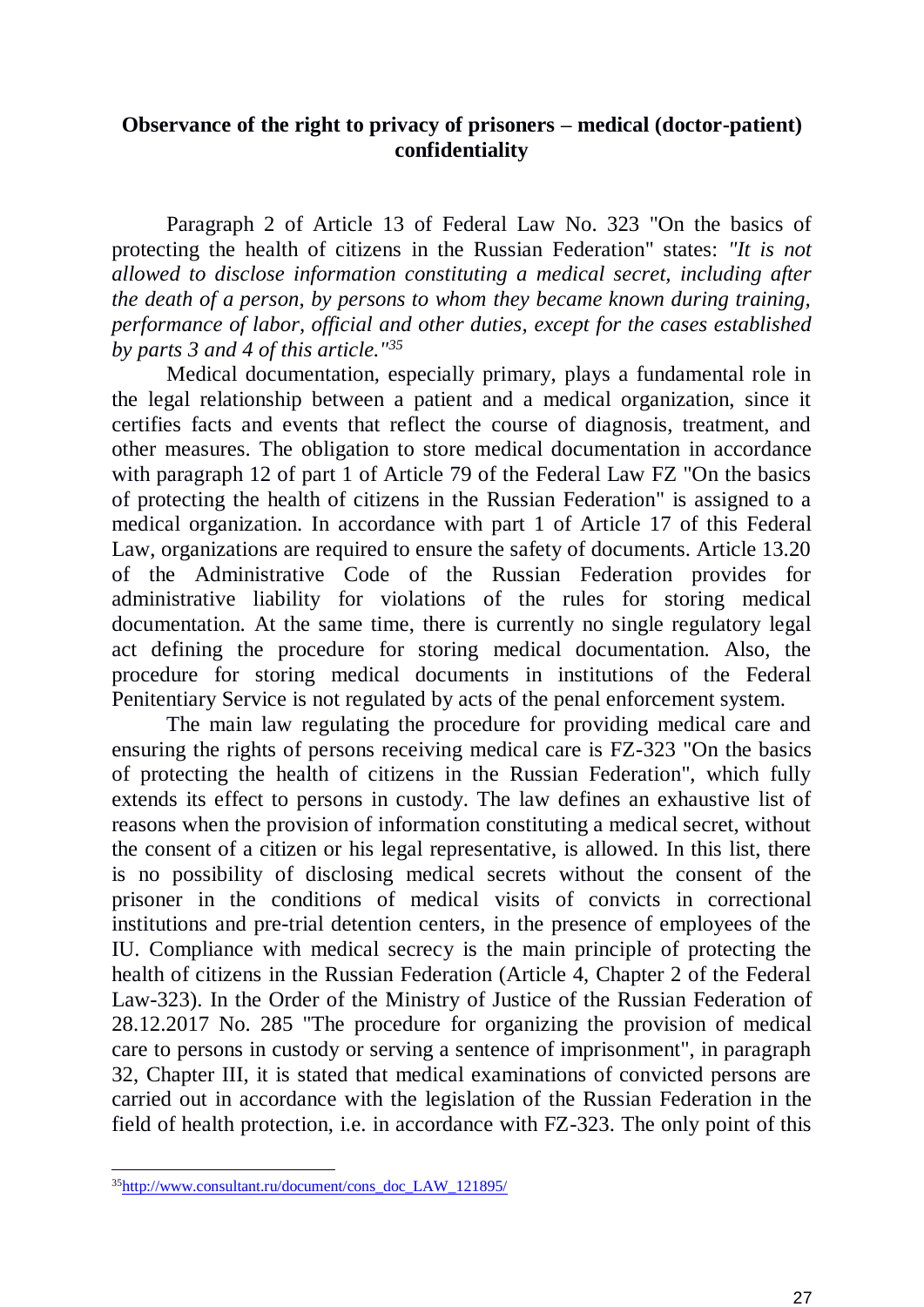Order, paragraph 34, indicates how the reception of prisoners by medical personnel should be organized. *"In correctional colonies of general, strict, special regime, educational colonies and prisons, convicts arrive for an appointment with a medical worker or to perform procedures accompanied by employees of the institution of the penal correction system." <sup>36</sup>* The Order does not regulate where the employee should be during the visit to the doctor, whether the premises of medical offices should be equipped with bars, how security should be ensured during the visit.

Thus, since the regulatory acts of the Russian Federation do not explicitly prohibit the presence of employees who are not related to medical personnel during medical appointments, and there are exhaustive exceptional cases when an employee's stay becomes necessary, various scenarios of employee behavior are possible, including total control of medical examinations, which may lead to a violation of the right to privacy in terms of disclosure of medical (doctorpatient) secrets.

## **The practice of storing medical records and conducting medical examinations**

Almost all observers noted that medical documents are stored in the medical part of institutions, in specially equipped cabinets or safes, under lock and key. Only medical professionals have access to them. However, in one region it was noted that the medical records of prisoners are stored in special rooms of medical units, but it should be taken into account: if prisoners do not work in medical units in the pre-trial detention center, then prisoners can be employed in the corresponding rooms of the colonies. This allows them to access the medical records of other prisoners, since the card storage rooms are not closed.

In some regions, employees indicated that there was no direct access to medical documents, but at the same time there was an opportunity to demonstrate them and tell some confidential information without the consent of prisoners, which was a confirmation of a direct violation of medical secrecy.

In one of the regions, the monitoring participants noted a positive practice: during the transfer of prisoners, a prescription is given in the accompanying sheet without indicating the diagnosis.

In some institutions, it is recorded that medical workers do not distribute diagnoses of prisoners, except in cases when the disease may pose a threat to others. For example, in a pre-trial detention center in one of the regions, employees are aware of which cells contain prisoners with an open form of tuberculosis, since they are obliged to use additional means of medical protection when interacting with them. Persons who have a disease that is dangerous for the spread of the disease should be kept in isolated rooms, or in

<sup>&</sup>lt;sup>36</sup><https://base.garant.ru/71874866/>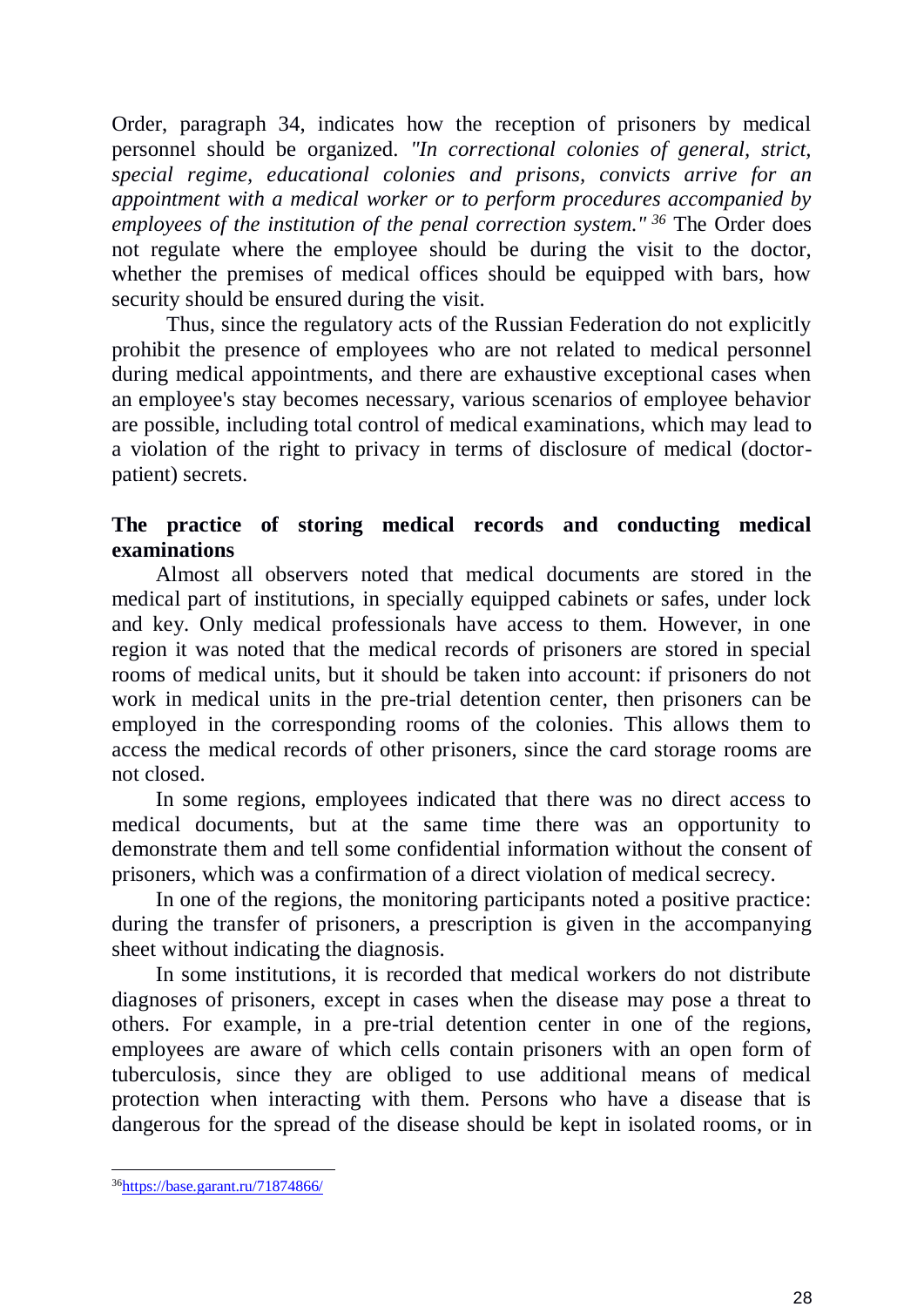prison or civilian hospitals. Those cases where prisoners are kept in ordinary cells require additional study. As another example, in one of the women's colonies, certain types of diseases were indicated by the presence of a red cross on the bedside tags of convicts, this information was available to all prisoners.

In institutions of many regions, it is noted that along with medical workers, during the medical visits, there are also employees of the penal enforcement system, in order to ensure security, including in cases when a medical worker is separated from a prisoner by a lattice. In some cases, it is recorded that the employee is in the room during the medical examination, but behind a screen. There were also examples when during medical examinations, employees of the institution were in the medical unit, but in the corridor room, while the doors remained open. Moreover, in one of the regions, the doctor himself chose in which cases they should be closed, and the convict had the right to request a private conversation with the doctor if the issue was personal.

The separation of a prisoner from a doctor by a special grating is recorded in many regions. In some institutions, stationary video surveillance is conducted in the medical part, in others, the process of medical examination is recorded on portable video recorders.

The prisoners themselves treat the presence of employees during medical examinations in different ways. The majority of respondents answered that it does not matter much for them. Others said that they asked the employee to move away when they wanted to inform the medical worker of confidential information, and in some cases they agreed to do it, in others they refused. The employees themselves explained that this measure is dictated solely by the issue of security: often medical workers themselves require the presence of employees. However, the question remains open why it is necessary to be present during the medical examination of all prisoners without exception. On this fact, a single complaint was received from a prisoner of one of the institutions. All the others simply took the fact of the employee's presence during the medical examination as a given, the actions of the employees were not disputed.

#### **Conclusions**

Despite the absence of an officially regulated procedure for storing medical records, the administrations of the medical units of the IU try to ensure the confidentiality of information in order to preserve medical secrecy. However, there are examples illustrating the possibility of getting acquainted with the medical documents of persons who are not related to the medical staff, which can be regarded as a violation of the right to privacy.

With an unambiguous interpretation of the Federal Law "On the basics of protecting the health of citizens in the Russian Federation" in terms of the inadmissibility of disclosure of information constituting a medical secret, there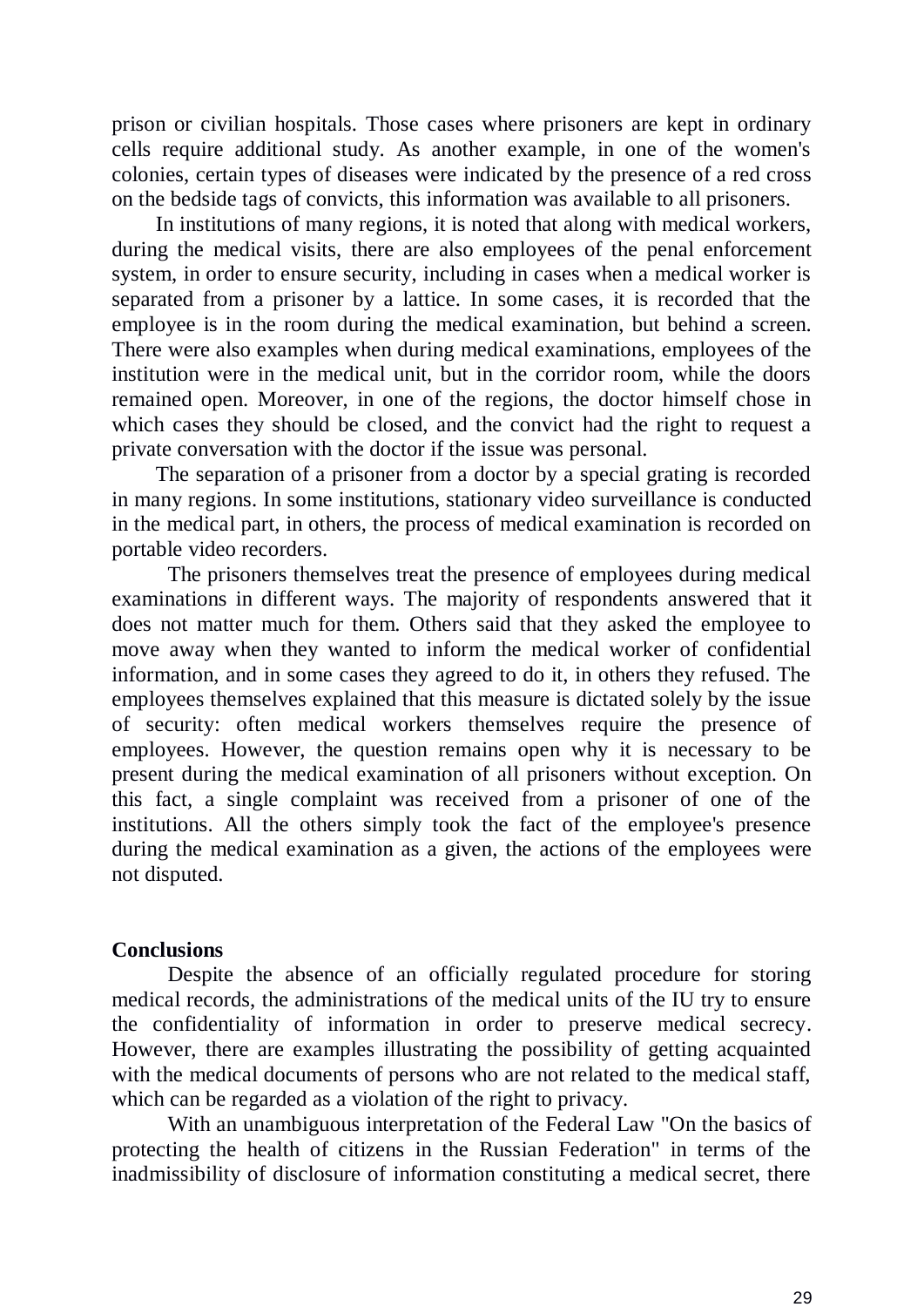are periodically facts of disclosure of this kind of information in relation to prisoners by employees. This indicates the need for systematic educational work with the staff, including training in the field of human rights, including the standard of respect for private and family life.

The protection of medical secrecy requires that persons who are not related to the medical staff are not allowed to participate in the examination process. In this general rule, there may be an exception to cases related to the safety of medical personnel and a real threat of attack.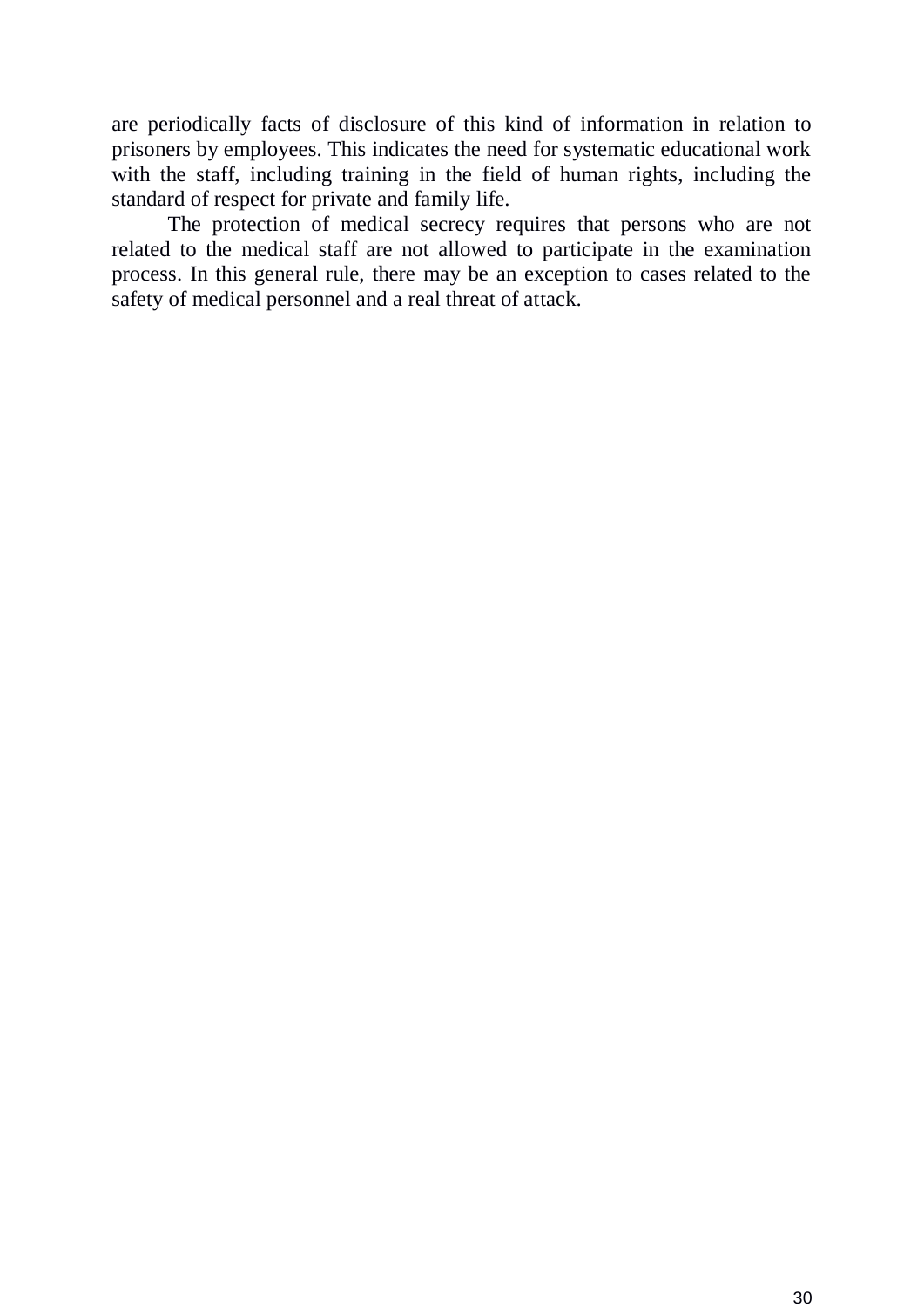## **Observance of the right to secrecy of correspondence and telephone conversations in places of detention**

## **National legislation**

The right of persons sentenced to imprisonment to telephone conversations is provided for in Article 92 of the Criminal Executive Code of the Russian Federation.

In the absence of technical capabilities, the number of telephone conversations may be limited to six per year by the administration of the correctional institution. The duration of each conversation should not exceed 15 minutes. Telephone conversations are paid for by convicted persons at their own expense or at the expense of their relatives or other persons.

Upon arrival at the correctional institution, as well as in the presence of exceptional personal circumstances, the administration of the correctional institution provides the prisoner with the opportunity to have a telephone conversation at his request.

For convicted persons who are in strict conditions of serving a sentence, as well as serving a measure of punishment in penal isolators, disciplinary isolators, cell-type rooms, single cell-type rooms and single cells, a telephone conversation may be allowed only under exceptional personal circumstances.

The telephone conversations of convicts can be monitored by the staff of correctional institutions. The procedure for organizing telephone conversations is determined by the federal executive authority under the jurisdiction of which the correctional institution is located.

The procedure for providing a telephone conversation to persons sentenced to deprivation of liberty is regulated by section XV of the Internal Regulations of Correctional Institutions approved by Order No. 295 of the Ministry of Justice of the Russian Federation of 16.12.2016 (hereinafter referred to as the PVR).

Thus, according to paragraph 85 of the PVR, a telephone conversation, including using video communication systems, if there are technical capabilities, is provided by the head of the correctional institution, the person who replaces him, or the person responsible for the correctional institution on weekends and holidays, upon a written application of the convicted person, which specifies the surname, first name, patronymic, address of residence, telephone number of the subscriber and the duration of the conversation, not exceeding 15 minutes, as well as the language in which the telephone conversation will be conducted.

Telephone conversations, including those using video communication systems, can be monitored by the administration of the correctional institution. If it is necessary to translate the conversation of convicts into the state language of the Russian Federation, the administration of the correctional institution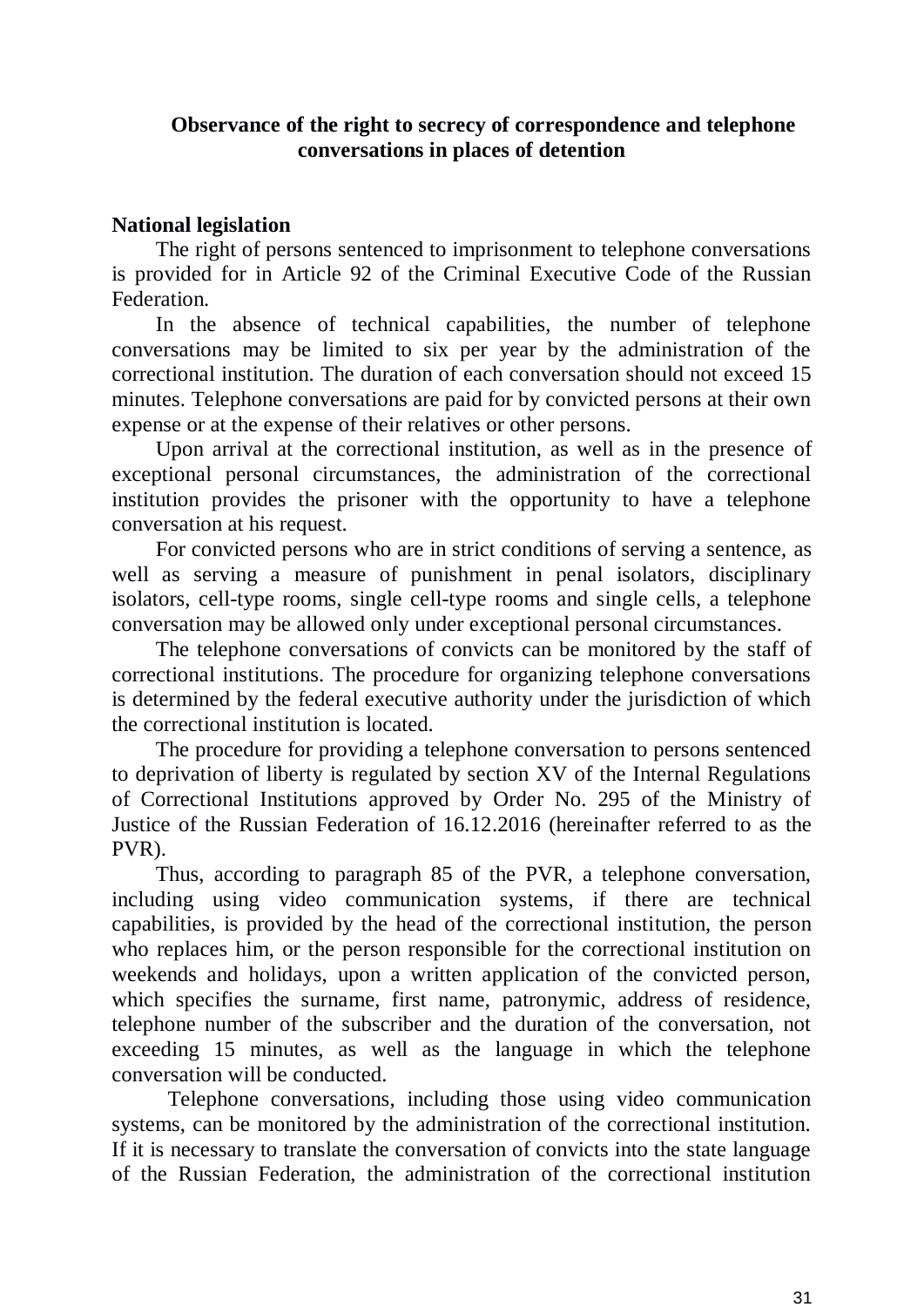invites an interpreter at the expense of the federal budget (p. 86 of the PVR).

As stipulated in Part 4 of Article 92 of the Criminal Executive Code of the Russian Federation, telephone conversations between prisoners held in correctional institutions are prohibited. In exceptional cases, with the permission of the head of the correctional institution, a telephone conversation with a relative serving a sentence may be allowed.

The legislation provides for grounds for early termination of a telephone conversation. Thus, in accordance with paragraph 91 of the Internal Regulations of correctional Institutions, a telephone conversation may be terminated prematurely in the event of an attempt to transmit information about a crime or other offense being prepared, about the security of a correctional institution, the administration of a correctional institution, methods of transferring prohibited items; conducting a telephone conversation in a different language than was specified in the application of the convicted person; at the insistence of one of the persons participating in the telephone conversation.

The Russian legislation regulating the right to telephone conversations is constructed in such a way that a number of additional restrictions of the right are contained not in the Law (the Criminal Executive Code), but in a by-law, which is the Internal Regulations of the IU.

In addition, the law contains excessive restrictions on the right to telephone conversations that are not justified for the purposes of protecting national security, public order, the economic well-being of the country, preventing riots or crimes, protecting health or morals, and protecting the rights and freedoms of others.

An excessive restriction is the restriction on the prohibition of telephone conversations with the family to persons who are in detachments with strict conditions of serving sentences, PKT and EPKT detachments, where prisoners are deprived of the right to talk to close people for six months or more.

It is excessive to prohibit telephone conversations with family members who are in another correctional institution, as well as to control all telephone conversations without exception, including with close family members, even without reasonable suspicions about a crime or other offense being prepared, about the security of a correctional institution, the administration of a correctional institution, methods of transferring prohibited items.

An excessive restriction is the requirement to obtain consent in a written form for a telephone conversation by the convicted person, since communication with relatives is a right, and it should not have a permissive nature.

The second additional restriction is the indication in the application for the permission of the conversation of the last name, first name, patronymic, address of residence, telephone number of the subscriber and the duration of the conversation (not exceeding 15 minutes), as well as the language of the conversation. The convicted person simply may not know, for example, the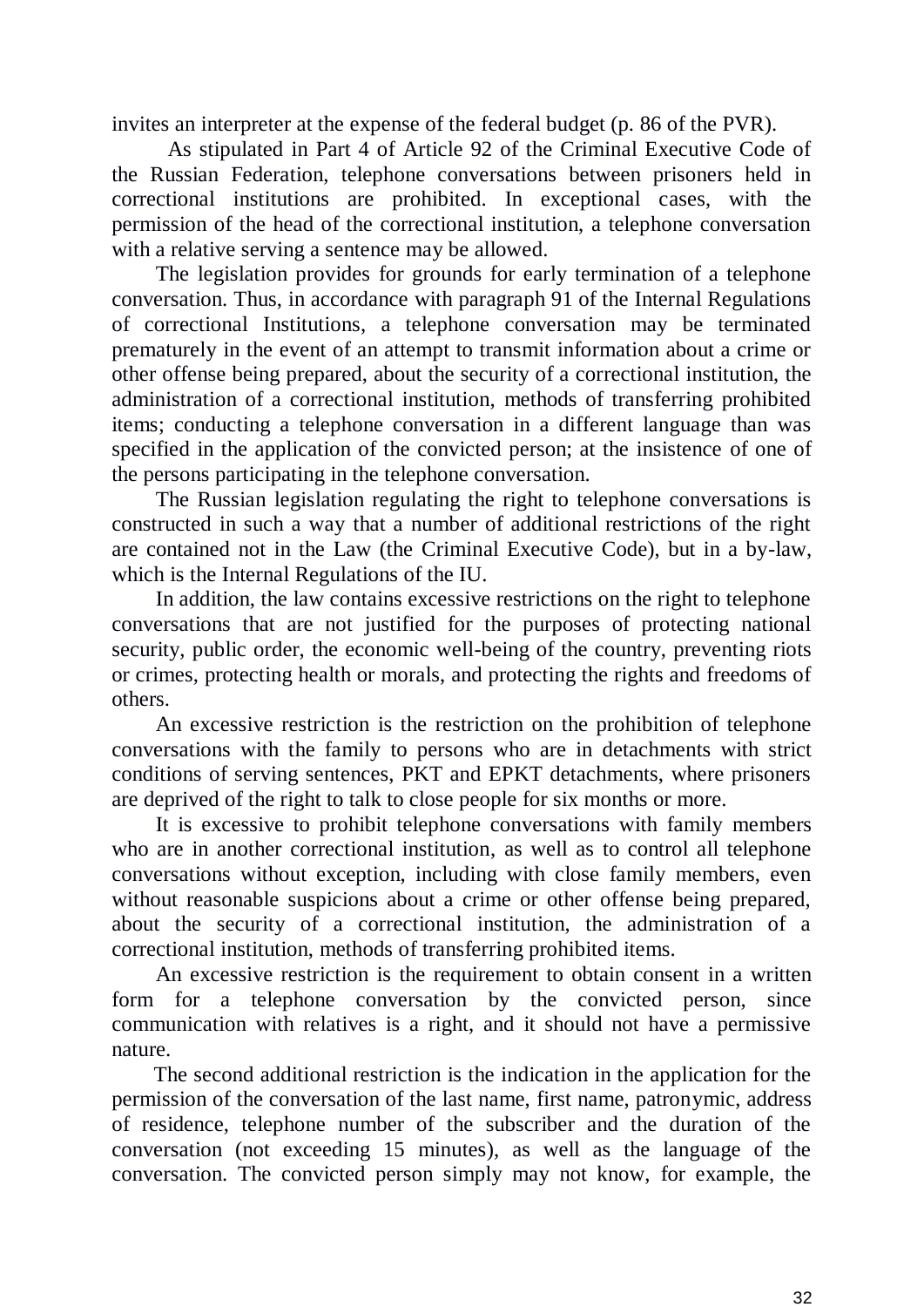address of the person he wants to call. In addition, the indication in the application of the full name and address of the relative when filling out the application for a call also violates the requirements of the legislation on the protection of personal data, since the relative of the prisoner did not consent to their storage, processing.

The possibility of conversation of convicts in their native language (Chechen, Udmurt, Mari, Tatar, Roma, etc.) is insufficiently regulated by law. The PVR allows interrupting a telephone conversation if it is not conducted in the language specified in the application. The administration of the institution has the right to monitor the conversation and listen to everything that the prisoner says. According to the rules, the translation of the conversation of a convicted person by the administration of a correctional institution at the expense of the federal budget with the invitation of an interpreter is carried out only into the state language of the Russian Federation, which is Russian. To do this, the prisoner writes an application, and the administration must find and pay for an interpreter, which is not always possible, since there are no funds in the budget for this, or it is not possible to find qualified specialists.

There is another departmental document that excessively restricts the rights to telephone conversations: the instruction of the Federal Penitentiary Service of Russia of 24.11.2017 Ref. No.03-79653, according to which telephone conversations that do not take place in Russian must be interrupted (through a special program or manually).

In the pre-trial detention center, suspects and accused persons in custody can exercise the right to paid telephone conversations only with the permission of the court or the person handling the criminal case. At the same time, in any case, such calls are allowed only if there is a technical possibility and under the control of the administration of the institution (paragraph 6 of part 2 of Article 17 of the Law on Detention).

On 22 October, 2020, the State Duma of the Federal Assembly of the Russian Federation received bill No. 1042392-7 "On amendments to Articles 17 and 18 of the Federal Law "On the detention of suspects and accused of committing crimes", according to which the right to telephone conversations will not depend on the desire of the investigator, and will allow the accused to communicate with their relatives.

The opportunity to send and receive correspondence for prisoners is provided for by Article 91 of the Criminal Executive Code of the Russian Federation. Persons sentenced to imprisonment are allowed to receive and send letters, postcards and telegrams at their own expense without limiting their number. At the request of the convicted persons, the administration of the correctional institution notifies them about the transfer of letters, postcards and telegrams to the communication operators for their delivery by affiliation. Letters, postcards and telegrams received and sent by convicts are subject to censorship by the administration of the correctional institution, with the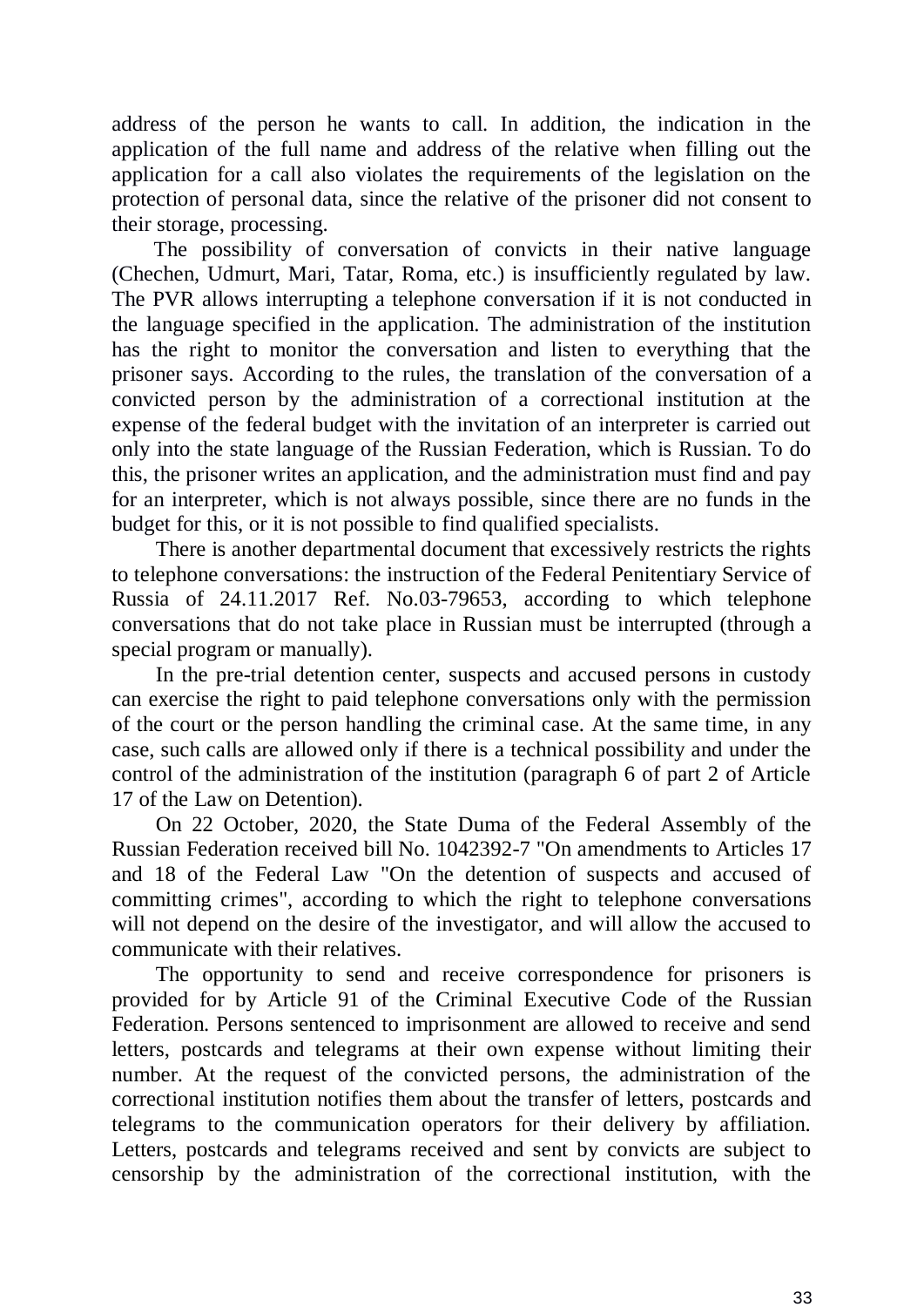exception of the cases specified in Part 4 of Article 15 of the Code.

The period of censorship is no more than three working days, and if letters, postcards and telegrams are written in a foreign language, no more than seven working days. The procedure for sending correspondence is regulated by p.54 of the PVR of the IU. The receipt and sending of letters, postcards and telegrams by convicts at their own expense without their restriction is carried out only through the administration of the IU. For this purpose, mailboxes are placed in each isolated section of the IU, from which correspondence is withdrawn for dispatch daily, except on weekends and holidays, by authorized employees of the IU. In prisons, ShIZO, EPKT, PKT, TPP, solitary cells, being in safe and special regime places<sup>37</sup>, convicts give all the correspondence for sending to the administration of the IU. Persons sentenced to imprisonment are allowed to receive and send letters, postcards and telegrams at their own expense without limiting their number. Correspondence between convicts held in different penitentiaries is carried out with the permission of the administration in accordance with the established procedure.

The subordinate regulatory act introduces an additional excessive restriction of the right to correspondence - sending letters to convicted persons to another correctional institution only with the permission of the administration. Also, the administrations of correctional institutions are charged with the obligation to censor all private letters without exception, which contradicts the principles of respect for the right to privacy, which implies an exhaustive list of situations when letters should be censored, for example, the presence of reasonable suspicions of the preparation of a crime or offense by a convicted person.

## **The practice of providing telephone conversations and sending correspondence**

The study found that in all institutions, prisoners have the opportunity to exercise the right to make a phone call with any subscriber, with the exception of one region, where phone calls with persons who are not relatives are provided with the permission of the chief.

In most cases, at the time of the visit, there were serviceable telephone sets available to prisoners for external communication with relatives and other persons.

In some regions, devices for carrying out conversations of prisoners are usually located next to each other in the corridors of the detachment or in the corridor of the duty units. In others, they are placed in the offices of the heads of the detachment, and the probability that during the conversation the prisoner

<sup>&</sup>lt;sup>37</sup>The room where the convicted person is placed in order to ensure his safety in cases where the administration of the institution has reason to believe that the presence of the convicted person in the former place threatens his life, health or dignity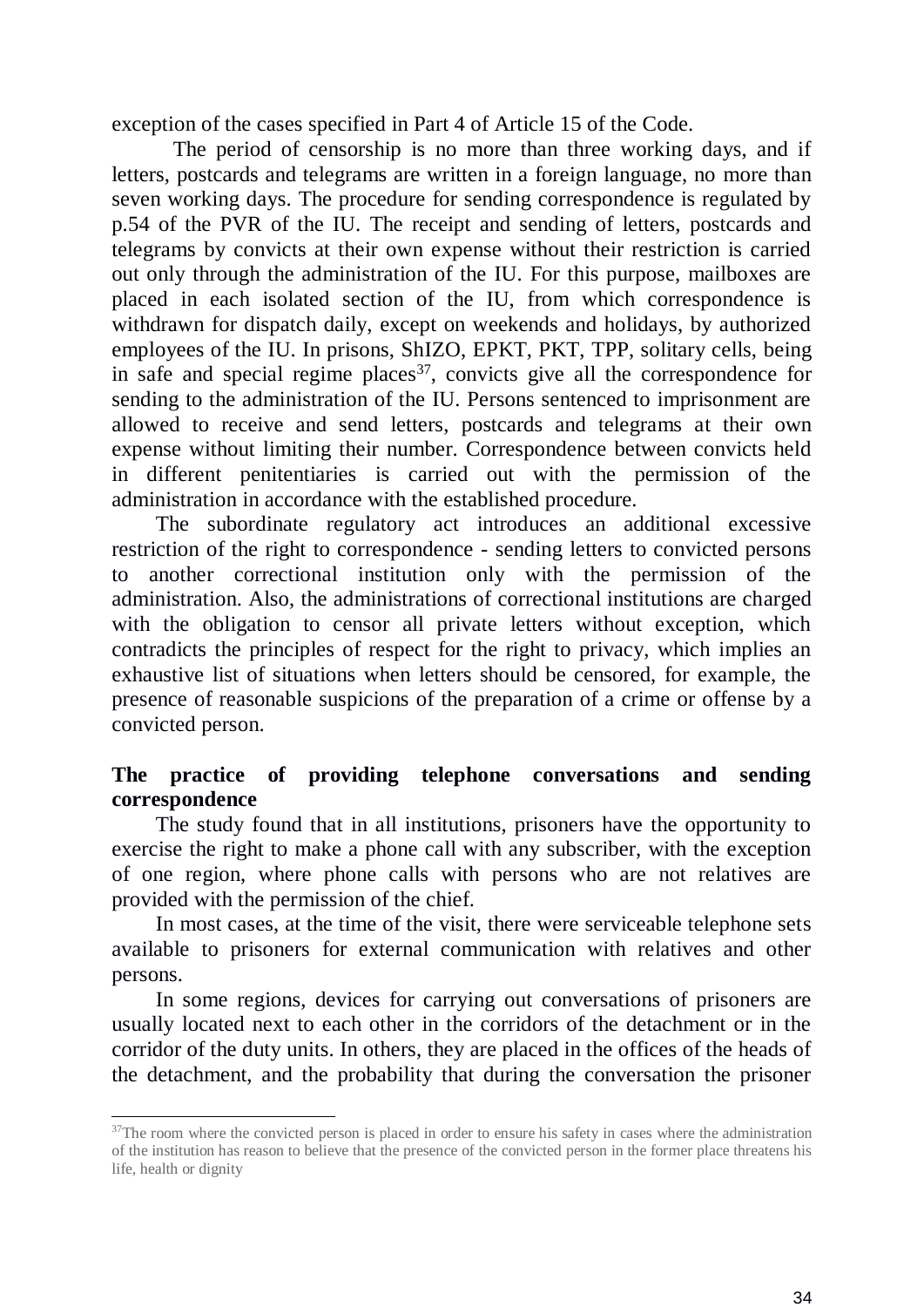will be left alone in the office where the official documentation is stored is small. In addition, there are difficulties in accessing the telephone in the evening or on weekends, when the head of the detachment is absent from the workplace. Thus, the confidentiality of negotiations is excluded in both cases.

Only in two regions–participants of monitoring, it was established that telephones are placed in separate rooms. However, in one of them, there were no partitions between the phones, and this again does not ensure the secrecy of a conversation in the presence of two or more prisoners.

Information about the procedure for providing telephone conversations is located on the stands of institutions.

In one region, observers noted a queue for telephones, indicating that there are not enough of them.

The case of refusal in a telephone conversation was revealed only once: for a mother and daughter who are in different correctional institutions.

In some regions, relatives are given the opportunity to make video calls. Equipment for this is provided in many institutions of the Federal Penitentiary Service of Russia, however, according to employees and prisoners, this service is practically not in demand due to the high cost of communication (from 150 rubles per minute), except for one region where conference communication is often used (more than 900 video calls were recorded only in 2019), which is an excellent positive practice and requires study. The reason why the prices for video conferencing are too high is also necessary to find out.

The study participants noted that in almost all regions, prisoners are forced to conduct conversations in Russian, which restricts their right to communicate with their relatives in their native national language.

According to representatives of the administration, this situation arises due to the lack of funds to pay for the work of an interpreter or the inability to find a specialist with knowledge of rare languages. Employees of some institutions shared information that in the near future, an automatic telephone system is planned to be installed in the detachments using a special program that will interrupt the conversation when using obscene language, as well as other languages other than Russian.

In some regions, the administration attracts other prisoners who speak the language necessary for the conversation of two subscribers to listen to conversations, which, in fact, is the disclosure of private information to third parties. First of all, this applies to convicts from national regions<sup>38</sup> and foreign convicts.

According to the results of the study, it was concluded that telephone conversations in the native language with the participation of an interpreter are provided only in one region. Also, only in one region prisoners have the

<sup>&</sup>lt;sup>38</sup> This refers to regions where the population speaks another state language, in addition to Russian (for example, the Republic of Mari El, Kabardino-Balkaria).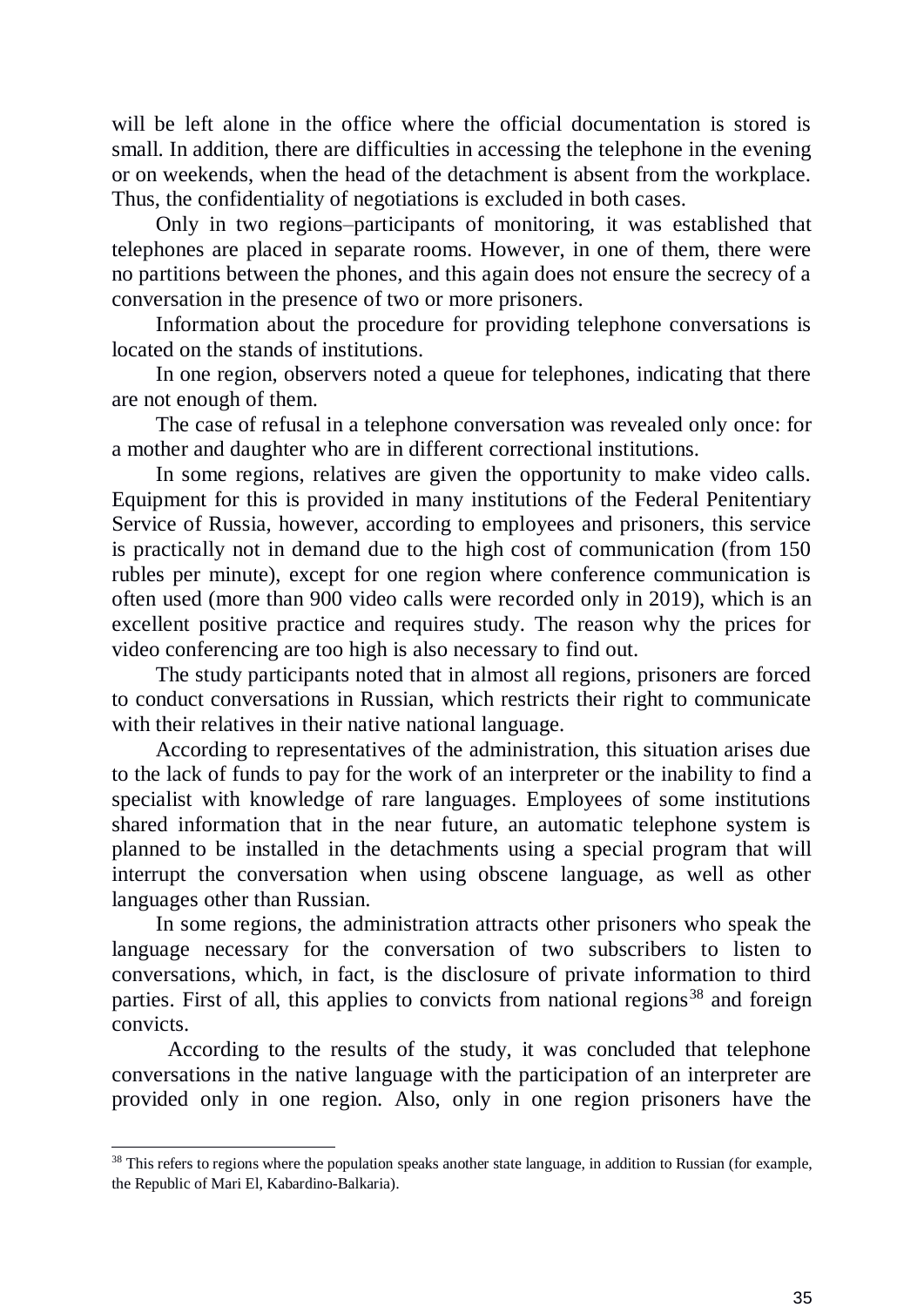opportunity to talk on the phone in their native language. At the same time, the conversation is recorded, which, if necessary, can be translated to clarify the content. On the one hand, this is a positive example, on the other hand, the conditions for storing these records and the possibility of access to other persons are unknown.

During the monitoring, prisoners received complaints related to difficulties in maintaining family relations due to the ban on speaking their native language.

In the pre-trial detention center, telephone conversations are carried out in a special room, where prisoners are brought one by one.

Sending correspondence from the IU is carried out by installing closed mailboxes in each detachment, the seizure of which is carried out daily.

In some colonies-settlements there are no such mailboxes, and prisoners give their letters directly to the hands of the staff on duty.

All personal letters are censored, without exception. Postal items are dropped into mailboxes or transferred to the administration of the IU in an unsealed form. None of the interviewed convicts / prisoners reported that their letter did not pass censorship.

In some institutions, the "FSIN-letter"<sup>39</sup> system is installed, but convicts practically do not use it. In some cases, it turned out that such a service is not available.

In the ShIZO, EPKT, PKT, when they are on a special regime, the boxes are not installed, and the correspondence is sent by convicts through the employees of the IU.

In one of the regions participating in the monitoring, cases were recorded (according to prisoners) when suspects, accused, convicted persons did not have the opportunity to purchase postal supplies (envelopes, stamps) in the store of the IK, pre-trial detention center.

In another region, it was revealed that the persons under investigation and convicted could not send and receive letters in their native (non-Russian) language.

In some cases, complaints have been recorded about the quality of the correspondence sending process itself, when letters do not reach the addressee. However, the administrations of institutions in such cases always refer to the shortcomings of the work of the Russian Post.

In one of the institutions, complaints were recorded about the non-issuance of receipts for accepting letters for sending.

## **Conclusions**

-

An excessive restriction of the right to privacy is the total censorship of all private letters sent from closed institutions. It is necessary to exclude the

<sup>&</sup>lt;sup>39</sup> A system by which a prisoner can send and receive an email.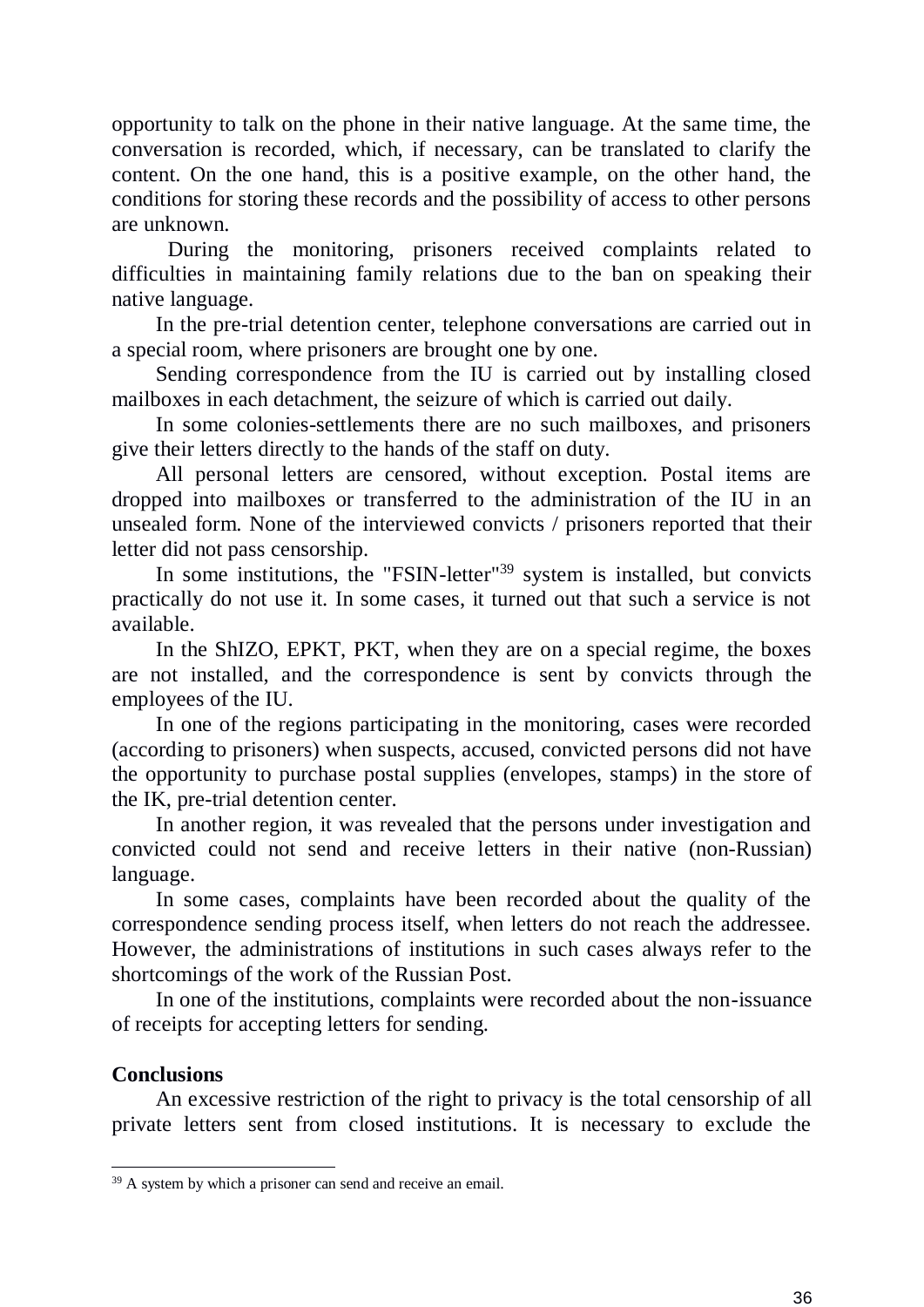possibility of such control and introduce an exhaustive list of circumstances that allows censoring letters.

It is also an excessive restriction to control all telephone conversations without exception, including with close family members, even without reasonable suspicions about a crime or other offense being prepared, about the security of a correctional institution, the administration of a correctional institution, methods of transferring prohibited items. It is necessary to exclude the possibility of monitoring all telephone conversations with the introduction of a clear distinction between those prisoners whose conversations can be tapped. It will also create conditions for lifting the restriction on the right of prisoners to use their native language during telephone conversations.

From the difference in approaches to creating conditions for confidential conversations of prisoners, it can be concluded that the administrations of institutions do not pay due attention to the issue of observing the right to secrecy of telephone conversations of prisoners, although there is such a possibility. In addition, there are no conditions that would exclude cases when some prisoners can hear the telephone conversations of others. A number of restrictions on the right to telephone conversations are contained in by-laws, which even more severely restrict the exercise of this right than is provided for by laws. It is excessive to restrict telephone conversations with the family to persons who are in strict conditions of serving sentences, PKT and EPKT detachments, where people are deprived of the right to talk to close family members for six months or more. The ban on telephone conversations with family members who are in another correctional institution is also excessive.

The dependence of the conversations of persons in the pre-trial detention center on the bodies that are conducting a criminal case may limit the possibility of communicating with relatives for several years, which is also a violation of the right to personal and family life.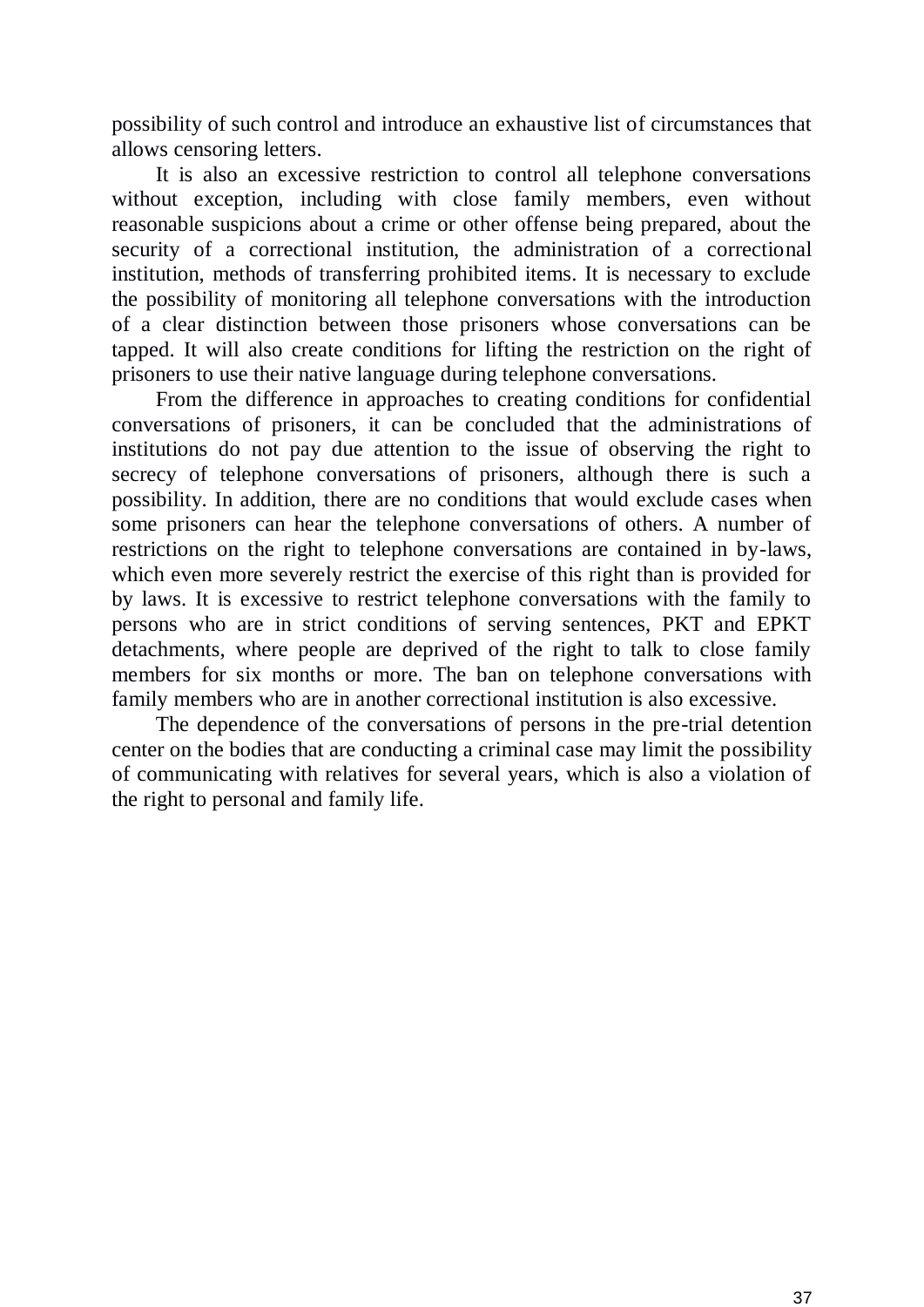# **Other areas of respect for the right to privacy explored during the study**

# **Respect for the right to private and family life in upholding the right to visits**

## **National legislation**

The right to visits is provided for in Article 89 of the Criminal Code of the Russian Federation. Persons sentenced to deprivation of liberty are provided with short-term visits of four hours and long visits of three days in the territory of the correctional institution. In some cases, convicts may be granted long visits with accommodation outside the correctional institution for a period of five days. Short-term visits are provided with relatives or other persons in the presence of a representative of the administration of the correctional institution. Long-term visits are granted with the right to live together with a spouse, parents, children, adoptive parents, adopted children, siblings, grandparents, grandchildren, and with the permission of the head of the correctional institution - with other persons. The list of other persons is not regulated by national legislation, which allows the head of the correctional institution to act at his discretion. This creates a threat of violating the prisoners' right to privacy by using various kinds of manipulations.

In the detachments of normal conditions, 4 short-term and 4 long-term visits are provided per year, in the facilitated conditions - 6 short-term and 6 long-term visits, in the detachments of strict conditions - 3 short-term and 3 long-term visits. In the PKT and the EKP, only 1 short-term visit is possible for 6 months, and only with the permission of the administration of the correctional institution. Visits to persons sentenced to deprivation of liberty, placed in a penal isolation cell, are prohibited.

P.71 of the PVR – the permission to meet is given by the head of the IU, the person who replaces him or the person responsible for the IU appointed by the order of the head of the IU, on weekends and holidays at the request (including by electronic recording) of the convicted person or the person who arrived to meet him.

In pre-trial detention facilities, long visits for persons in custody are not provided for by law, despite the fact that the period of detention can reach three years or more.

In accordance with Article 18 of Federal Law No. 103-FZ of July 15, 1995 "On the detention of suspects and accused of committing crimes", suspects and accused held in a pre-trial detention center have the right to short-term visits with relatives and other persons.

Currently, suspects and accused persons in custody can exercise the right to a meeting only with the written permission of the person or body in charge of the criminal case. No more than two visits per month with relatives and other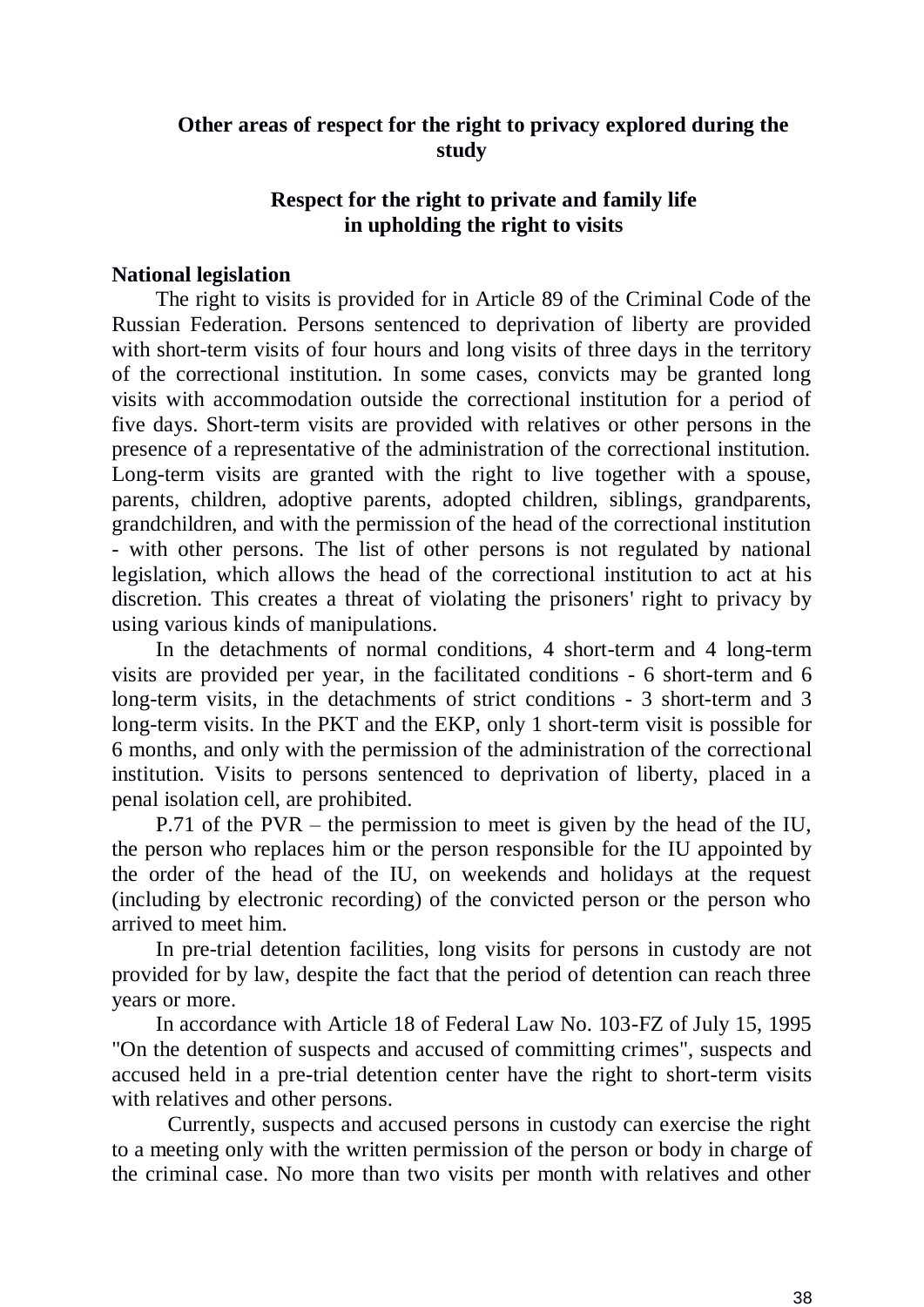persons, lasting up to three hours each, can be provided. In order to get a meeting, the prisoner must apply to the investigator or the court with a corresponding application. The grounds for refusal are not spelled out in the law, so there may be situations when visits with relatives are not provided to the prisoner for years. Everything depends, in many respects, on the will of the official under whose consideration the case is, and his attitude to the accused. Based on the opinion expressed by the members of the PMC, advocates, human rights defenders and the prisoners themselves, it can be concluded that the investigators give permission to visit, as a rule, in the form of encouragement for the admission of guilt and assistance provided, and in other cases they can easily refuse. It is quite difficult to appeal against such a refusal<sup>40</sup>.

On October 22, 2020, the State Duma received a bill on amendments to Articles 17 and 18 of the Law "On the detention of suspects and accused of committing crimes", which, we hope, will create a reasonable balance between the interests of the preliminary investigation and the principle of the inadmissibility of arbitrary violation of the constitutional rights to privacy, personal and family secrets. The bill provides that visits with those relatives who are not witnesses in the case will be possible without a special permit. In all other cases, as now, permission is required. It is assumed that the duration of one visit and the procedure for its conduct will be determined by the administration of the place of detention. At the same time, in part 3 of Article 18 of the Law on Detention, it is proposed to establish that one meeting cannot last less than three hours.

According to paragraph 143 of the Internal Regulations of the pre-trial detention center, meetings of suspects and accused persons with relatives and other persons are carried out under the supervision of pre-trial detention center employees in rooms specially equipped for this purpose through a dividing partition that excludes the transfer of any objects, but does not interfere with negotiations and visual communication. Negotiations of suspects or accused persons with persons who have arrived for a meeting are carried out through an intercom device and can be listened to by the staff of the pre-trial detention center.

There are no literal restrictions in the law "On detention..." and the PVR of the pre-trial detention center and the IU on communicating with relatives during visits in any language other than Russian.

But paragraph 143 of the PPR of the pre-trial detention center says that the negotiations of suspects or accused with persons who have arrived for a meeting are carried out through an intercom device and can be listened to by the pre-trial

-

<sup>&</sup>lt;sup>40</sup> In the spring of 2019, an interview with Plotnikov P.V., the ex-mayor of Yoshkar-Ola, was published in the media, where he reported that during his three years in the pre-trial detention center, he was not allowed to have a single meeting with his wife and children of 8 and 12 years. The second accused was in the pre-trial detention center of Yoshkar-Ola for more than a year and could not get a meeting with his father.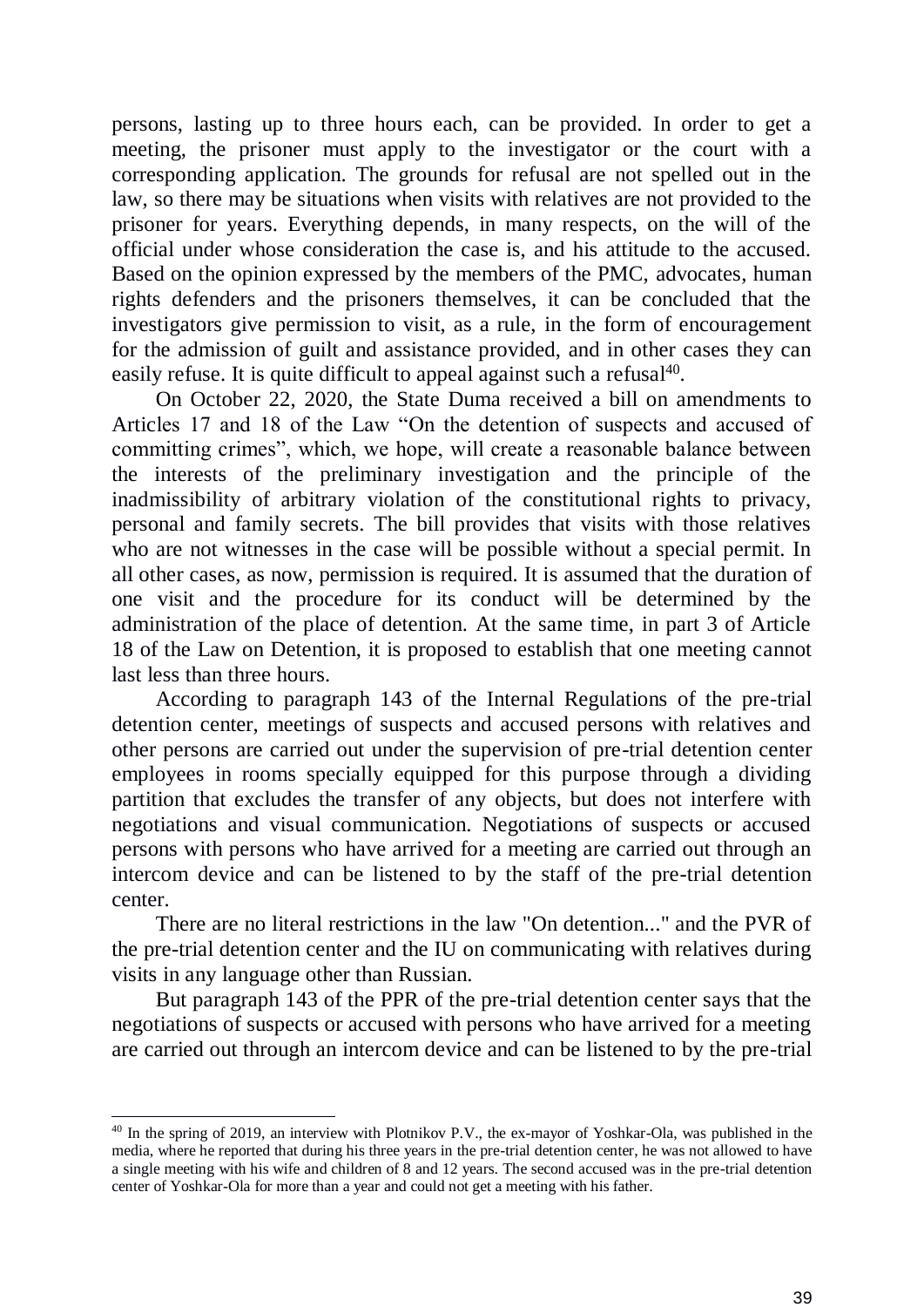detention center employees. <sup>41</sup>

P.147 of the PVR of the pre-trial detention center establishes an exhaustive list of cases when a meeting can be terminated prematurely. The use of a language other than Russian is not included in this list. Neither the law nor the PVR contain any obligations to provide an interpreter.

# **The practice of providing visits**

-

In all the correctional institutions visited, it is possible to get a long-term visit with relatives.

Visits are provided both on weekdays and on weekends, which is a positive practice and demonstrates the care of the administration to respect the right of prisoners to privacy, despite the fact that there is no clear obligation to allow visits on holidays and weekends. Long-term meeting rooms are located on the first or second floors. In all the institutions visited, they include rooms for living and a kitchen with equipment (stove, refrigerator, dishes). The use of the kitchen is free of charge. Also in all rooms there are showers, toilets, smoking rooms.

In the rooms for living, as a rule, there is a bed, a table, a wardrobe, a chair. In some regions, there are rooms where children's beds are placed (in other cases, children's furniture is brought from the warehouse at the request of the prisoner). Video surveillance in the living rooms, showers and toilets is not carried out.

Almost all institutions have paid additional services (electric kettle, TV, air conditioning, etc.), payment for which is made according to the established price list. According to the interviewed relatives, these services are not mandatory, they are not imposed by the staff of the visiting room. Visitors are aware of the right to use the room for free, and the prices for additional services, according to their estimates, are moderate.

All institutions have rooms for children's leisure. They contain toys, books, pencils, etc.

There are walking yards in long-term visiting rooms only in three regions, and then only in one institution of each region. Neither the legislation nor the practice of providing visits in institutions provides for walking yards in the rooms of long-term visits, while the opportunity to go outside is one of the components of a normal lifestyle - even in locked rooms, the possibility of a daily walk is provided, and there is no such opportunity here, which is important, especially for children. The duration of the meeting is 3 days, and all this time the prisoners and relatives are there without the possibility of going

<sup>41</sup>This paragraph was appealed to the Supreme Court of the Russian Federation, where they asked to invalidate it. The Supreme Court of the Russian Federation put it this way:" The Federal Law does not establish any rights of suspects and accused during personal meetings with relatives in conditions that exclude control by the administration, therefore the applicant's arguments about the violation of his rights to family secrecy and the secrecy of negotiations during a meeting are untenable." That is, if the law does not enshrine the right to communicate without listening by the administration, then there is no violated right.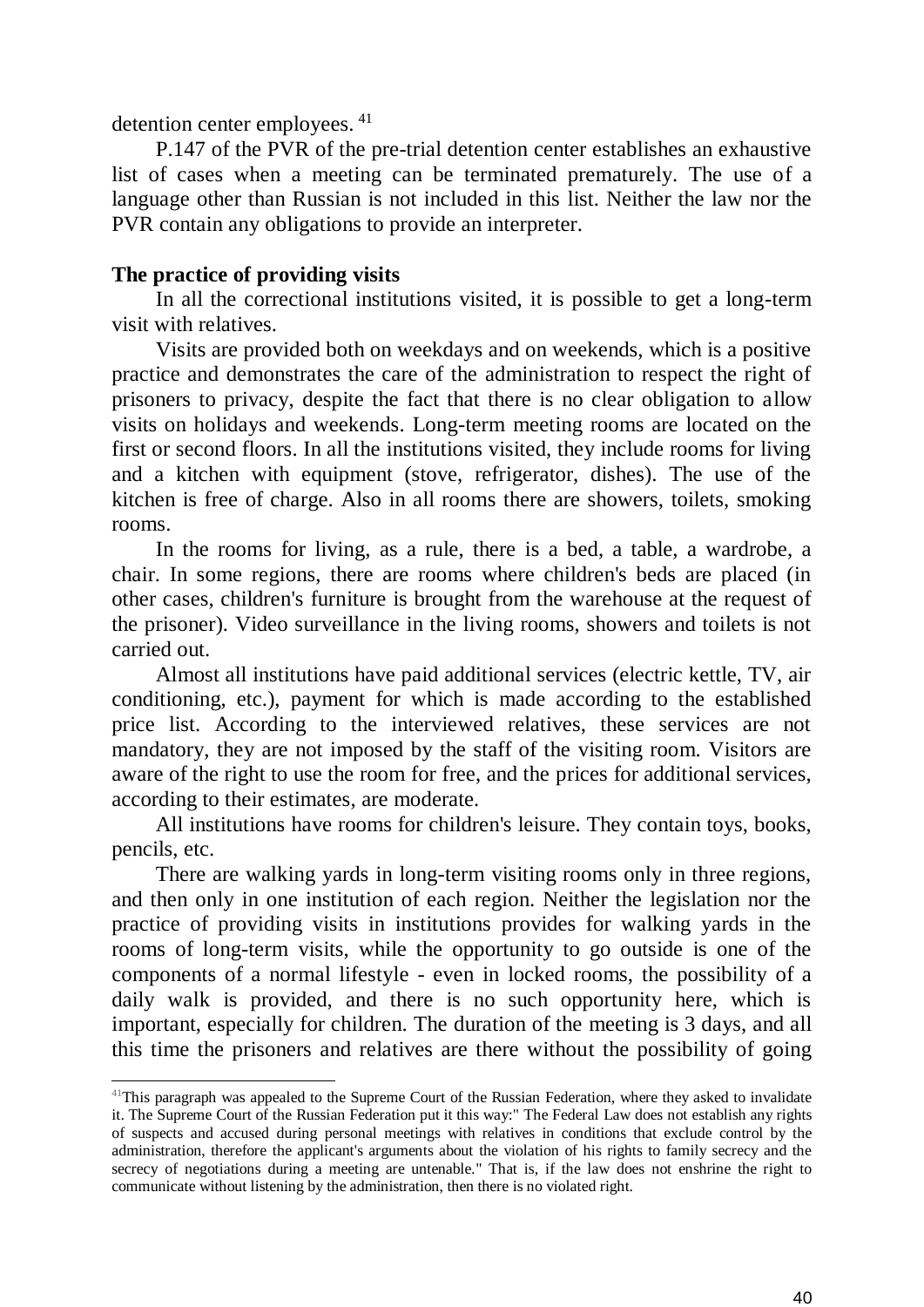outside.

In some institutions, there are houseplants, "pets' corners" in the rooms of long visits.

Conditions are not created everywhere for people with limited and other capabilities to stay there: there are no ramps, special devices in the toilet and shower, there are no signs in braille. In two regions, all long-term visiting rooms are located on the second floor, which completely excludes the possibility of visiting prisoners by relatives with musculoskeletal disorders, and creates difficulties, for example, for the elderly.

At the same time, relatives and convicts during surveys in any of the regions did not report incorrect behavior of employees. During the visits, the convicts are given the right to change into everyday home clothes, which is also a positive practice.

In one institution, queues were recorded when using common areas (kitchen, showers), as well as a shortage of meeting rooms, as a result of which the waiting for a visit can take up to 2 months. This is due to the large number of prisoners in places of detention.

There are problems with the provision of visits with other persons who are not relatives. In all institutions, the dependence of the provision of such visits on the prisoner's obligation to confirm the existence of a long-term family connection before incarceration (having common children, running a common household) is recorded. In some institutions, the information provided by the heads of the detachments is taken into account - about maintaining contacts through calls and letters of the prisoner with this person. The absence of such confirmation imposes a ban on the provision of a long visit. In one of the regions, in order to allow a long visit with persons who are not relatives, the management of institutions requests a certificate from the district police officer, or another document confirming the fact of cohabitation, and for accompanying children – a birth certificate, where the parents are indicated.

In one of the women's colonies, long visits with other persons are not provided, according to the explanations of the staff, because of the risk of an unwanted pregnancy of the convict. This restriction is arbitrary and has no grounds from a legislative point of view.

The very obligation to confirm family ties and the list of documents required for this are not provided for by any regulatory acts. Granting visits to other persons is the exclusive right of a prisoner, and in no way should depend on the will of the head of the colony, his principles, desires and views.

The relevance of this issue is also indicated by the statistics of prisoners' appeals to various state authorities. This problem is associated with the largest number of complaints. Thus, in 2019, based on the results of responses to requests, it was found that the territorial bodies of the Federal Penitentiary Service received 140 complaints about the refusal to provide visits from prisoners from 13 regions of the Russian Federation, 31 complaints to the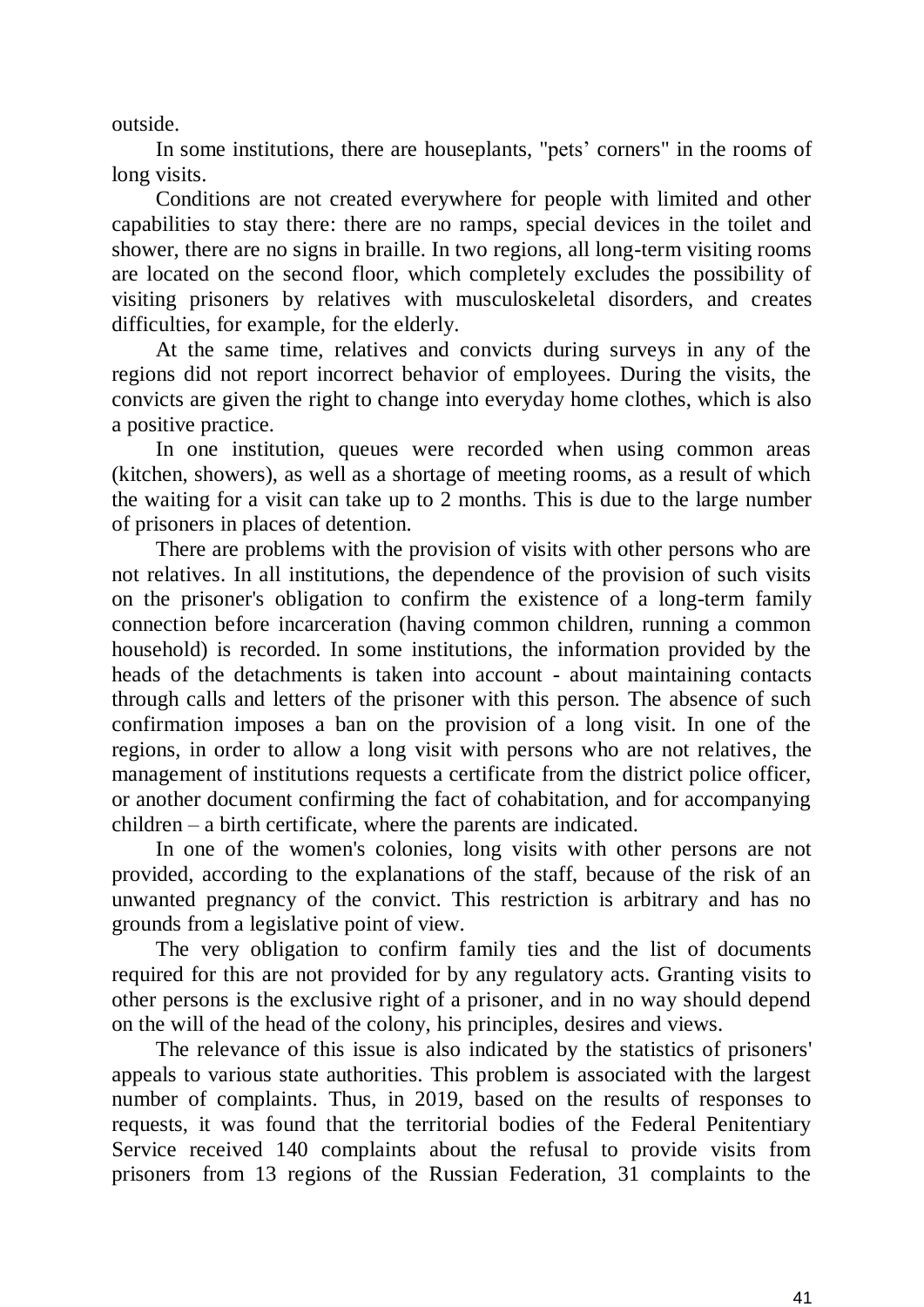regional prosecutor's offices for supervision, 8 complaints to the Human Rights Commissioners.

In one of the institutions, for example, in addition to the above requirements, in order to obtain a long-term visit with a person who is not a relative, there is also a requirement for mandatory employment of a convicted person, which is an additional arbitrary restriction and has no grounds at the legislative level. The right to privacy implies the possibility of meeting with a loved one with whom there was not even a life together. The head of the institution must proceed from the right of the convicted person to private and family life. The meeting cannot depend on the behavior of the prisoner, it can be provided as an incentive, and the arguments for refusal can only be related to the fact that the person poses a certain danger, is capable of committing a crime, or this meeting may have a negative impact on him.

A long wait for a visit was recorded in one of the regions participating in the study. There, the waiting time is about 6-7 hours, which is primarily due to the lack of employees.

In pre-trial detention facilities, obtaining a short-term visit depends on the permission of the investigator conducting the criminal proceedings, or from the judge in whose proceedings the criminal case is being conducted. There were no obstacles to receiving visits from the employees of the detention centers.

In correctional institutions, short-term visits are provided to any person, regardless of the degree of kinship. Only in one institution it is recorded that short-term visits with persons who are not relatives are provided with the permission of the head, which is directly contrary to the law.

Rooms for short-term visits, in most institutions, provide a dividing glass between visitors and prisoners, excluding the possibility of tactile contact. In institutions where there is no dividing glass in the short-term visiting room, distancing is ensured by a large (1.5 - 2 meters) distance between the prisoner and the visitor. An employee of the institution is always present during the meeting. In this regard, the use of forms of visits that exclude contact can be regarded as an excessive restriction of rights, especially since the law does not provide for the obligation to establish certain restrictive measures in the law enforcement agency. Such a restriction is available only in the pre-trial detention center. Meeting through glass should be used only in exceptional situations that must be provided for by law.

As part of the study, the observers noted as one of the reasons leading to the delay in the process of obtaining a visit, an insufficient number of telephone sets. During the visits, all telephone conversations are listened to by an employee of the institution and can be stopped if the prisoner talks about the details of the criminal case and the investigation (in the pre-trial detention center), reports information about the security facilities of the institution or uses obscene language (both in the pre-trial detention center and in the IU). These powers of employees are provided by the PVR of the IU and the pre-trial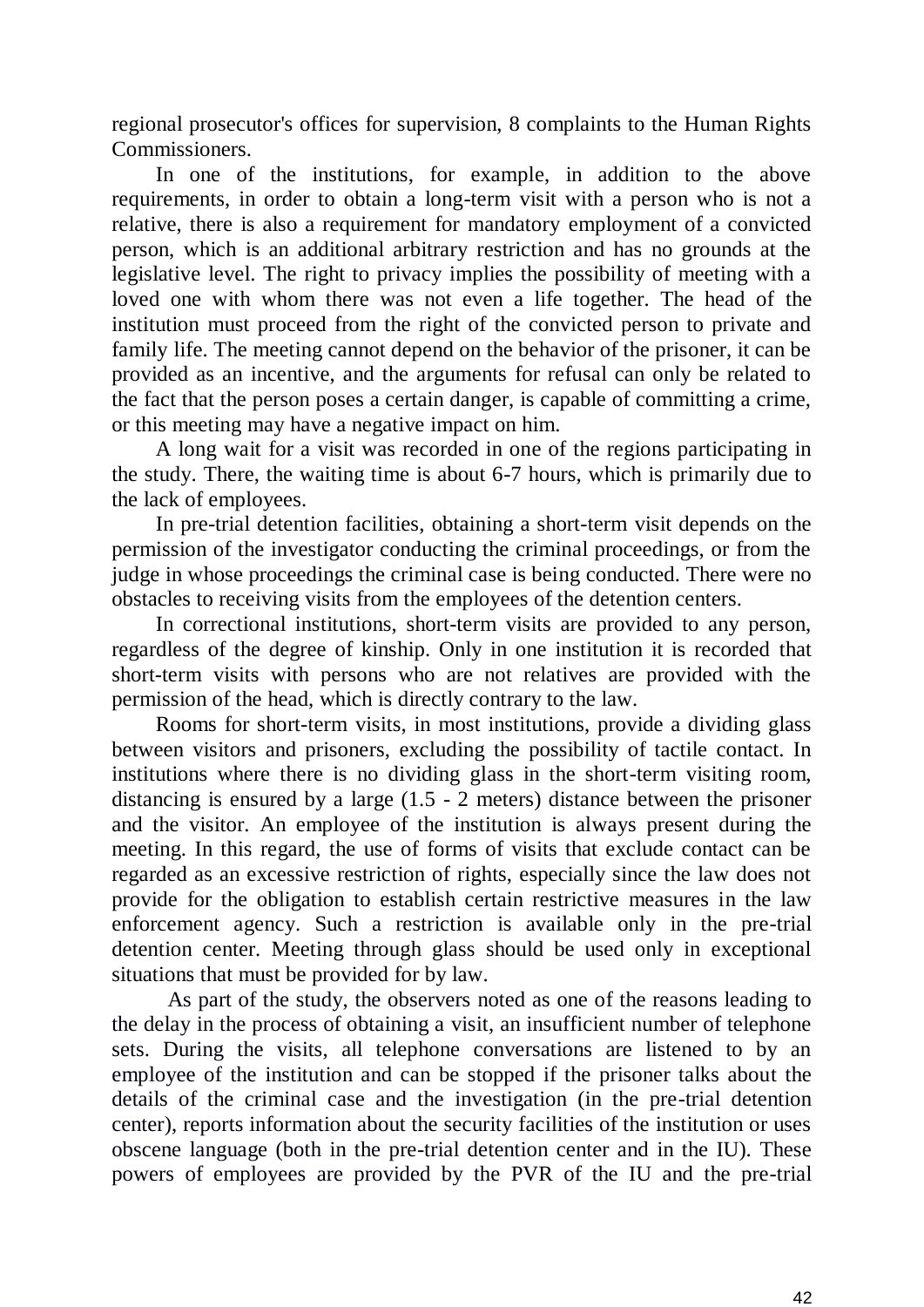detention center.

If the separation between the visitor and the prisoner is ensured at the maximum level, then there is practically no distance between the neighbors. Many institutions do not provide isolated booths for people during a short-term visit, both from visitors and from prisoners. In most regions, the existing barriers do not provide confidentiality, and allow one prisoner to hear the conversation of another. Only in 4 subjects of the Russian Federation it was noted that the booths of short-term visits are completely isolated.

In one single case, a children's playroom and an outdoor playground were found in the premises for short-term visits, where children who arrived for a meeting with prisoners can spend time. This fact is undoubtedly a positive practice that requires dissemination.

Drinking water in the rooms of short-term visits for both parties is provided only in three regions participating in the monitoring. This practice should be disseminated. In some of the institutions visited, drinking water is provided during visits, but rarely, and there are cases when only visitors who have arrived for a visit are provided with water, and prisoners are not.

The practice that can be spread is the experience of three regions, where positively characterized convicts are given the opportunity to get a short-term appointment in a cafe on the territory of the institution. Here the visitor communicates with the prisoner without a partition, without listening, and it is possible to bring food and drinks with them.

In some cases, the short-term visiting room is a common room without partitions, where visitors are separated from prisoners only by a distance of about 1.5 meters, so that conversations are audible to everyone present.

In some regions, complaints from prisoners about the lack of the possibility of conducting visits in languages other than Russian have been recorded.

## **Conclusions**

Granting privileges to persons who have earned positive characteristics, in the form of providing additional visits, is a practice worthy of spreading. However, it is of concern that in the legislation the right to have a visit is made dependent on behavior, on the one hand, and is a lever of punishment, on the other. The reduction in the number of visits in the strict conditions detachment, the dependence of the provision of a short-term visit on the exclusive will of the chief for persons placed in the PKT (for up to 6 months), in the EPKI (for up to 1 year), can be regarded as an excessive restriction of the right to privacy. People can be kept in cell rooms continuously for more than a year, up to several years, in the case of consistent application of this type of penalties to them.

This is a dangerous trend, which is confirmed by the practice of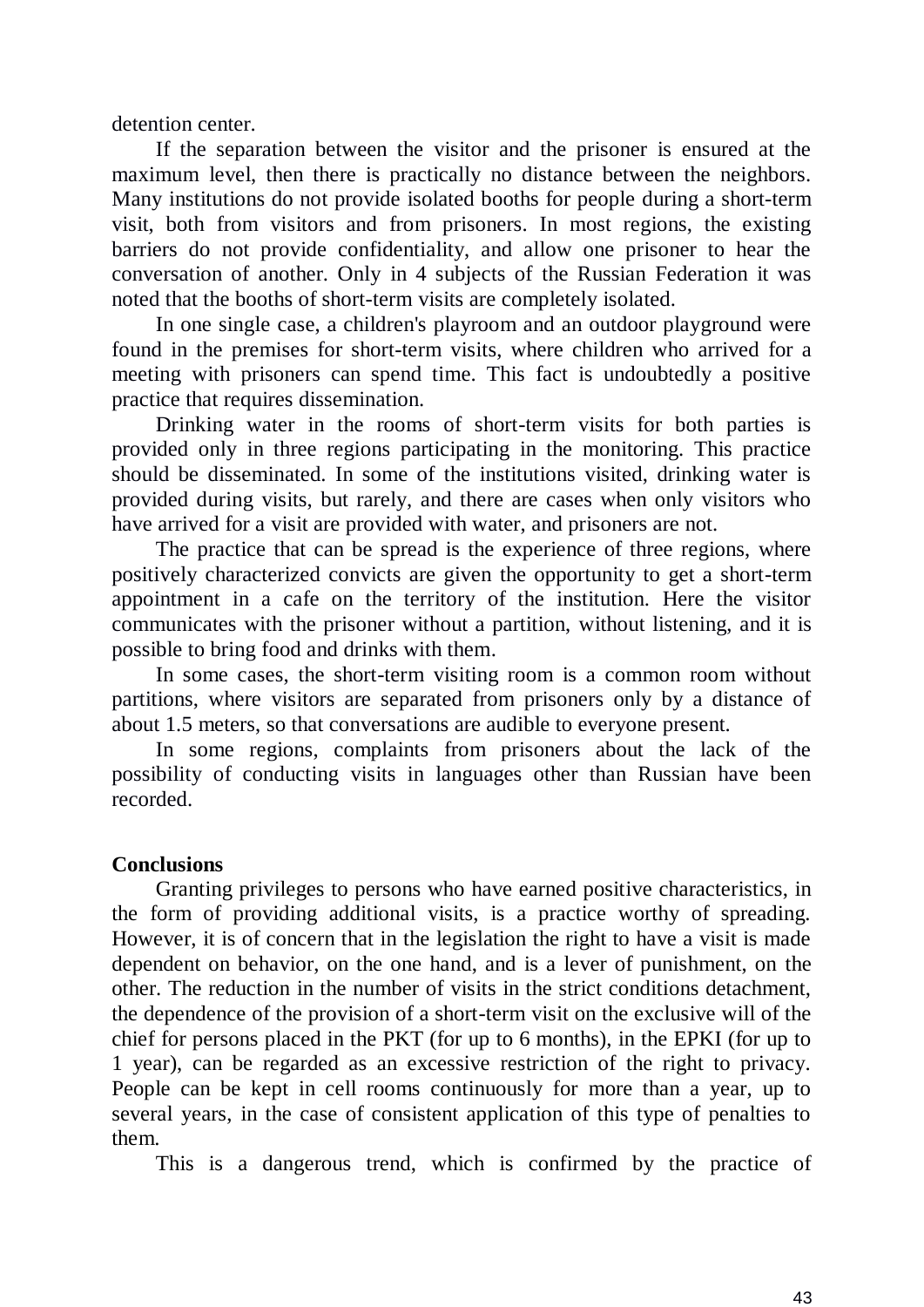introducing additional restrictions. Behavior may affect the form of conducting meetings (in person or through glass), and not the possibility of its implementation.

In all subjects of the Russian Federation, it is necessary to improve longterm visiting rooms, taking into account the needs of relatives (elderly people, people with impaired mobility, children) and the possibility of going out for walks.

Currently, the norm obliging to obtain the written consent of the investigator to meet with close relatives, even those who are not related to the criminal case, does not meet the requirements of predictability and does not define the circumstances in which visits can be refused, which is an excessive restriction of the right to privacy.

Visiting through glass or at a distance is also an excessive restriction, which does not positively affect the preservation of family ties and should be used only in exceptional cases, and not as a rule. Visits should be considered as a way of socialization, and restrictions that are not provided for by the law or the PVR do not correspond to this goal and should be leveled. During a visit, the possibility of tactile contact between people is important, especially if they are close relatives.

Seeing through glass can only be used in the IVS, and then not always, but only in exceptional cases when it comes to prisoners with the status of "especially dangerous", but certainly not as a punishment for bad behavior. The meeting is controlled by the presence of an employee, and the use of other forms that restrict contact is excessive.

Due to the fact that the possibilities for using a language other than Russian for communication of suspects and accused with relatives and friends are not regulated at the legislative level, in many regions this is an obstacle to the realization of the right to visits.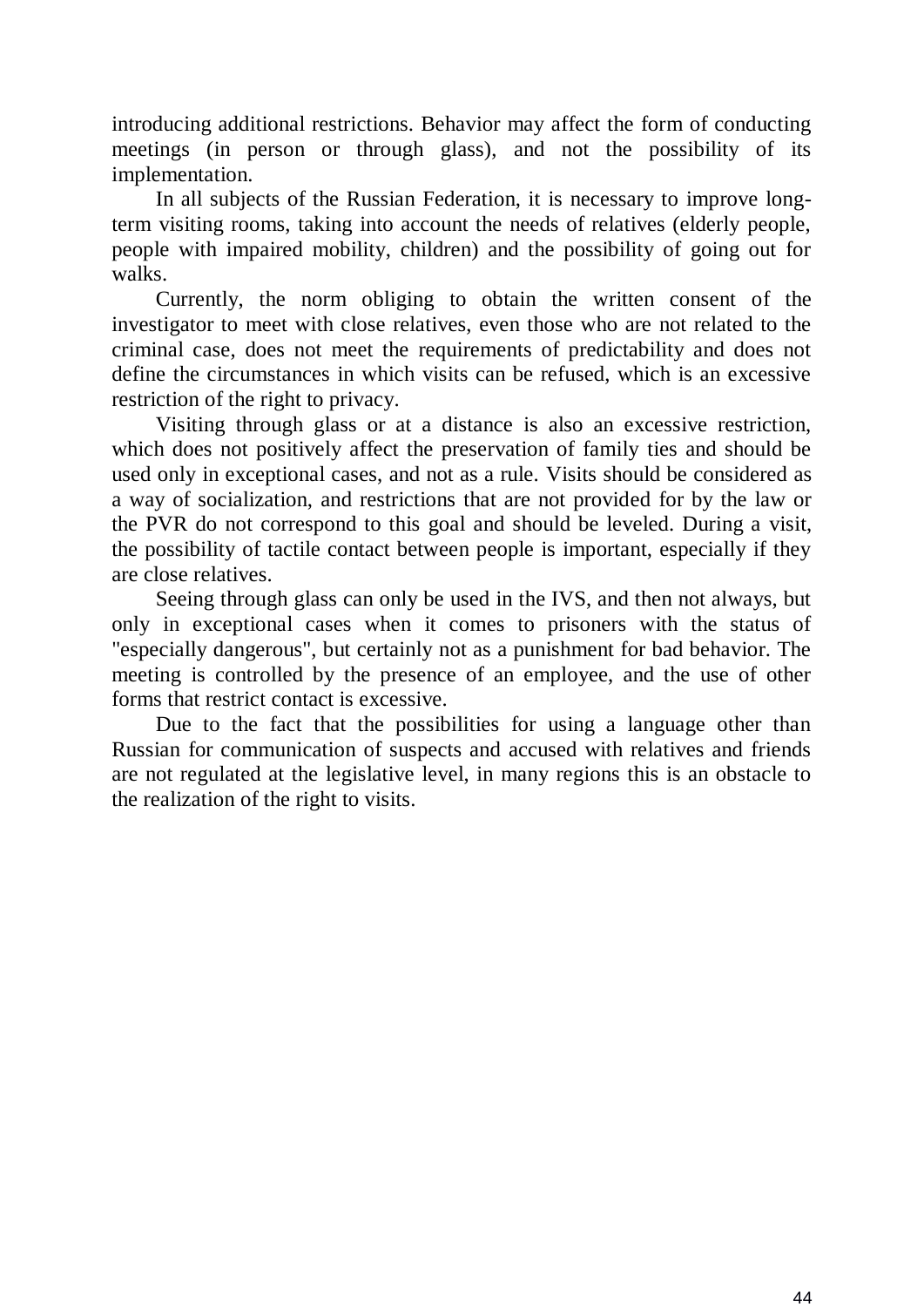# **Departure from the colony for meetings with relatives for exceptional personal circumstances and on vacation**

## **National legislation**

Article 97 of the Criminal Executive Code of the Russian Federation allows convicted persons to leave correctional institutions: for a short period up to seven days, not counting the time required for travel there and back, due to exceptional personal circumstances (death or serious illness of a close relative that threatens the life of the patient; a natural disaster that caused significant material damage to the convicted person or his family), as well as for preliminary resolution of issues of the prisoner's labor and household arrangement after release; for a long period - for the duration of annual paid leave; convicted women who have children in children's homes of correctional colonies may be allowed to travel outside of correctional institutions to place children with relatives or in an orphanage for up to 15 days, not counting the time required for travel there and back; convicted women who have a minor disabled child outside the correctional colony, as well as convicted men who have a minor disabled child and are the only parent, may be allowed four trips a year to visit the child for up to 15 days each, not counting the time required for travel there and back; convicted women who have a child under the age of 14 outside the correctional colony, as well as convicted men who have a child under the age of 14 and are the only parent, may be allowed two trips per year to visit the child for up to 10 days each, not counting the time required for travel there and back.

This right presupposes the possibility of its use by all prisoners, with the exception of particularly dangerous recidivists; convicts to whom the death penalty has been replaced by imprisonment by way of pardon; those sentenced to life imprisonment; patients with an open form of tuberculosis; those who have not undergone a full course of treatment for venereal disease, alcoholism, substance abuse, drug addiction; HIV-infected convicts, as well as in cases of anti-epidemic measures, recognized as malicious violators of the established order of serving a sentence; convicted of a crime against minors; convicted of crimes involving the implementation of terrorist activities, smuggling, hostagetaking, production, distribution and involvement in the use of drugs, for the crimes of attack on the seizure of power, armed rebellion, attempt on the life of a state or public figure, as well as persons and institutions enjoying international protection, as well as convicted persons for whom the postponement of serving a sentence was canceled by a court. This list is closed in nature.

Convicted persons suffering from mental disorders that do not exclude sanity, disabled persons of the first or second group and those who need outside care for health reasons, as well as minor convicted persons, are allowed to leave the correctional institution accompanied by a relative or other accompanying person.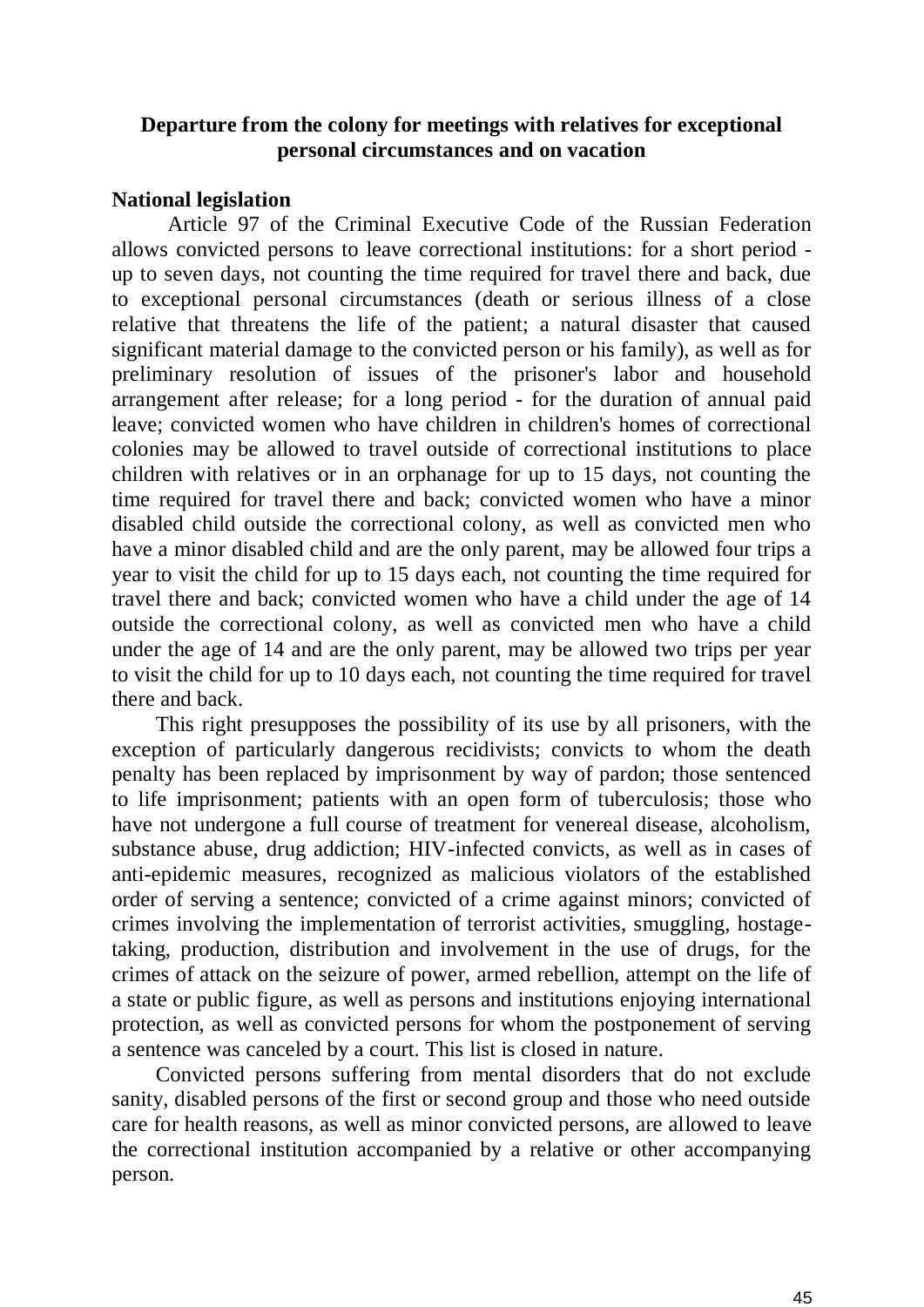The application of the convicted person for granting him a short-term trip outside the correctional institution in connection with exceptional personal circumstances must be considered within a day.

Permission is given by the head of the correctional institution, taking into account the nature and severity of the crime committed, the time served, the personality and behavior of the convicted person. If the convicted person is granted permission to leave the correctional institution, the administration immediately notifies the victim or his legal representative about this, if there is a copy of the court ruling or decision on notifying the victim or his legal representative about the departure of this convicted person outside the correctional institution in the personal file of the convicted person.

The time during which the convicted person is allowed to leave the correctional institution is counted in the term of serving the sentence.

The expenses of the convicted person in connection with leaving the correctional institution are paid by him from his own funds or by other persons. During the stay of the convicted person outside the correctional institution during a short-term departure, wages are not accrued to him.

The departure of convicted persons to the territory of another State is allowed in the manner and in the cases provided for by agreements with the relevant States.

#### **The practice of providing trips outside the colony**

Members of the PMC in the regions of the study found from the responses to requests that in 2019, 110 applications were submitted by convicts to leave the colony. Permission was obtained for 83 of them, and a refusal was issued for the remaining 27.

The observers noted that in comparison with 2018, the number of trips outside the colonies increased in 2019.

At the same time, refusals to grant leave are different: non – occurrence of the period for granting leave - 5; unsatisfactory social and living conditions at the place of stay on vacation  $-8$ ; failure to provide a response from law enforcement agencies about the place and conditions of vacation  $-1$ ; presence of a convicted person before arrest on the wanted list  $-1$ ; presence of a valid penalty  $-1$ ; negative characteristics  $-7$ ; long period till the end of the sentence – 1; 4 applications at the time of the study were under consideration by the management of the colonies.

Members of the PMC in the monitoring regions found that in 2019, 27 applications were submitted by convicts for short-term travel outside the institution in accordance with exceptional family circumstances. As a result, 18 of them were satisfied, and 9 were rejected. The grounds for refusal are as follows: absence of documents confirming the reason for departure - 3; category "particularly dangerous relapse" - 1; presence of violations of the PVR - 5.

The observers noted that the number of refusals to grant leave outside the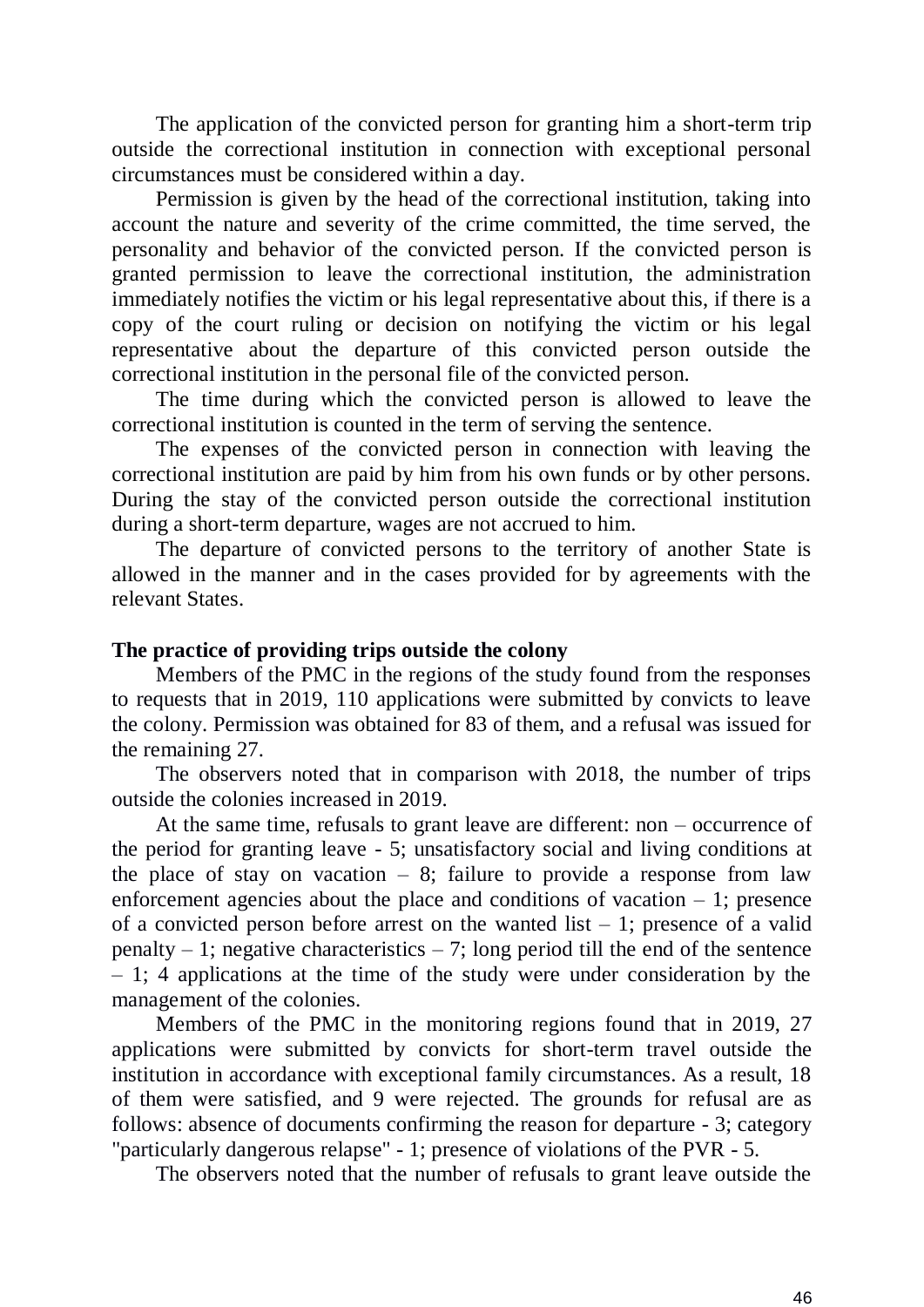colony is directly related to the fact that this issue is agreed in advance between the prisoner and the administration on an individual basis. This is due to the minimum number of applications and such "trouble-free" statistics, as a result of which there is a false impression that there are not so many people who want to get a vacation outside the institution. These conclusions are made on the basis of confidential information received from employees.

### **Conclusions**

The possibility for prisoners to see relatives during their vacation or to say goodbye to a close relative in case of death or serious illness is a very important element of respecting the right to family life. This possibility is provided by the Criminal Executive Code of the Russian Federation. In practice, the implementation of the right to short-term departure is of a single nature.

It should be noted that there has been a positive trend in the implementation of the right to grant leave outside the colony in recent years, which needs to be developed. The possibility of leaving for a convicted person can be a good reason for law-abiding behavior, work, and participation in various kinds of events organized in the institution; therefore, it is necessary to inform prisoners more widely about the possibilities of exercising this right.

The minimum number of permitted visits may be one of the symptoms that indicate that the penitentiary work with persons deprived of liberty in this institution is carried out improperly and requires revision, refinement and development.

Also, the very norm of the law regulating the possibility of departure requires improvement, for example, in relation to prisoners living with HIV, since there are no reasonable grounds for finding them in the list of those whose departure is prohibited.

The right of a convicted person should not depend on the will of the head of the institution, and the refusal to grant it should be motivated, based solely on the law, which requires clarification in by-laws.

The existence of various grounds for refusal is an excessive restriction of the right to family life, since the law states that this right is granted by the head of the institution in connection with the personality and behavior of the prisoner, and the list of travel bans is exhaustive.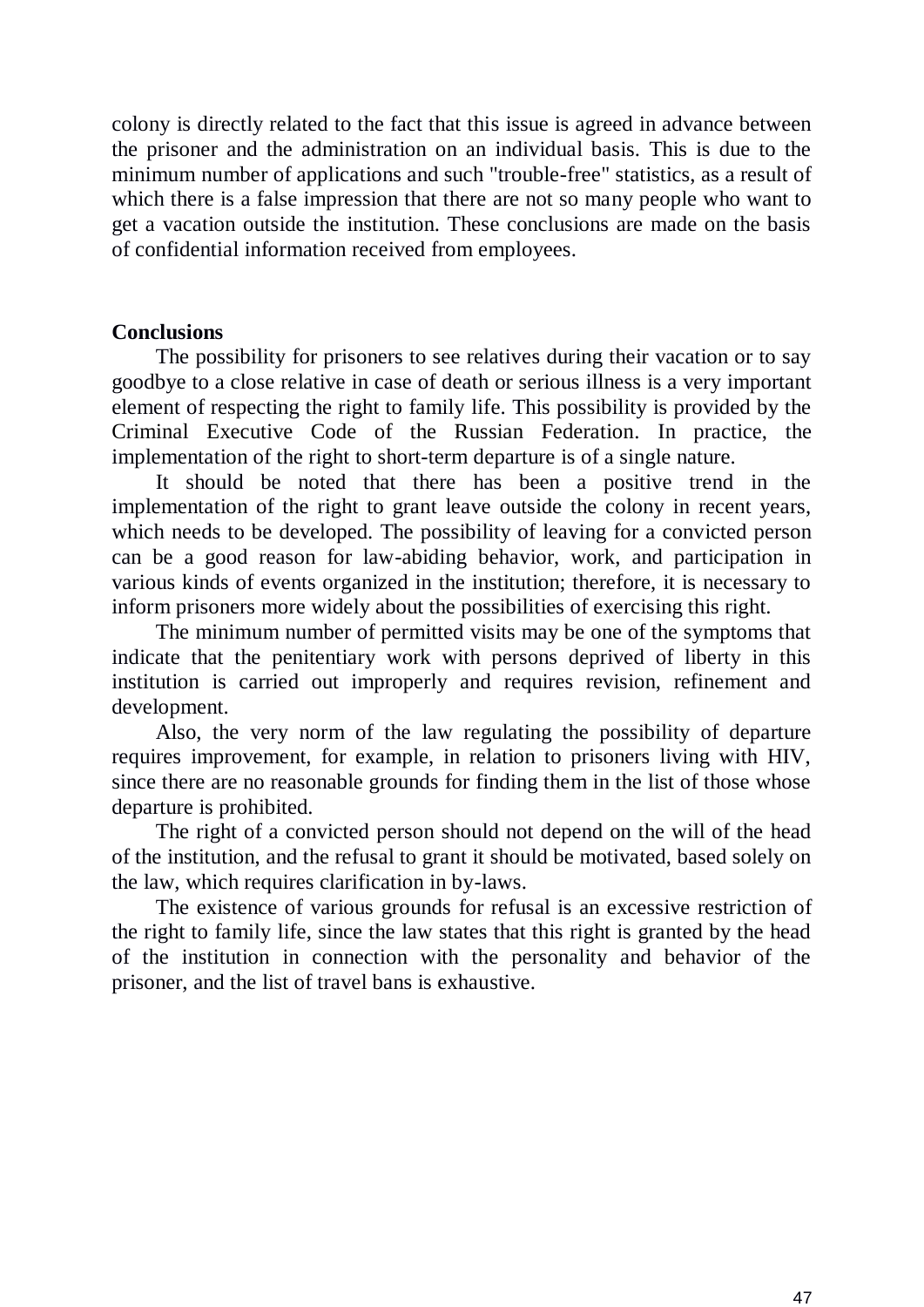#### **Serving a sentence away from the region of residence**

#### **National legislation**

-

The territorial principle of serving a sentence is stated in Article 73 of the Criminal Executive Code of the Russian Federation: *"Convicted persons, except for those specified in part four of this article, serve their sentences in correctional institutions within the territory of the region of the Russian Federation in which they lived or were convicted. In exceptional cases, due to the state of health of convicted persons or to ensure their personal safety, or with their consent, convicted persons may be sent to serve their sentence in an appropriate correctional institution located on the territory of another region of the Russian Federation. If there is no correctional institution of the appropriate type in a region of the Russian Federation at the place of residence or at the place of conviction, or if it is impossible to place convicts in existing correctional institutions, the convicts are sent, in coordination with the relevant higher management bodies of the penal enforcement system, to correctional institutions located on the territory of another region of the Russian Federation, in which there are conditions for their placement. <sup>42</sup> "*

However, serving a sentence outside the region of residence remains a problematic area.

On September 29, 2020, amendments to the Criminal Executive Code of the Russian Federation came into force regulating the transfer of a convicted person to serve his sentence to the region at the place of his residence or the residence of his closest relatives. Such a transfer is possible once for the entire term of serving a sentence by the decision of the Federal Penitentiary Service of Russia, if there are places in correctional institutions in the region to which the transfer is being carried out. If there are no places, the transfer for serving the sentence can be carried out to the neighboring region closest to the region of residence of the convicted person or his close relatives. By close relatives, the law means the parents, children of the convicted person, the wife, grandparents of the convicted person, or other relatives in the absence of these. The new law provides that the basis for transferring a prisoner to a correctional colony at the place of residence of relatives is the application of the convict himself, sent to the Federal Penitentiary Service of Russia, the application sent by his legal representative (lawyer), with the written consent of the convicted person for such a transfer, or the application sent by the relatives of the convicted person with the written consent of the convicted person for the transfer. At the same time, it is necessary to attach documents to the application, if it is a question of transfer closer to relatives (not at the place of residence of the convicted person), confirming the relationship, as well as the place of residence of

<sup>&</sup>lt;sup>42</sup> http://www.consultant.ru/document/cons\_doc\_LAW\_12940/468cf0b6c22313ab3ce167d13d485a05ab9f4489/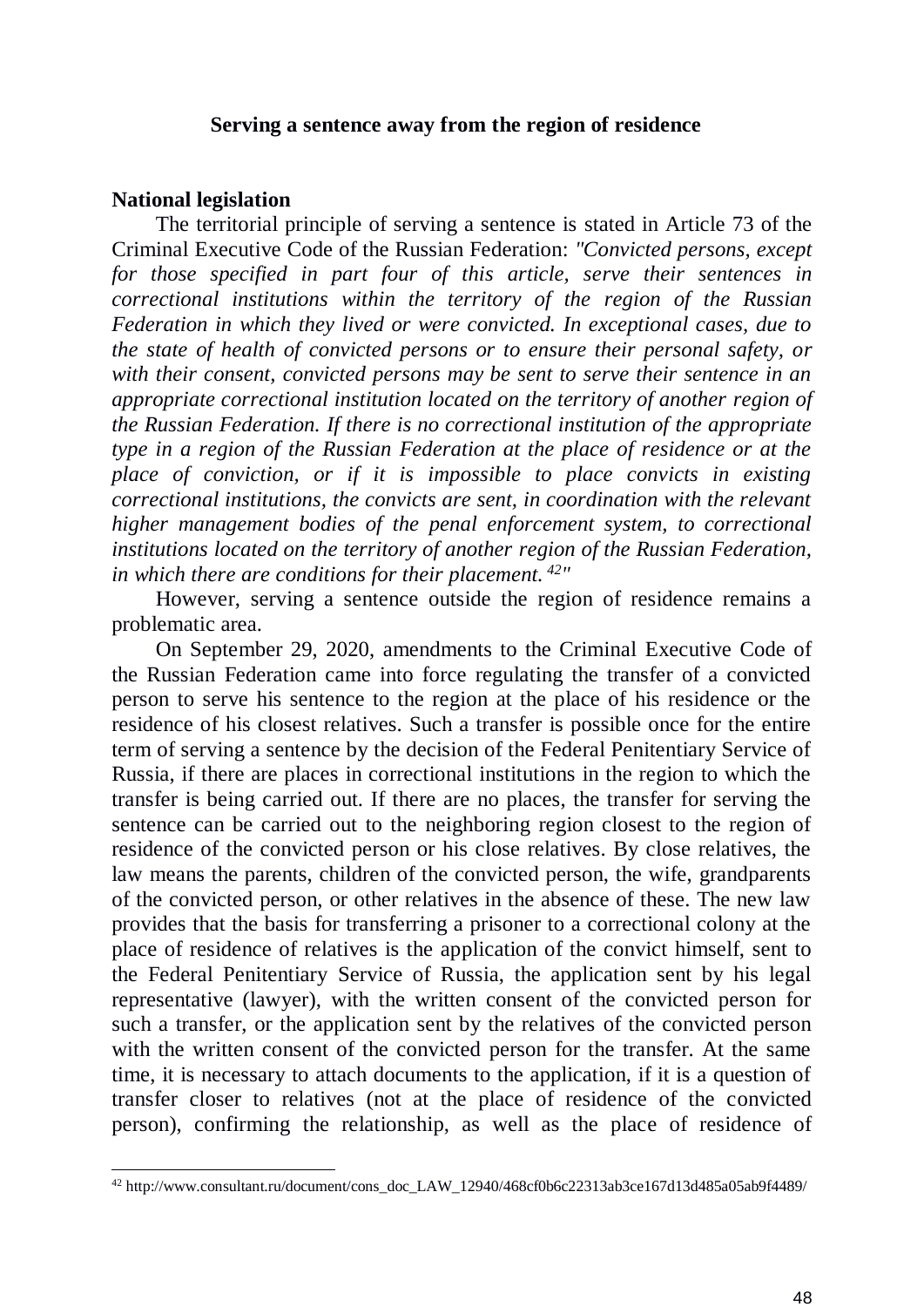relatives<sup>43</sup>.

In accordance with paragraphs 2, 5 of the Resolution of the Plenum of the Supreme Court of the Russian Federation No. 21 of 27.06.2013, the legal positions of the European Court of Human Rights, which are contained in the final decisions of the Court adopted in relation to the Russian Federation, are binding on the courts. Any restriction of human rights and freedoms must be based on federal law; pursue a socially significant, legitimate goal (for example, ensuring public safety, protecting morals, decency, rights and legitimate interests of other persons); be necessary in a democratic society (proportional to the goal being pursued). Failure to comply with one of these restriction criteria constitutes a violation of human rights and freedoms, which are subject to judicial protection in accordance with the procedure established by law. The European Court of Human Rights in its decision of 25.07.2013 (the case "Khodorkovsky and Lebedev v. Russia") in paragraphs 836, 837, 850 formulated the following significant approaches (guidelines): restrictions on contacts with other prisoners and family members established by prison rules were considered by the European Court as "interference" with the rights protected by Article 8 of the Convention. Thus, the placement of a convicted person in a particular prison may raise a question under article 8 of the Convention if its consequences for the applicant's personal and family life go beyond the "usual" hardships and restrictions inherent in the very concept of deprivation of liberty. The European Court in its decision indicated that it is aware of the difficulties associated with the management of the prison system, takes into account the situation in the Russian Federation, where historically correctional colonies were built in remote and deserted areas, far from the densely populated regions of Central Russia, and other arguments in favor of giving the authorities wide discretion in this area. However, the limits of discretion are not unlimited. The distribution of the prison population should not depend entirely on administrative bodies, such as the Federal Penitentiary Service. The practical implementation of this law in the Russian Federation may still lead to a disproportionate result. In the absence of a clear and predictable method of distributing convicts among correctional colonies, the system does not provide a measure of legal protection against arbitrary interference by public authorities, and this may lead to results incompatible with respect for the applicants' personal and family life.

## **The practice of serving a sentence away from the region of residence**

<sup>-</sup><sup>43</sup> In more detail, the procedure for distributing convicts to correctional institutions of the Federal Penitentiary Service of the Russian Federation is prescribed in the Instructions on the procedure for sending convicts to prison to serve their sentences, their transfer from one correctional institution to another, as well as sending convicts for treatment and examination to medical-preventive and curative correctional institutions. The Federal Penitentiary Service of the Russian Federation has the exclusive right to distribute prisoners to correctional institutions by a court decision.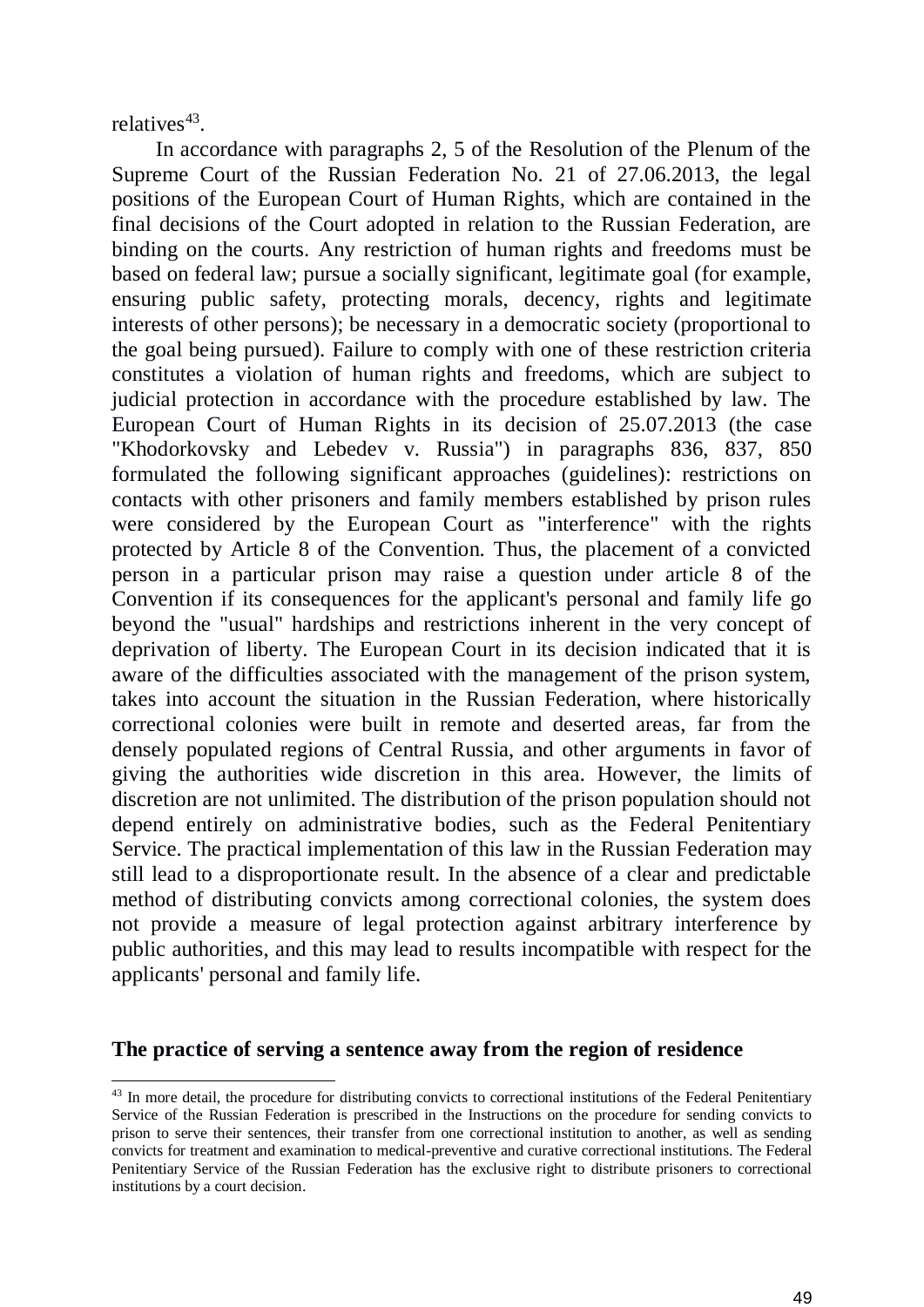For the monitoring period, according to information received from responses to requests to regional departments of the Federal Penitentiary Service, at least 4000 people serving sentences outside their regions of residence were recorded in only 13 regions in 2019.

There is a positive trend towards a decrease in such statistics, which is confirmed by the results of a study of one of the regions with the largest number of prisoners. In 2018, 1653 prisoners from other regions of the Russian Federation served their sentences there, and in 2019 their number decreased to 593 people.

As part of the work on the project, the members of the PMC faced complaints from prisoners and their relatives about the facts of sending persons sentenced to imprisonment to other regions to serve their sentences or about a sudden transfer due to operational considerations.

# **Conclusions**

Despite the territorial principle of serving a sentence and the desire of the Russian Federation to comply with it, in practice, prisoners themselves and their relatives still have serious difficulties in maintaining family ties due to the actions of officials of the Federal Penitentiary Service of the Russian Federation, whose exclusive competence is to decide on the selection of a specific correctional institution. The choice of the location of the colony does not always coincide with the place of residence of the prisoner. This creates obstacles in the implementation of personal contacts through visits with relatives, most of whom cannot afford to pay for long-distance travel.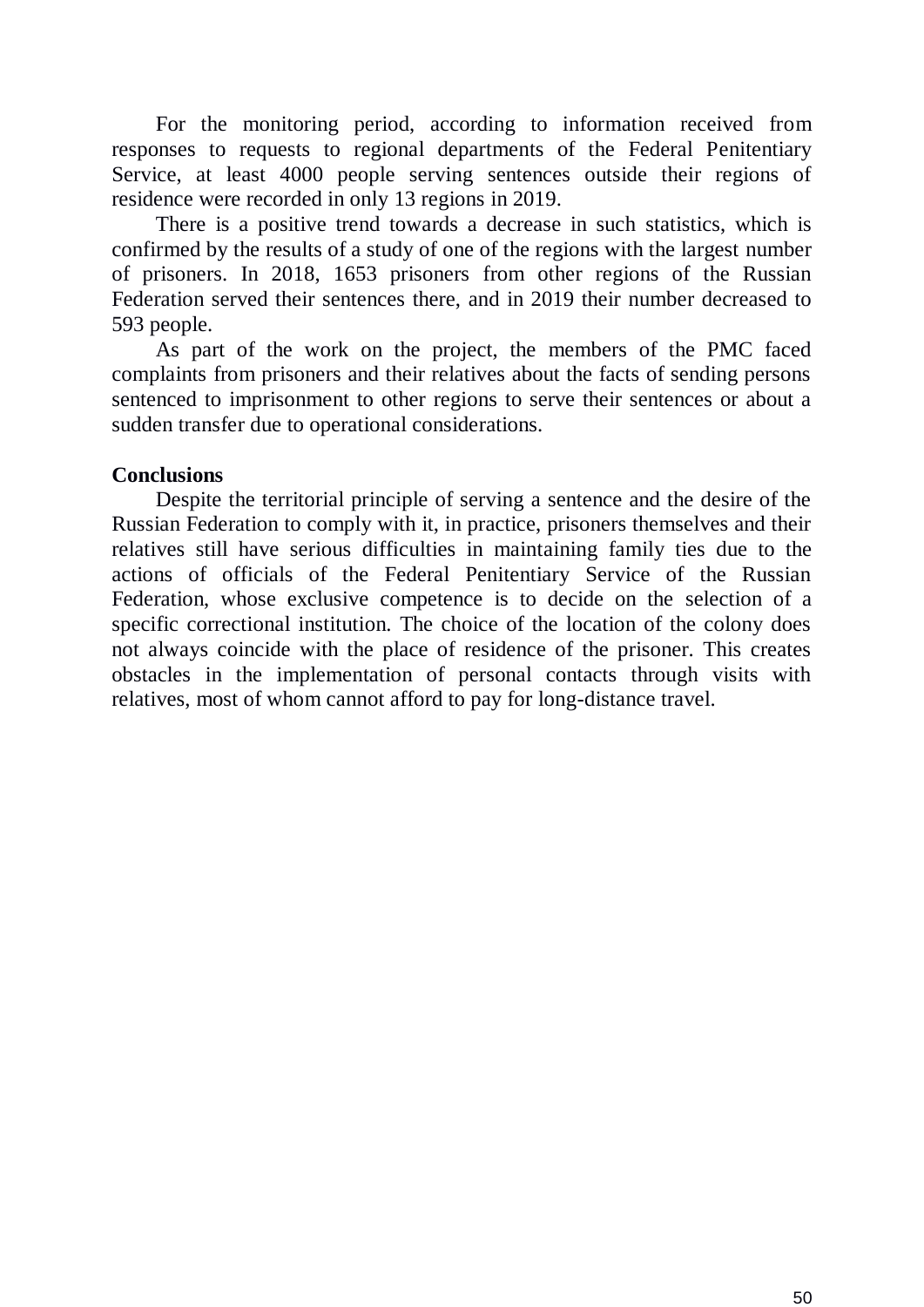#### **Observance of the right to marry in detention facilities**

#### **National legislation**

The possibility of marriage of persons in places of detention is regulated by Article 27 of the Federal Law "On Acts of Civil Status", the Family Code of the Russian Federation. There are no legal difficulties for getting married with persons who are in the IU.

A person who wants to marry a suspect or accused person who is in a pretrial detention center applies to the registry office with an application for issuing a joint application form for marriage, which is provided in the pre-trial detention center. Since the suspect or the accused does not have the opportunity to be personally present at the civil Registry office, when submitting an application for marriage, the interested person, with the permission of the body (official) in whose proceedings the case is, must invite a notary to the pre-trial detention center, in whose presence the detained person fills out his side of the application form for marriage registration. The notary certifies the authenticity of his signature on the application, after which the notarized application for marriage is transferred to the other party for further registration in the registry office. The application form can be issued directly to the suspect or the accused by the administration of the pre-trial detention center at his request. The application is also filled out in the presence of a notary who certifies the authenticity of the person in the pre-trial detention center, after which this application is transmitted through the administration of the pre-trial detention center to the person with whom the suspect or accused wants to marry. At the same time, the administration of the pre-trial detention center informs the registry office, which is authorized to register this marriage. The civil registry office at the location of the correctional institution, having accepted a joint application for marriage, sets the date and time of marriage registration and notifies persons wishing to marry about it in advance. Article 11 of the Family Code of the Russian Federation establishes that the marriage is concluded in the personal presence of persons entering into marriage, after a month from the date of their submission of an application to the civil registration authorities, and if there are valid reasons, the term may be shortened or extended, but not more than a month. If there are special circumstances, such as pregnancy, the birth of a child, the presence of an immediate threat to the life of one of the parties, etc., the marriage can be concluded on the day of filing the application.

Registration of marriage with a convicted person is carried out in the presence of persons entering into marriage, in a room determined by the administration of the IU in agreement with the head of the civil registry office.

Registration of marriage with a suspect or accused serving a disciplinary penalty in a punishment cell can be made only after serving this penalty.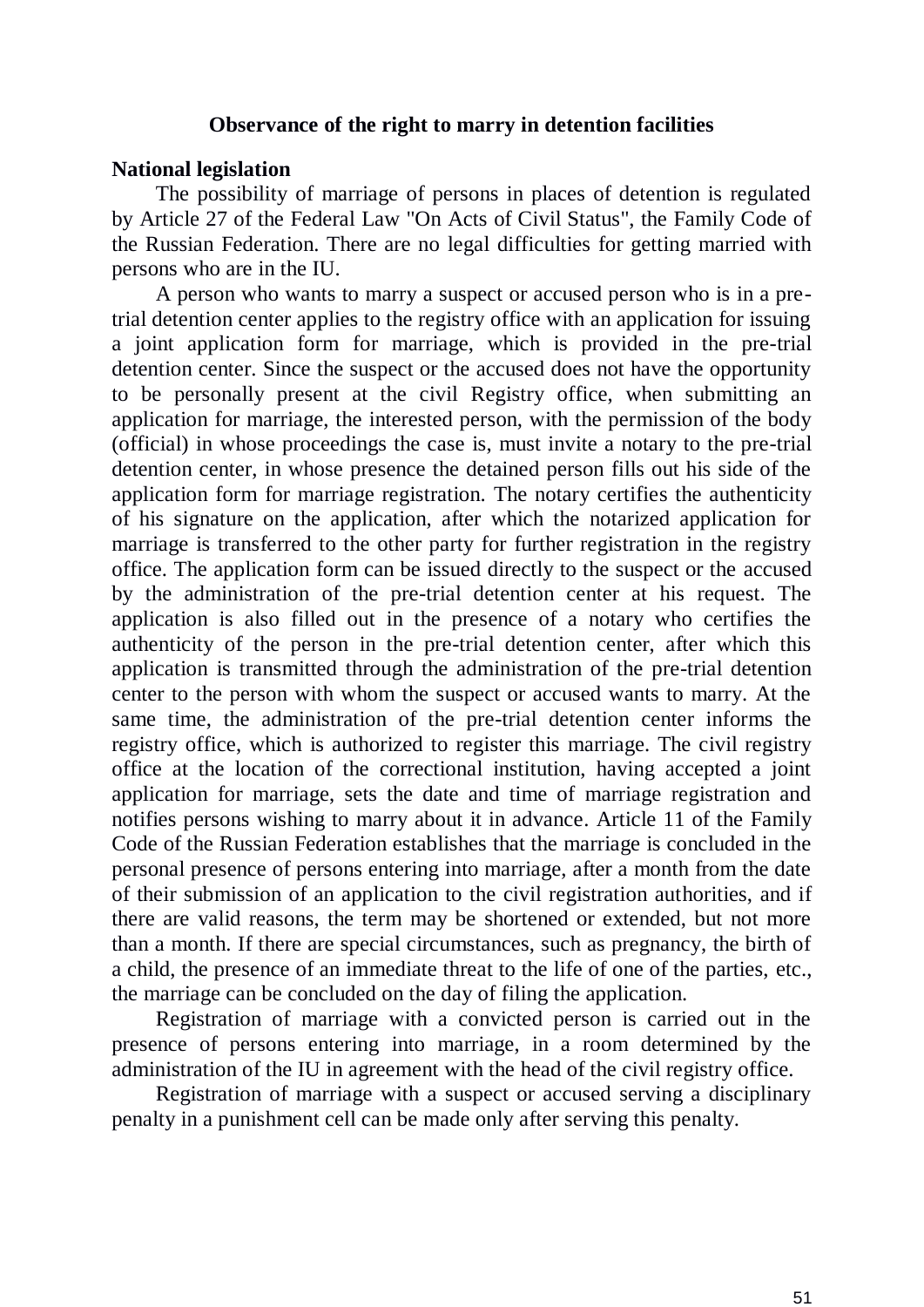### **The practice of marriage in places of deprivation of liberty**

There were no cases of a ban on marriage in any of the visited law enforcement agencies. In correctional colonies, to ensure this procedure, prisoners are given the opportunity to change into civilian clothes and get permission to take photos and videos if they have a written application. After the marriage procedure, as a rule, a three-day date is provided. It should be noted that there is a positive practice of marriage in churches located on the territory of correctional institutions<sup>44</sup>.

In some regions of the Russian Federation, however, there are not so many marriages concluded in places of deprivation of liberty. According to the members of the PMC, this fact is connected exclusively with the national characteristics of the regions.

#### **Conclusions**

-

There is a positive practice in correctional institutions to facilitate the registration of marriages. Such an opportunity is freely provided to prisoners, including additional positive conditions described above.

As for the procedure for registering a marriage in a pre-trial detention center, it involves calling a notary and depends on the will of the investigator or other person in whose proceedings the case is, which may be an obstacle to the realization of the right to privacy.

The right to marry also cannot depend on the nature of the prisoner's behavior, when it takes the form of encouragement. This right should remain primarily a right, and it can be restricted only for a specific purpose, stipulated in the law.

<sup>&</sup>lt;sup>44</sup> If there is a desire to marry. But the question remains with the possibility of getting married, taking into account the religious characteristics of those who profess a different religion than Orthodoxy.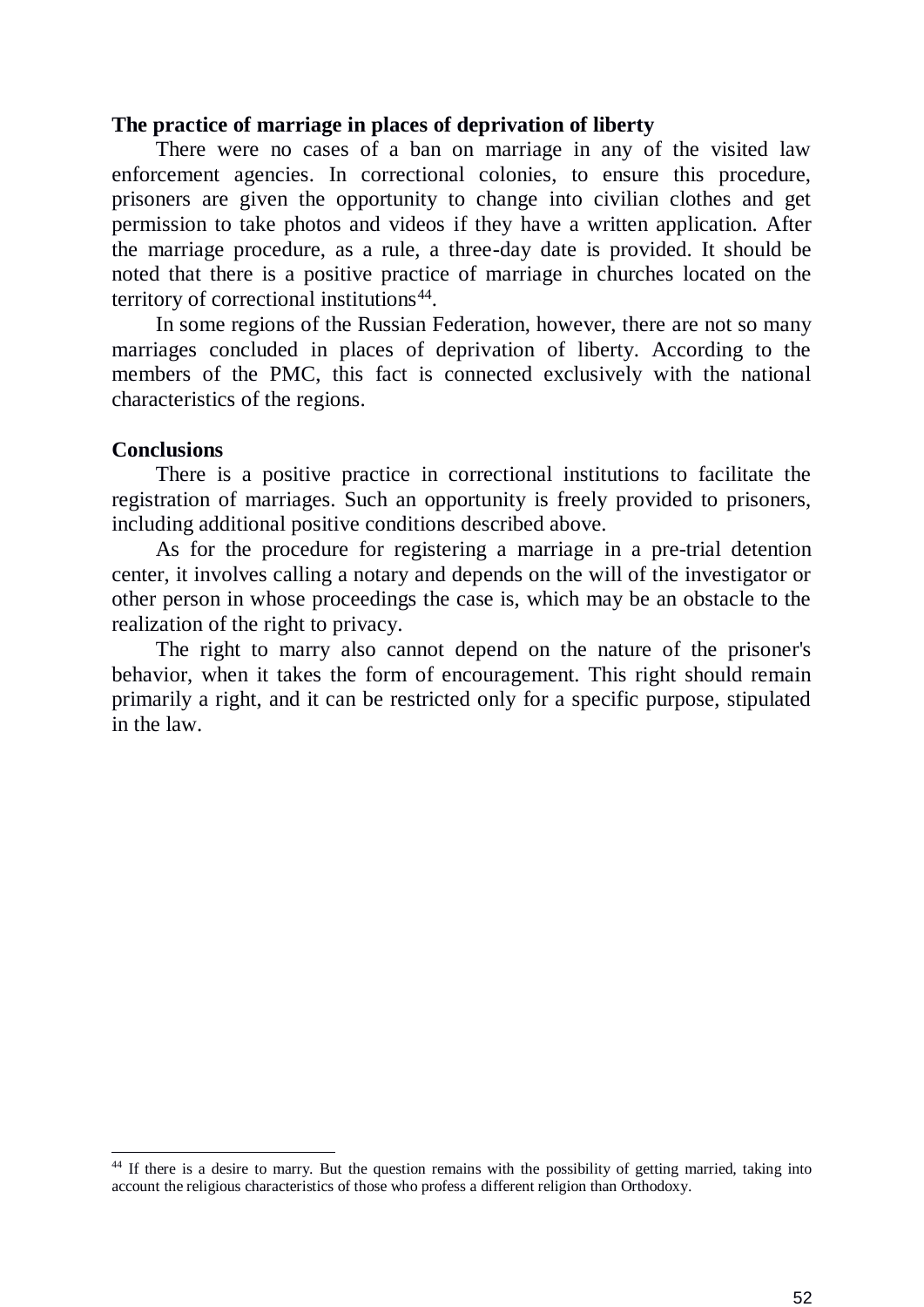### **Informing convicts about the illness or death of a close relative**

The observers raised the question of who and how informs prisoners about the death or illness of a relative. In some regions, there is a positive practice in this regard, corresponding to the observance of the rights of prisoners, when an individual conversation is conducted by the head of the detachment or a psychologist.

Conversations of a psychologist with prisoners, in case of the death of a relative, and subsequent psychological support of prisoners are practiced in 4 regions that fell within the scope of the study.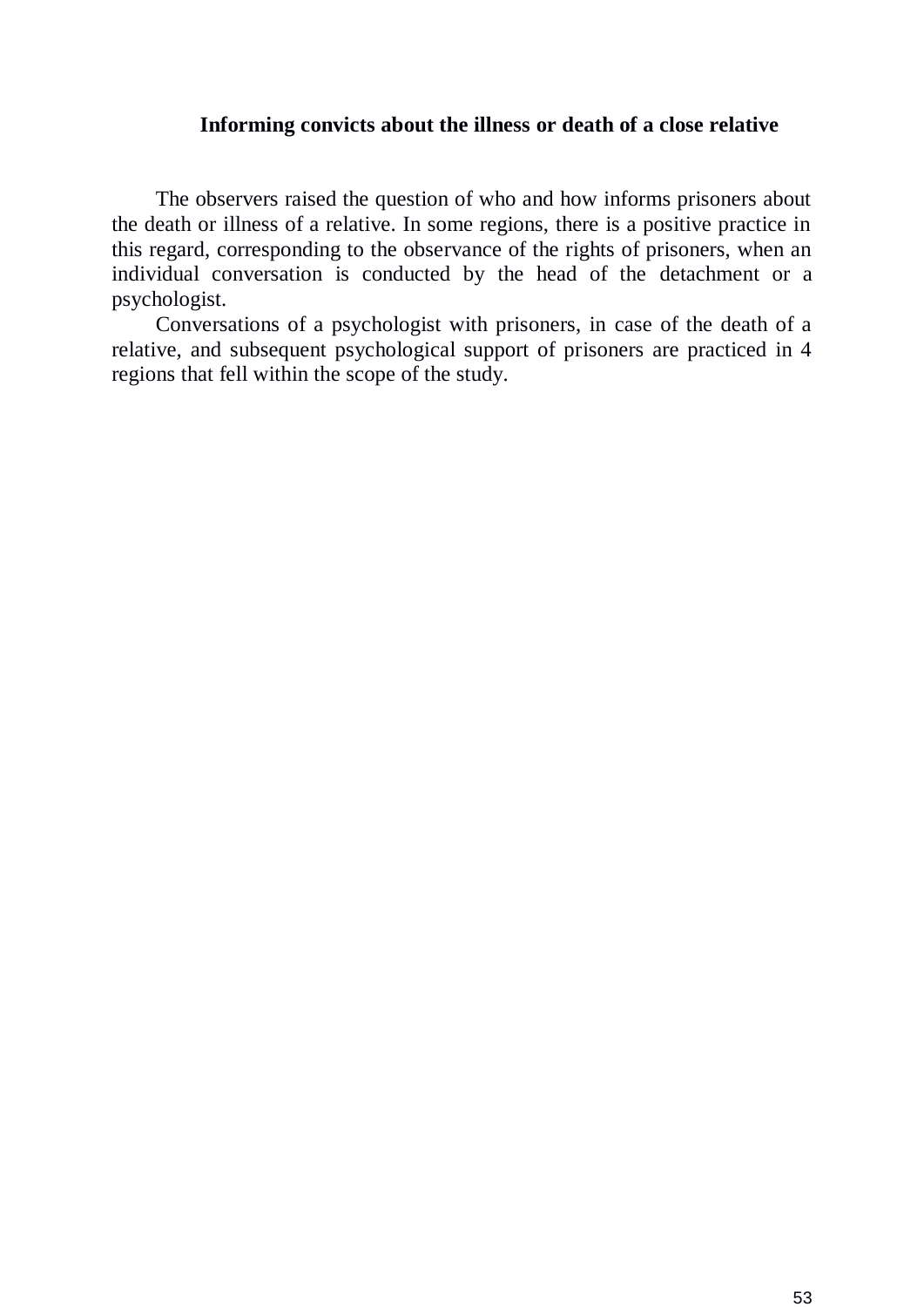#### **Personal time, space and belongings of the prisoner**

#### **National legislation**

-

The Criminal Executive Code of the Russian Federation does not contain the concept of a prisoner's personal space. With regard to personal time, paragraph 11 of the PVR<sup>45</sup> provides for the possibility for prisoners to dispose of personal time provided for by the daily routine, without violating the established rules of conduct; to join amateur organizations of convicts; to participate in cultural and sports events, use the library, board games at a certain time of the day. P.46 of the PVR also states that during their personal time, convicts can step out of line within an isolated area defined by the administration of the IU, and in the rest of the territory of the IU only accompanied by the administration of the IU. Personal time is set by the schedule of the IU; an approximate schedule is contained in the appendix to the PVR and is 2 hours of personal time per day.

The right to have personal belongings is provided for by the PVR of the IU. According to paragraph 6 of the Internal Regulations of the IC, convicts who have arrived at a correctional institution are subjected to a personal search, and their belongings are weighed and inspected. In accordance with paragraph 53 of the Rules, prisoners upon arrival at a correctional institution have the right to have things, objects and food products with a total weight of not more than 50 kg, of which 36 kg - directly at the place of residence in the dormitory of the detachment, and the remaining things, including those exceeding 50 kg, are placed in a warehouse for storage. <sup>46</sup> If necessary, they can be given to the owners, if they are not considered superfluous.

The property that is provided to convicts (a bed, bedside tables, tables, chairs, mattresses, bedding, etc.) for the period of serving a sentence is contained in a subordinate act of the Federal Penitentiary Service<sup>47</sup> and does not belong to personal belongings.

# **The practice of providing personal time and space, the ability to use personal things**

The presence of personal space and personal belongings is an important right not only from the point of view of human rights, but also from the point of view of the rehabilitation of convicts. People live in colonies for years. It is very

<sup>45</sup>Order of the Ministry of Justice of the Russian Federation of 16.12.2016 N 295 (ed. of 29.01.2021) "On approval of the Internal Regulations of correctional institutions" (Registered with the Ministry of Justice of the Russian Federation on 26.12.2016 N 44930). http://www.consultant.ru/document/cons\_doc\_LAW\_210064/

<sup>46</sup> Note to the Annex № 1 [Приказа Минюста России от 16.12.2016 N 295 \(ред. от 29.01.2021\) "Об](http://www.consultant.ru/document/cons_doc_LAW_210064/)  [утверждении Правил внутреннего распорядка исправительных учреждений" \(Зарегистрировано в](http://www.consultant.ru/document/cons_doc_LAW_210064/)  [Минюсте России 26.12.2016 N 44930\).](http://www.consultant.ru/document/cons_doc_LAW_210064/)

 $47$  Order of the Federal Penitentiary Service of July 27, 2006 No. 512 "On approval of the nomenclature, standards of maintenance and terms of use of furniture, inventory, equipment and household items (property) for institutions executing criminal penalties in the form of imprisonment, and pre-trial detention centers of the penal enforcement system".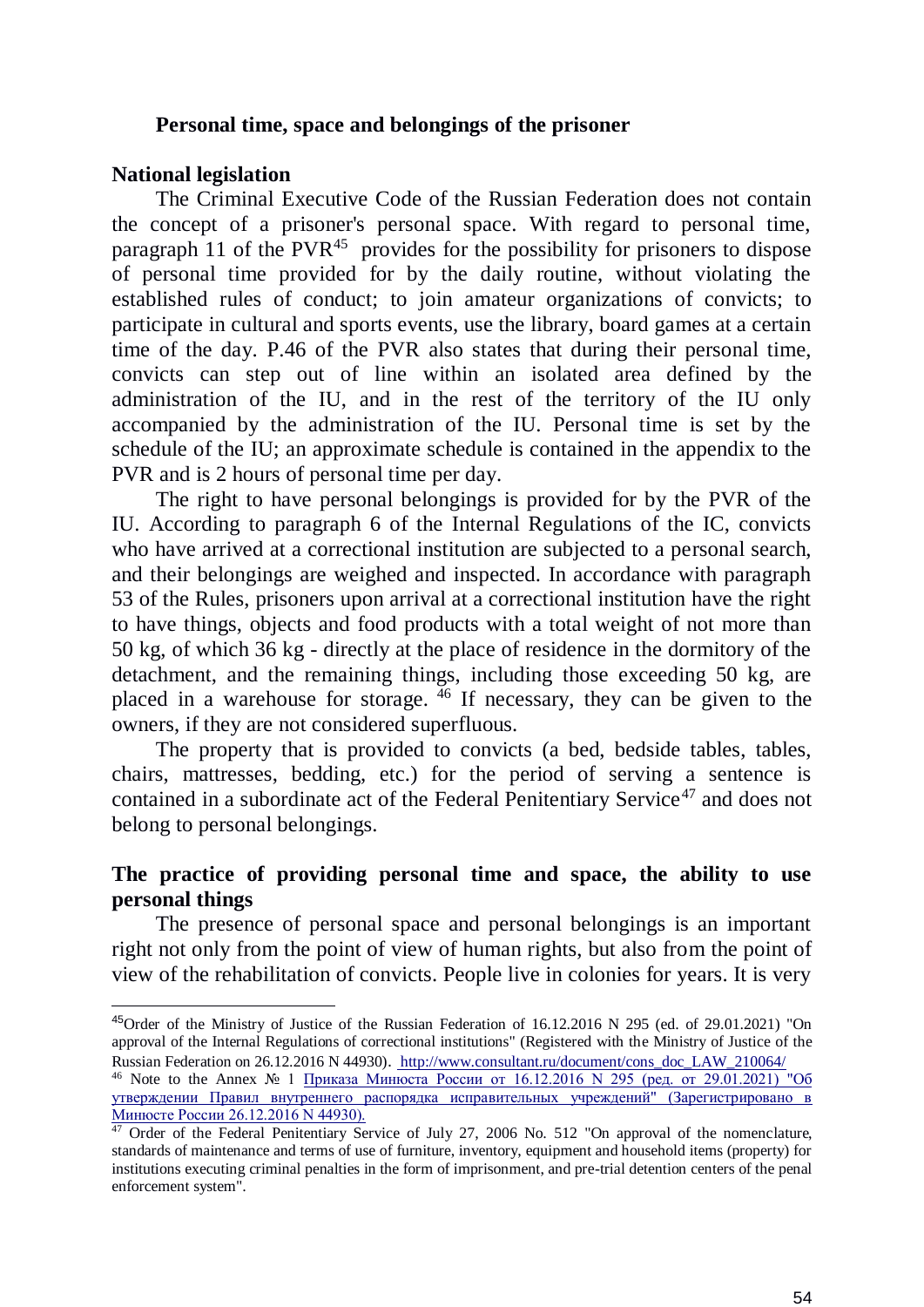important that conditions are created for them aimed at positive changes that maintain a connection with their home.

During the study, it turned out that the approach to this issue differs in different regions and institutions.

For example, in some women's colonies, convicts have the opportunity to design premises, paint walls, improve and decorate the territory of the local site. This is a positive example, recommended for distribution.

In other regions, it is strictly prohibited to paste over the walls with paintings, clippings, drawings and any other decorative elements. At the same time, the employees of the institutions refer to the ban in the PVR of the IC, which does not exist as such, which indicates an arbitrary interpretation of the information.

As for the pre-trial detention center, there is a direct ban on pasting walls, cell equipment with paper, photographs, drawings, clippings from newspapers and magazines, putting inscriptions and drawings on them under the threat of prosecution. <sup>48</sup>

During the study, it was found that in all regions of the Russian Federation in institutions of the penal enforcement system, convicts use one bedside table for two; this is exactly what is indicated in the order of the Federal Penitentiary Service. <sup>49</sup> Thus, given that prisoners are in the colony for a long time, the bedside table cannot be considered the personal space of one particular person. It becomes a common space for two. According to the convicts, here they usually keep writing materials, documents, photos of loved ones, books, objects of worship. All these are quite personal things, which, in fact, are in the zone of visibility and access of another person, a neighbor on the bedside table. This is an excessive restriction of the prisoner's personal space, and is not justified by any necessity in a democratic society.

As for the pre-trial detention centers, they do not provide a bedside table at all. It is not included in the list of furniture items that cells are equipped with.  $50$ 

The position of employees of institutions regarding the possibility of storing personal belongings on the surface of the bedside table, which can create comfort and positively affect adaptation, is also different. In two regions that fell within the scope of the study, there is no such ban, and prisoners use this opportunity, in other regions the situation depends on the position of the head of the IU, in some regions there is a complete ban on storing personal belongings

-

<sup>48</sup> Annex1 p. 3 to [Приказу Минюста России от 14.10.2005 N 189 \(ред. от 29.01.2021\) "Об утверждении](http://www.consultant.ru/document/cons_doc_LAW_56436/)  [Правил внутреннего распорядка следственных изоляторов уголовно-исполнительной системы"](http://www.consultant.ru/document/cons_doc_LAW_56436/)  [\(Зарегистрировано в Минюсте России 08.11.2005 N 7139\).](http://www.consultant.ru/document/cons_doc_LAW_56436/)

 $\frac{49}{49}$  Order of the Federal Penitentiary Service of July 27, 2006 No. 512 "On approval of the nomenclature, standards of maintenance and terms of use of furniture, inventory, equipment and household items (property) for institutions executing criminal penalties in the form of imprisonment, and pre-trial detention centers of the penal enforcement system".

 $50$  Article 42 Приказа Минюста России от  $14.10.2005$  N 189 (ред. от 29.01.2021) "Об утверждении Правил [внутреннего распорядка следственных изоляторов уголовно-исполнительной системы"](http://www.consultant.ru/document/cons_doc_LAW_56436/)  [\(Зарегистрировано в Минюсте России 08.11.2005 N 7139\).](http://www.consultant.ru/document/cons_doc_LAW_56436/)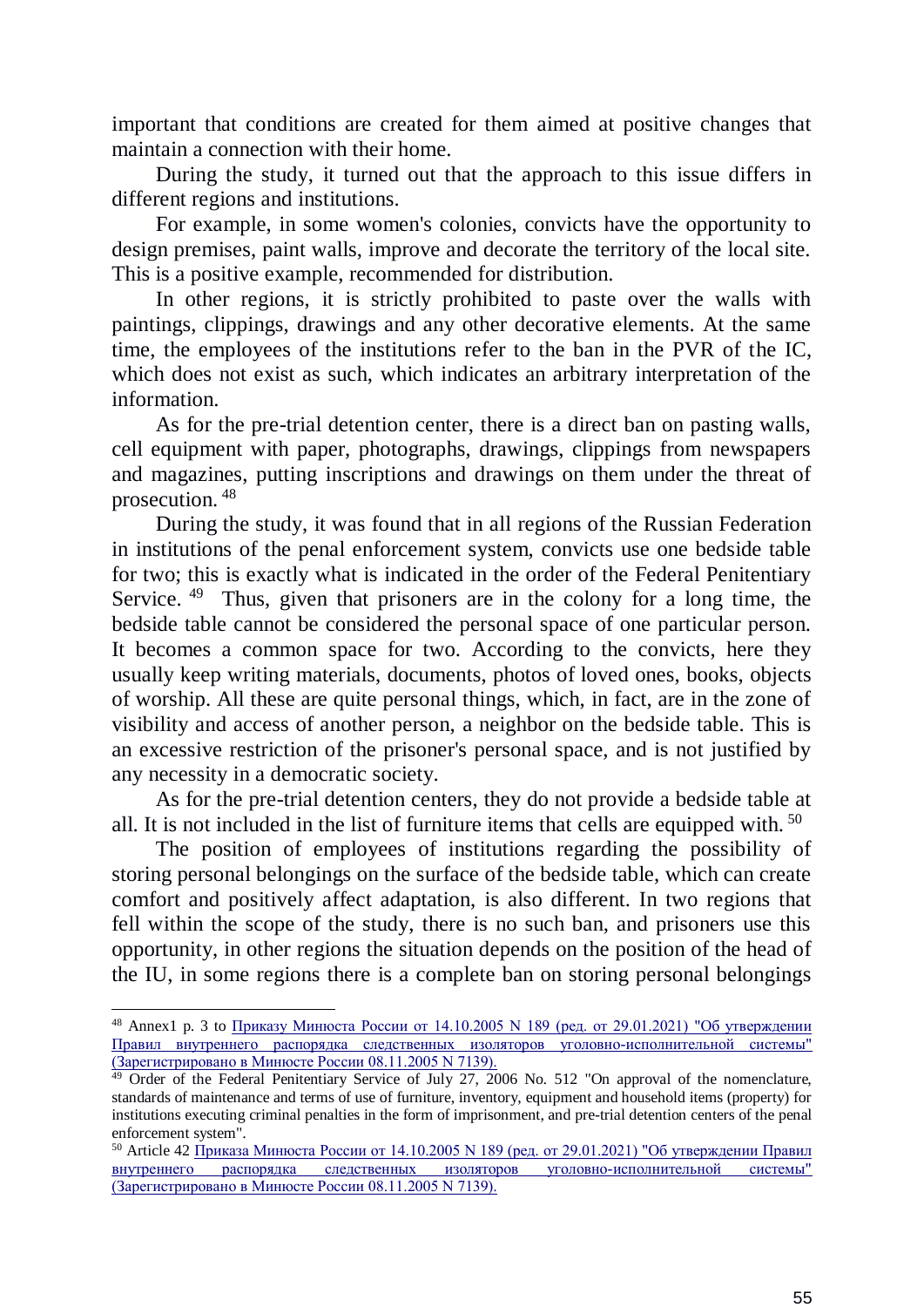on the bedside table. The employees explain the ban by the fact that Appendix 3 to the PVR of the IU contains a photo-sample of making beds, which shows a bedside table with an empty surface.

An important factor is that the prisoners themselves do not perceive the bedside table as a personal space, since they share it with another person. In some cases, there are no bedside tables in the detachments at all, and personal belongings are stored in bags.

Sleeping places in institutions are located mainly at a distance of 70 to 150 cm from each other. At the same time, it is a widespread practice to place beds close to each other so that they touch. As a result, it turns out that prisoners sleep at a distance of 10-20 cm from each other, which deprives them of personal space. This is the case in at least 6 regions.

It is also a common practice to use bunk beds, which, as it turned out, are available in all regions of the Russian Federation. At the time of the monitoring, each prisoner had his own separate sleeping place, both in the IC and in the pretrial detention center.

During the study, it was revealed that in some regions there are still cells where the privacy of the sanitary unit is not ensured, which needs to be urgently eliminated.

In the closed list of items allowed for use<sup>51</sup> in the pre-trial detention center, there are no personal books, clocks, as well as a kettle. The necessity of these subjects was emphasized by the prisoners themselves during the study. It is very difficult to be in a cell without a clock, in a complete lack of understanding of time. The reason why the use of boilers is allowed, but there are no kettles, is also not entirely clear, given that the boiler is much more dangerous in terms of fire safety.

In the library of the pre-trial detention center, as a rule, prisoners have outdated literature at their disposal and it is rare to find books by modern authors, while the ability to have a personal book can be very important for a prisoner. There is no reasonable explanation for the imposition of restrictions on these items.

In correctional institutions, interest clubs are provided for spending free time (literary, sports, clubs for lovers of cinema, plant growing, design, wood carving, theater). According to the convicts, they join the clubs voluntarily, without coercion. When a convicted person is placed in a pre-trial detention center/PKT the opportunity to participate in the club is terminated. All convicts can play board games (chess, checkers, backgammon). All institutions have libraries with a large selection of books. Many prisoners are engaged in selfeducation. Sports activities (football, gym) are widespread. According to the prisoners, they choose their own ways of spending personal time, there is no

-

 $51$  Annex 2 to Приказу Минюста России от  $14.10.2005$  N 189 (ред. от 29.01.2021) "Об утверждении Правил [внутреннего распорядка следственных изоляторов уголовно-исполнительной системы"](http://www.consultant.ru/document/cons_doc_LAW_56436/)  [\(Зарегистрировано в Минюсте России 08.11.2005 N 7139\).](http://www.consultant.ru/document/cons_doc_LAW_56436/)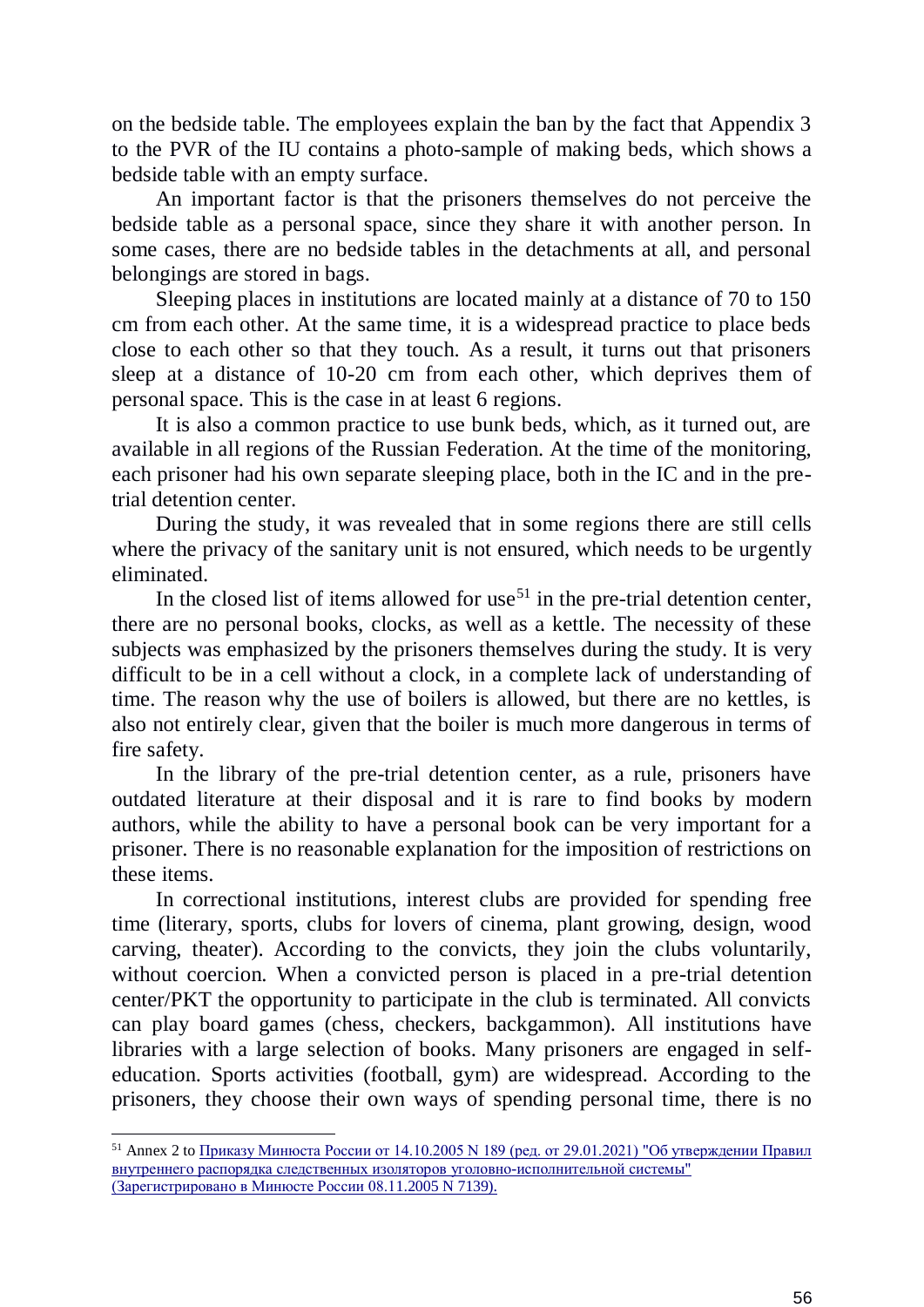pressure from the administration.

-

There is a positive practice of using premises in the "cafe" format for viewing sports broadcasts by prisoners who have distinguished themselves by good behavior and do not allow violations.

In the pre-trial detention center, prisoners spend their free time (according to the daily routine) mainly reading books, watching TV (if available). They spend a lot of time working with documents on a criminal case. There is no opportunity to engage in creativity in a pre-trial detention center.

Personal belongings (up to 36 kg) are stored by convicts in the detachments, refrigerator and special locked rooms, which are opened by the head of the detachment, the labor supervisor or the day worker, according to the daily routine. If necessary, prisoners can receive them. Things are stored in individual bags, to which an inventory is attached. In practice, a prisoner can take the necessary item from the storage room in a period of time from a few minutes to 2-3 hours from the moment of contacting the person responsible for storage. It should be noted that access to these things should be immediate, and a long wait may be an excessive restriction.

Warm clothes are handed over to the warehouse and are issued only upon a written application. In the case of a sharp change in weather conditions, there is a problem of receiving them in a timely manner, which leads to discomfort that can last for several weeks. There were cases when prisoners froze in light clothes, or, on the contrary, were forced to walk in winter shoes during the warm period of time, which led to the spread of various diseases.

Observers noted the unreasonableness of the ban on having e-books with them<sup>52</sup>. They do not provide for an Internet connection, and the information contained in them is easy to check. A rational answer about the reasons for the ban could not be obtained. In addition, e-books can be available to persons serving a sentence in a light regime detachment and in a colony-settlement (note 4 to Annex 2 of the PVR of the IU).

In locked rooms (ShIZO, PKT), things are stored in a separate room, these rooms are entered 1-2 times a day.

There were no cases of loss or damage of personal items from storage rooms during the study.

Prisoners have the opportunity to wash their underwear. Special rooms are provided for drying things in correctional institutions. There are no such premises in the pre-trial detention center, and prisoners are forced to dry things in the cell, sometimes this becomes the basis for a penalty, since it is prohibited to hang all over of a sleeping place by the PVR of the pre-trial detention center.

Prisoners receive personal belongings in parcels and through transfers. During the monitoring, the observers drew attention to the availability of

 $52$  P.12 of Annex 1 to Приказу Минюста России от 16.12.2016 N 295 (ред. от 29.01.2021) "Об утверждении [Правил внутреннего распорядка исправительных учреждений" \(Зарегистрировано в Минюсте России](http://www.consultant.ru/document/cons_doc_LAW_210064/)  [26.12.2016 N 44930\).](http://www.consultant.ru/document/cons_doc_LAW_210064/)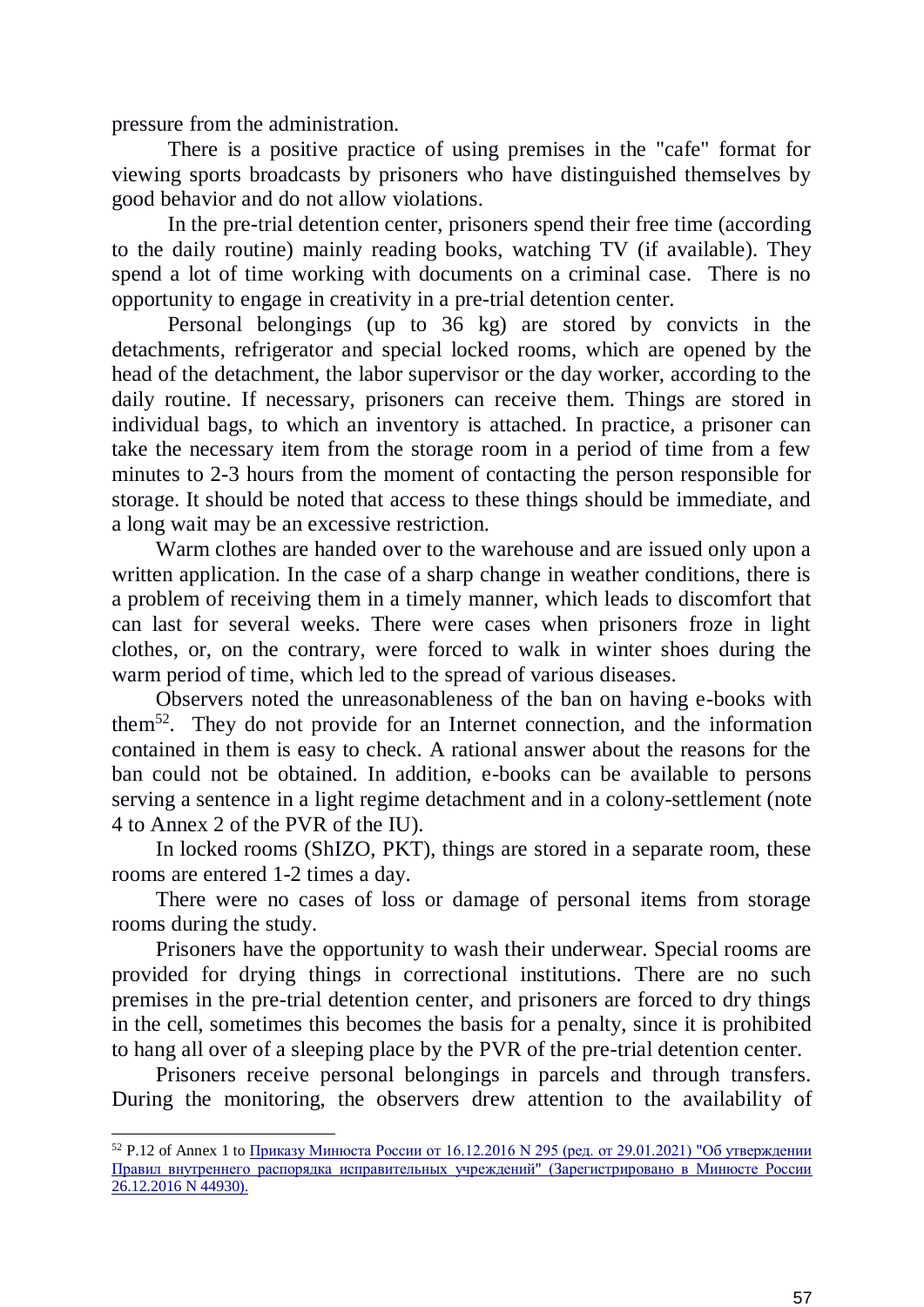receiving parcels and the conditions under which this process is carried out.

The rooms for receiving parcels in all visited institutions are small ones in or near the administrative part of the institution. Inside there are tables for drawing up documents, places for sitting and waiting for receiving a parcel or a visit. In some regions, such rooms are very small in size; they do not accommodate all visitors at once, which is why they are forced to wait outside in all weather conditions. In exceptional cases, the necessary conditions for visitors, including chairs and toilets, were not available in the reception rooms.

The waiting time, according to surveys, ranges from 15 minutes to 1 hour. Queues were recorded only in two regions. In one of the institutions, a fact was revealed when the persons who delivered the parcel had to come again for this purpose, since they did not have time to transfer it before the reception room for parcels was closed. Stands with information about the procedure for receiving parcels in all institutions are quite detailed; pens and paper are available on request. In three regions, the reception rooms for parcels did not work on weekends.

The list of prohibitions on certain types of products in the Internal Regulations of the IU (Annex No. 1) is exhaustive. But in some cases, additional prohibitions were found that were not provided for by law. So, refined sugar, parsley, dill, spices, cakes, packaged tea were banned. It was not possible to get a reasonable explanation for the introduction of these restrictions from the employees, except for the fact that in the summer, according to the order of the sanitary doctor, a ban is imposed on the transfer of some perishable products.

There is a service "FSIN-purchase" - a resource on the Internet, with the help of which relatives and friends of a prisoner can order the necessary items and products for him. However, according to the information obtained during the research, this service is not popular. The reason for this could not be found out.

During the survey of prisoners, no facts of excessive spoilage of food were revealed. In all regions, they are delivered in the proper form.

Prisoners can keep food with them: in the pre-trial detention center - in a cell, in an acceptable volume, in the IU - in a room for eating (mainly, storage in transparent individual containers is practiced).

Also, prisoners in pre-trial detention centers and detention centers have the opportunity to purchase food and items in stores located on the territory of institutions.

## **Conclusions**

The concept of personal space for prisoners is not defined by law, which in practice creates conditions for the complete restriction of the minimum possible personal space for a person necessary for the realization of the right to privacy: for example, sleeping places are in contact with each other, there are no places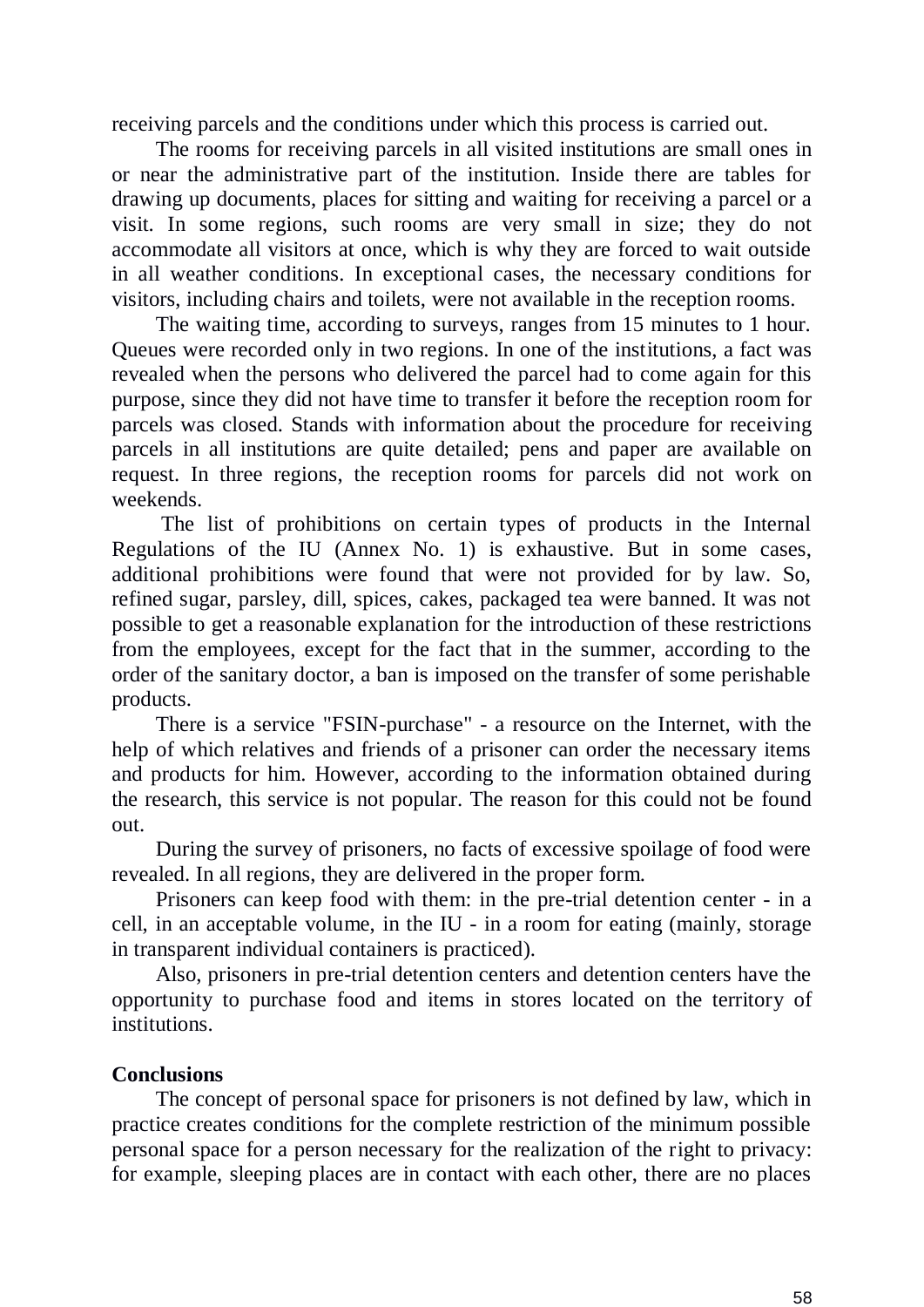for individual storage of personal belongings, for example, a bedside table for each convict, a ban on decorating one's personal space in some way, or the possibility of placing a photo of a loved one on the bedside table.

A number of prohibitions are excessive, do not meet the criteria of reasonableness and necessity even in prison conditions, and require revision. Some of the bans imposed in certain regions do not comply with both the law and by-laws.

Currently, the list of items and food products that convicts are prohibited from making, carrying, receiving in parcels or purchasing, as well as restrictions on the number of personal items, is contained in a by-law (Annex No. 1 to the PVR). It would be more correct if they were regulated by the Criminal Executive Code of the Russian Federation.

An important practice is the ability of prisoners to realize their personal interests, for example, to attend sports and cultural events, which should be developed and encouraged.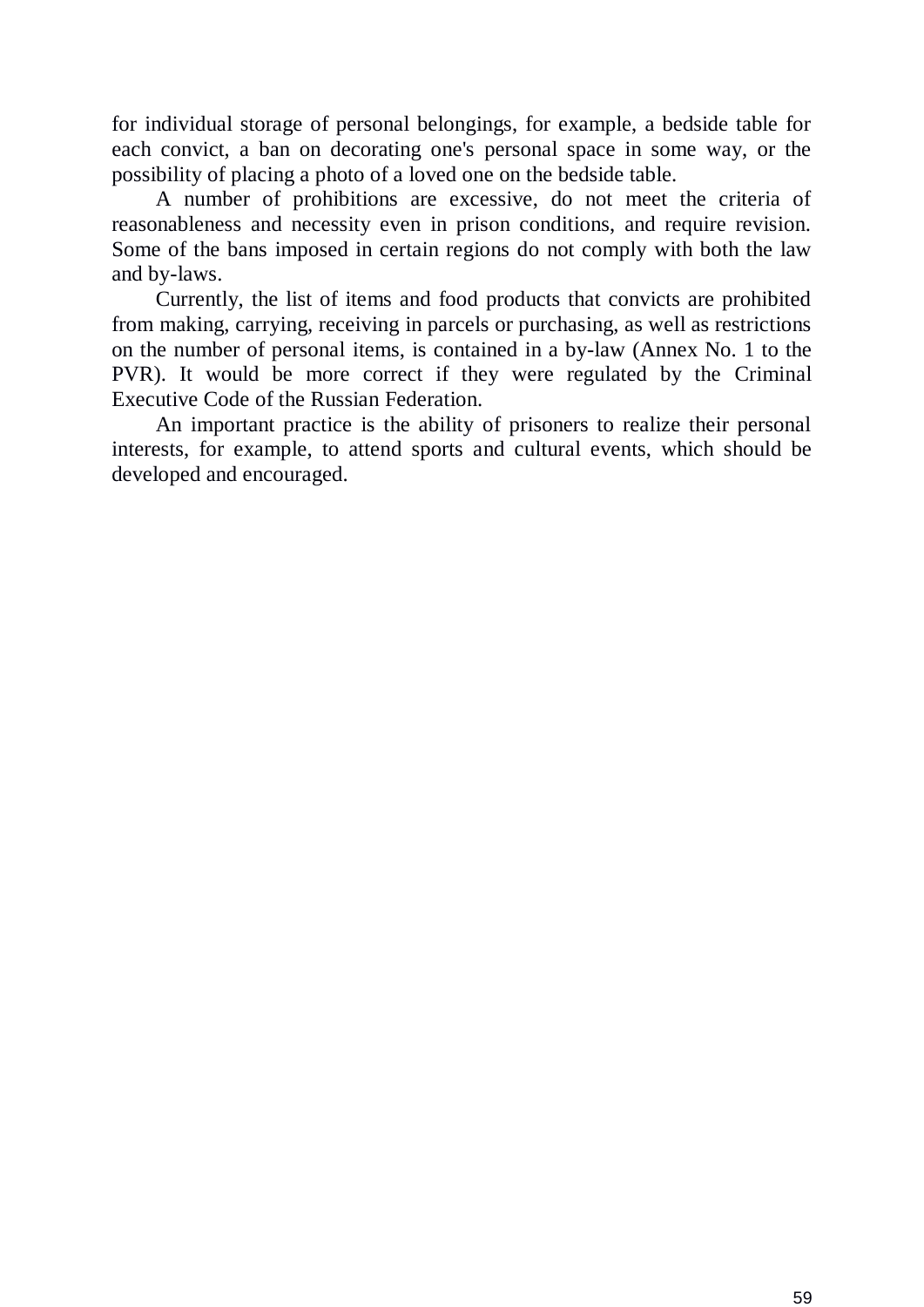# **Respect for the right to privacy of individual groups of persons**

## *Women prisoners with children, pregnant women and women with children outside the colony*

The situation of this category of persons was not a separate topic for study, but it requires more detailed research in the future, since women with children, pregnant women and women with children outside the colony are among the most vulnerable groups.

The Federal Penitentiary Service of the Russian Federation has 13 colonies with children's homes, which contain about 500 children. This category of prisoners can be held in a pre-trial detention center. In all the institutions visited, there are special rooms for pregnant women and women with children, in which there is a shower, a rangette for cooking, a changing table, and toys.

According to civil society organizations that support women, there is a discriminatory approach towards women with children and pregnant women in detention. This is reflected in the approaches to working with pregnant women, placing children from colonies in families, etc. <sup>53</sup>

There are concerns that during childbirth, the human dignity of the woman in labor may be violated, unacceptable methods of control and restraint may be used. The project "Women. Prison. Society" showed several examples of problems from the lives of women who gave birth in prison and live with children in colonies. <sup>54</sup>

During the monitoring, cases were identified when a child was separated from his mother for up to 1 month after giving birth. The women did not have any information about their children at all during this time period. As a result, the consequences for both the mother and the child were enormous: moral and physical pain, loss of milk, psychological exhaustion, loss of precious moments of the first days of breastfeeding, loss of immunity.

Upon reaching the age of three, the child is taken from the prison orphanage and transferred to relatives, orphanages or foster families. A breakup is a very difficult process for a mother and child, and there is no proper preparation for it. In addition, there are cases when the foster family interrupts the communication of the child with the mother, which is unacceptable from the point of view of respecting the right to privacy.

It is also very important to maintain social ties of mothers in custody with children out of prison, the possibility of visits, telephone conversations, preparing mothers for family life with a child after release.

Special attention should be paid to migrant women. They have no documents, they do not receive social benefits. This category of women in

-

<sup>53</sup> Lawyers of NGO "Man and Law" have a case when a woman lost a child because she was not registered in the early stages of pregnancy and was not provided with support in custody, pregnancy was not taken into account during transferring, and she was traveling in terrible conditions.

<sup>54</sup>[https://women-in-prison.ru](https://women-in-prison.ru/)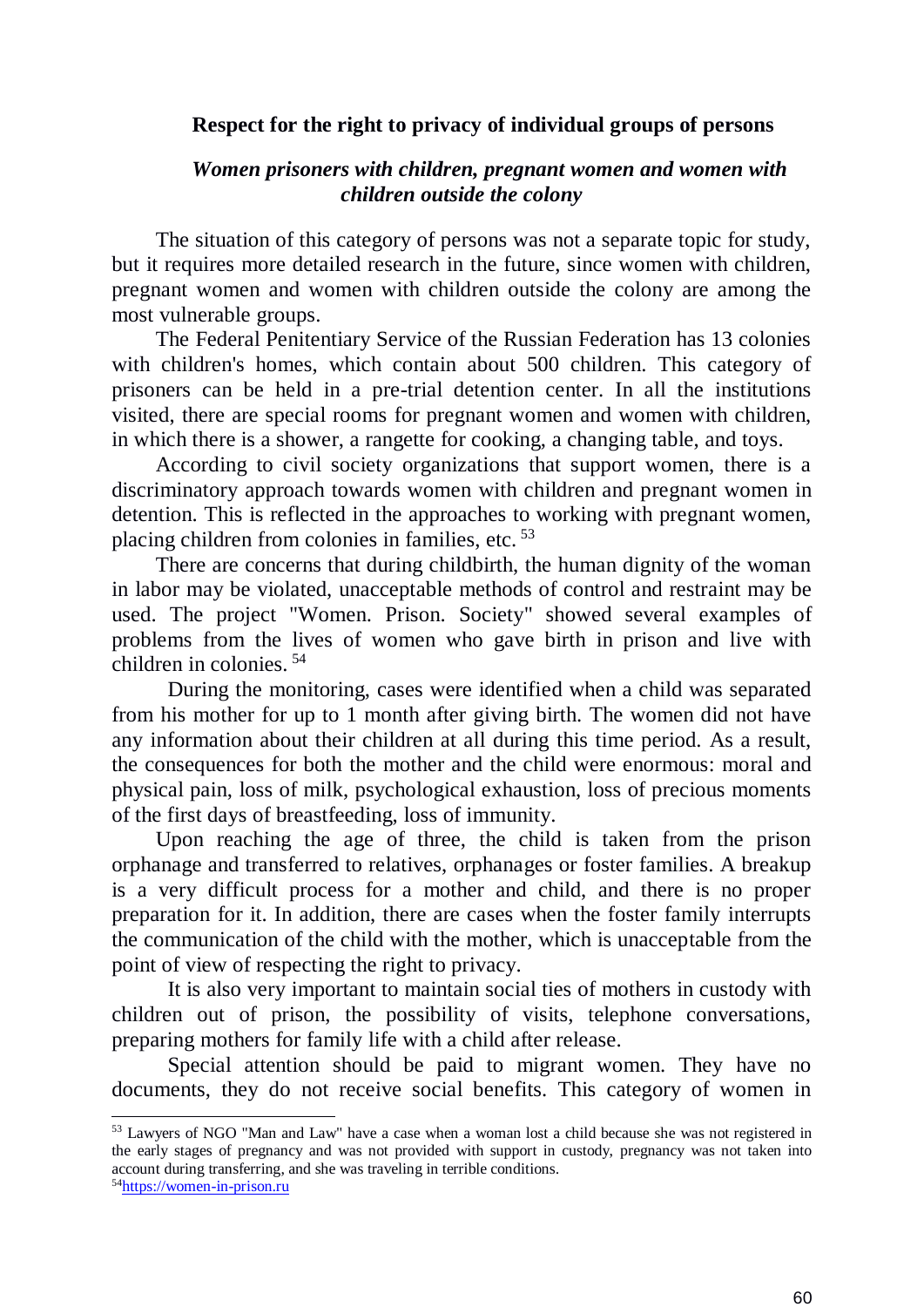practice is considered unreliable and are always at risk of breaking up with children.

### **Conclusions**

There are many questions about the detention of pregnant women, women with children and mothers who have children left out of prison, the topic requires mandatory separate study and may become the subject of the next study.

#### *Prisoners from other regions and States*

This category is also one of the most vulnerable in terms of maintaining family ties, since the arrival of relatives and friends for visits is associated with large financial costs, the availability of additional documents, as a result of which these prisoners see their relatives much less often.

Obstacles in telephone conversations in the native language do not contribute to the strengthening of personal ties. Even if the prisoner speaks Russian, his relative, with whom he is talking on the phone, does not understand his speech sufficiently to fully maintain communication, or does not know Russian at all.

Despite the fact that all institutions have a large library fund, there are very few books in foreign languages in them. Many languages are not represented at all, which hinders the prisoners' self-development, free choice of leisure, and maintaining contact with their native culture.

It is worth noting the situation in some regions, where many foreign citizens are kept in institutions, who for the most part do not speak Russian. For them, the difficulty lies in any communication with employees, with other prisoners, in understanding the requirements, internal regulations, information contained in the regulatory acts of the institution. Prisoners, in fact, are isolated from all the processes taking place in the institution. No additional actions have been taken to resolve this difficult situation yet.

#### **Conclusions**

It is necessary to continue to reduce the percentage of prisoners serving sentences in regions far from their place of residence, to replenish the library collections of places of deprivation of liberty with literature in the languages of people held in institutions, to look for ways to attract interpreters.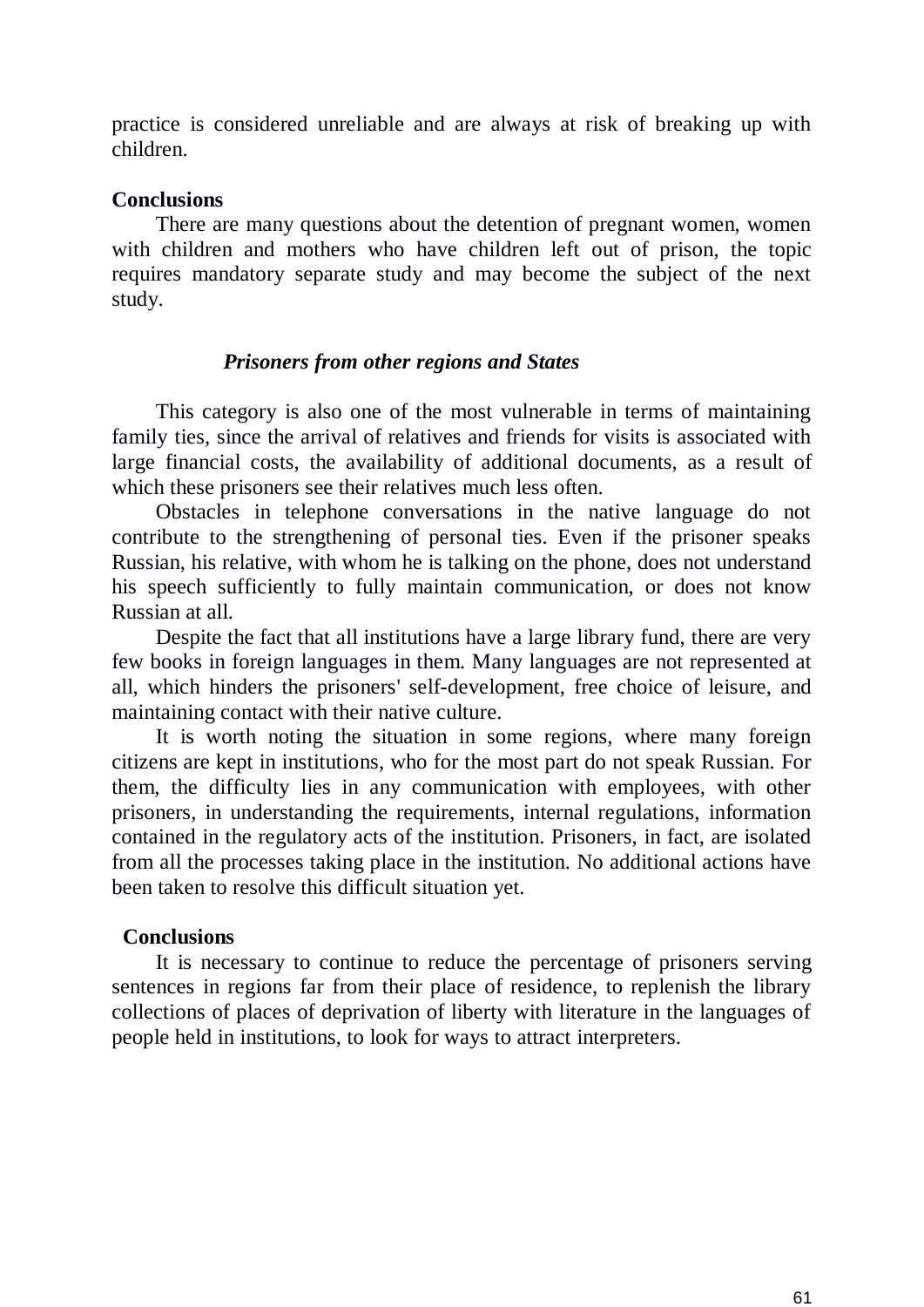### *Conditions for visitors with reduced mobility*

In most institutions, no special conditions have been identified for people with disabilities to stay on short-and long-term visits. Narrow passages and doorways, cramped rooms, the presence of steps in the rooms were noted in the rooms of short-term and long-term visits, rooms for receiving parcels in almost all the institutions visited. Conditions for visiting of low-mobility categories of citizens are created only in two subjects of the Russian Federation.

#### **Conclusions**

The presence of conditions for citizens with disabilities to visit UIS institutions (wide doorways, the absence of thresholds or low sloping thresholds, the presence of ramps, thresholds in the premises that can be overcome by a wheelchair, sanitary facilities are equipped with handrails, parking spaces for disabled cars are allocated in the adjacent parking lot) is a positive practice that requires dissemination in other institutions.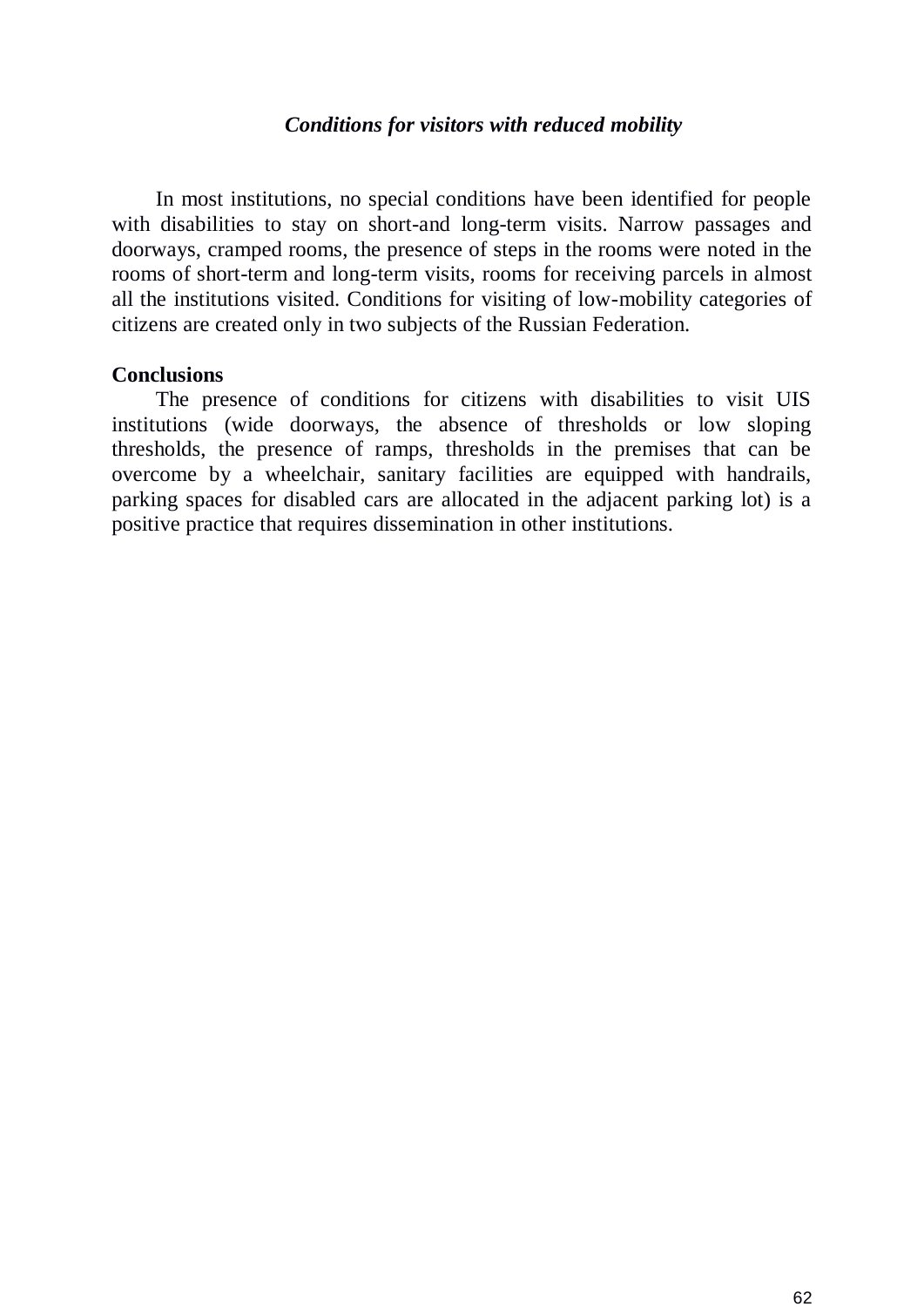# **Systematization of complaints and statements about violations of the right to privacy by supervisory authorities and bodies protecting human rights in detention facilities**

The responses of prosecutors for the supervision of human rights in correctional institutions illustrate only the general statistics of appeals from places of detention. The responses indicate that the Prosecutor's office does not keep separate records of appeals on issues of compliance with the right to privacy.

The same can be noted from the responses of the Human Rights Commissioners: the classification of incoming appeals is conducted on the general grounds of identifying and preventing possible violations of human rights in general. In most cases, the members of the PMC received answers, according to which it can be concluded that there is no separate statistics, categorization and planned work on appeals related to "violation of the rights of convicts to private and family life".

# **Conclusions**

The prosecutor's office and the HRC bodies do not keep records of appeals, applications and complaints on issues of damage, loss of personal belongings, refusal to provide visits with relatives and other persons, violations during visits, a ban on providing telephone conversations and sending correspondence, refusal to provide conversations in their native language, violations during inspections and searches, disclosure of personal data and other violations of the right to privacy. The prosecutor's offices, some Human Rights Commissioners and the Federal Penitentiary Service departments do not keep separate statistics of appeals on these issues.

It seems that the topic of prisoners' private life is currently not considered by the FSIN, the Prosecutor's Office and some Human Rights Commissioners, as a vast area of prisoners' life that is important from the point of view of fundamental rights and freedoms and affects the process of resocialization of convicts.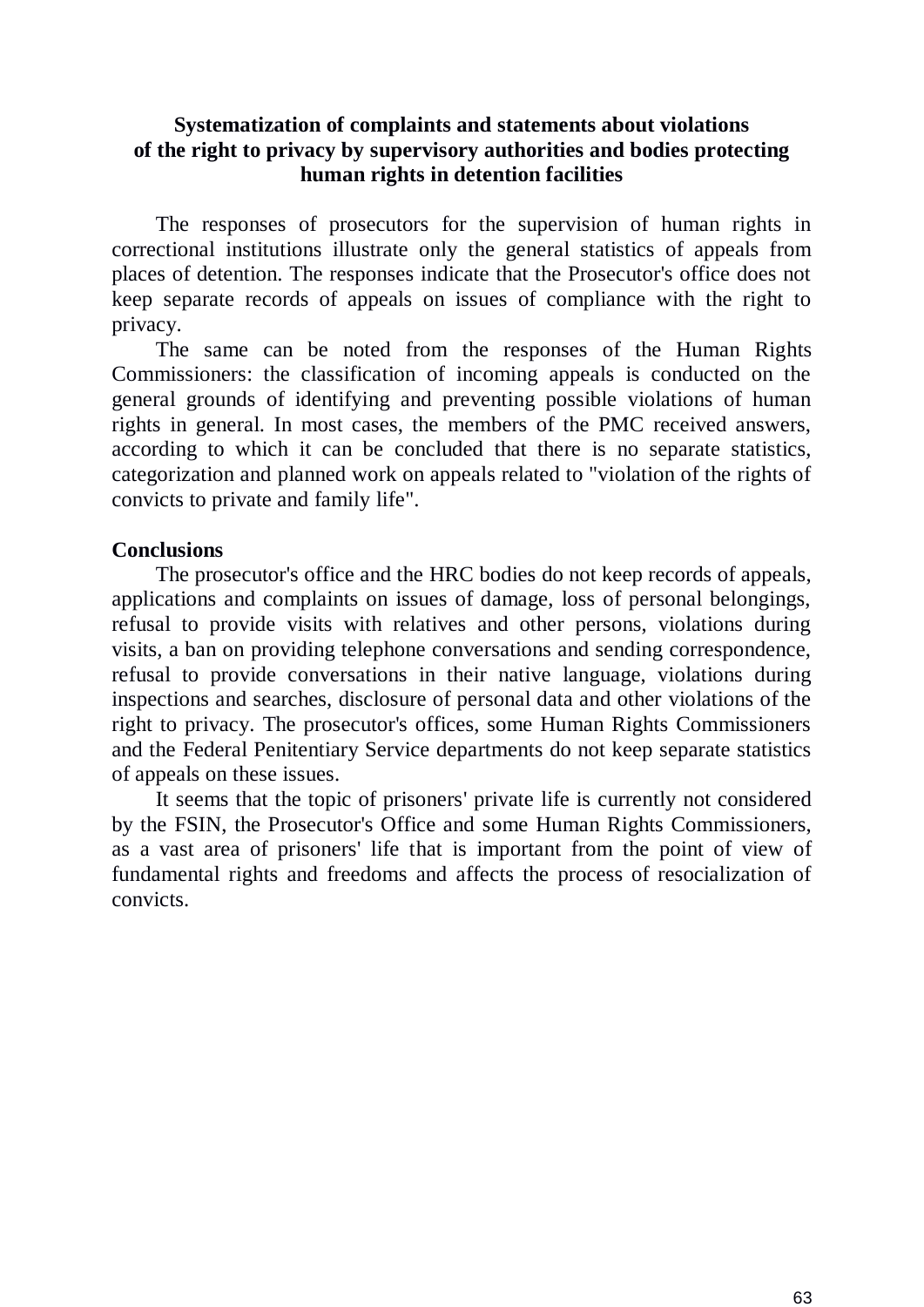# **Interaction of observers during the study with the bodies of the Federal Penitentiary Service, supervisory authorities and bodies monitoring the observance of human rights**

During the study, no facts of opposition from the Federal Penitentiary Service were revealed in any region. When visiting institutions, observers were usually accompanied by an employee of the Department (in most regions they were assistants to the head of the regional FSIN for human rights), as well as an employee of the colony (most often the deputy chief acted in this role). The accompanying persons controlled the monitoring process, communicated with the observers, shared their opinion on certain legal norms, their own view on the degree of respect for human rights in the institution, etc. In most institutions, the staff were focused on interaction, openly engaged in dialogue, provided the requested information within their authority, tried to ensure the confidentiality of conversations with prisoners, accompanied visitors and provided access to all rooms necessary for studying within the framework of the study.

In a number of regions, however, the observers faced some difficulties. For example, in one institution, employees initially refused to participate in the survey, but later, according to the results of negotiations with the leadership of the Federal Penitentiary Service, the problem was solved.

In some cases, observers noted that participation in monitoring prompted the prisoners themselves, as well as employees of the penitentiary system, to study this section of rights more thoroughly. According to the reviews of the management of the colonies, after conducting surveys, prisoners were interested in such information and asked for it in libraries, and the staff had a more complete, comprehensive understanding of this section of prisoners' rights.

During the study, 13 requests were sent to the Federal Penitentiary Service (exhaustive answers were received for all of them), 40 requests were sent to the IK of the Federal Penitentiary Service in 13 regions of the Russian Federation (only 4 requests remained unanswered, and 1 indicated that it was not possible to provide the requested information due to the fact that it has a mark "for official use").

In one of the regions, the responses from two IK came with a delay of one month due to the fact that the institutions, for an unknown reason, did not receive requests sent to the email address indicated on the official website of the department.

13 requests were sent to the heads of the pre-trial detention center from 13 regions of the Russian Federation (only 1 of them was ignored), 13 - to the regional HRC. Responses to the PMC came from all the human rights commissioners, but two of them contained a refusal, due to the fact that "there is no classification of incoming appeals, all appeals received by the HRC are considered in terms of identifying and preventing possible human rights violations."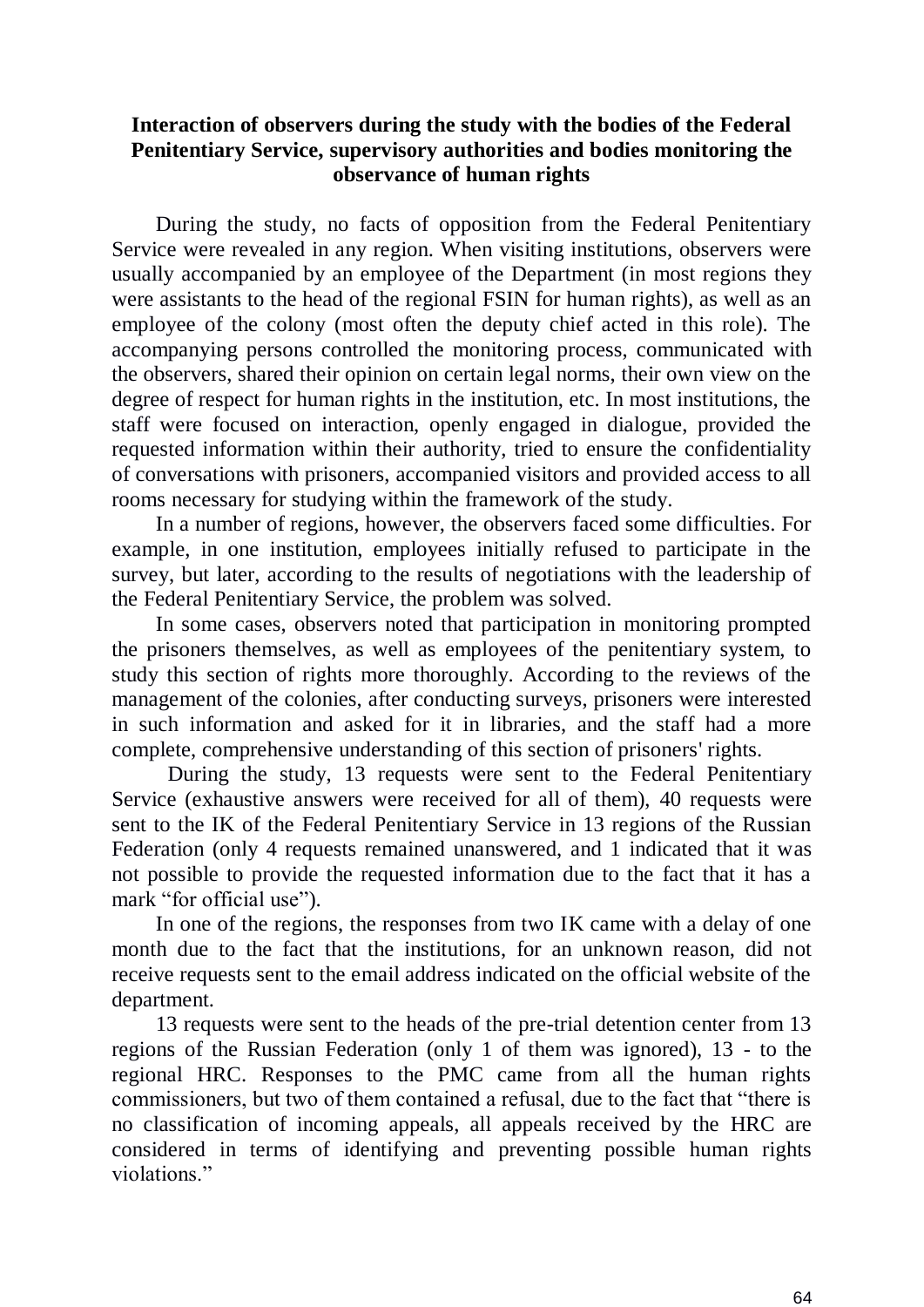13 requests were sent to the Prosecutor's office for supervision of compliance with the rule of law in the institutions of the penitentiary system. Representatives of 11 regions gave exhaustive answers to the PMC. In one of the responses, it was stated that "the prosecutor's office does not belong to those departments and institutions in which members of the PMC can request information," in the other, the prosecutor's office did not respond on the merits.

### **Conclusions**

The interaction of the FSIN and the PMC within the framework of the study was constructive, there was no opposition, the work was perceived positively, as aimed at solving common problems of observing the rights of convicts. Some difficulties were identified with requests for information, conversations with employees, but they were solved in a working manner. In some regions, there are currently difficulties in interacting with the HRC and the Prosecutor's Office for Supervision; they will have to be solved through interaction and joint work.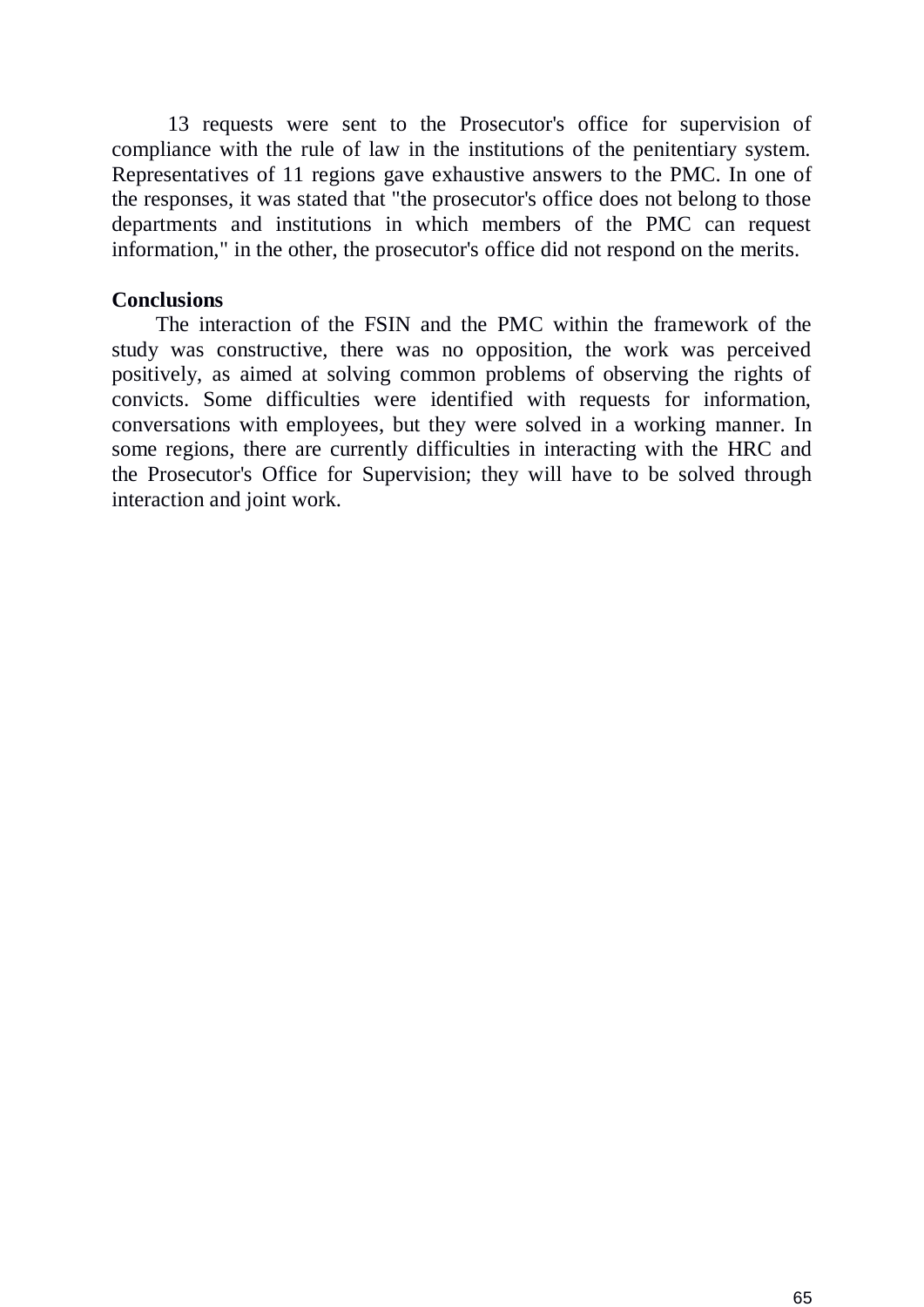# **Recommendations on the results of monitoring and subsequent discussion of regional reports<sup>55</sup>**

### **General recommendations**

-

• It is necessary to improve the penal enforcement legislation and law enforcement practice in terms of compliance with international principles and standards of respect for human rights, including the right to private and family life, as well as compliance with the Constitution of the Russian Federation in this area.

• The regulation of serious interference in the sphere of human rights and freedoms of persons in pre-trial detention centers and colonies should be enshrined in laws, not by-laws. A number of departmental documents mentioned in the report define restrictions on human rights, including the right to private and family life to a greater extent than is provided for by federal laws, which is a violation of standards and requires revision.

• It is important to exclude the presence of legal uncertainty in the use of rights and freedoms, including the right to private and family life, arising from the closure of some documents with the stamp "for official use" regulating restrictions on human rights. It is necessary to specify the law, provide for an effective appeal procedure in case of violations, and leave only the minimum necessary for security purposes, which does not go beyond the legally defined intervention and does not replace the law, in closed subordinate, departmental acts.

### **Recommendations to the Ministry of Justice of the Russian Federation <sup>56</sup>**

Consider the possibility of legislative changes related to

• the most complete description of the rights of prisoners, relatives who arrived at meeting with prisoners, the duties of employees, the procedure for checks and searches in the Criminal Executive Code of the Russian Federation;

In the Order of the Ministry of Justice of the Russian Federation No. 64- "for official use" of 20.03.2015 "On approval of the Procedure for conducting searches and checks in correctional institutions of the penitentiary system and adjacent territories where regime requirements are established", leave only those points that relate to the frequency of searches and checks, their causes, and that are directly related to the professional activities of employees, and do not relate to the rights of prisoners, or remove from this document the stamp "for official use".

• introduction of a norm prohibiting the disclosure of personal information

<sup>&</sup>lt;sup>55</sup> The recommendations presented in the report are a synthesis of proposals that appeared both in the regions covered by the study, and in the course of subsequent discussions with stakeholders during round tables, expert meetings and other events to discuss the results of monitoring. The recommendations are open to discussion.

<sup>&</sup>lt;sup>56</sup> These recommendations may also be addressed to other entities with a legislative initiative.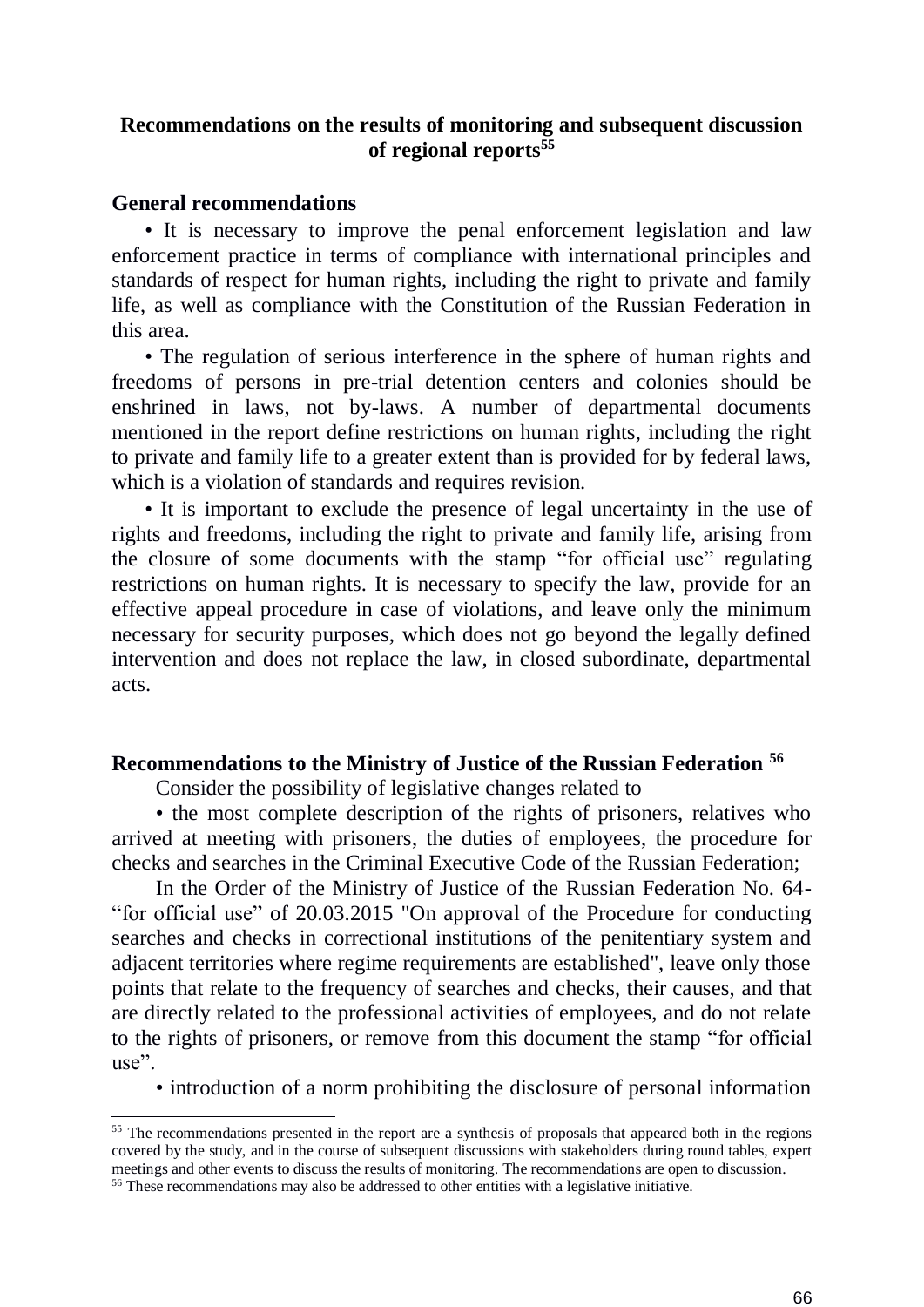(article, term of serving a sentence, registration for preventive supervision) to the Criminal Executive Code of the Russian Federation. This information should not be available to other prisoners, as well as to an unlimited number of employees, including freelancers, and persons who come for visits. Only those employees who directly interact with prisoners and are responsible for security can have it. This norm in the Criminal Executive Code, as well as all by-laws, must correspond to the Law of the Russian Federation of July 27, 2006 No. 152-FZ "On Personal Data", which guarantees a ban on the disclosure of information about private life.

• exclusion from the PVR of the IU of the possibility of distributing information about the personal data of convicts on bedside signs, except for the full name.

• introduction of a ban in the Criminal Executive Code of the Russian Federation on the total presence of employees during medical examinations. The presence of an employee should be regulated as an exceptional measure related to the behavior of the convicted person and an immediate threat to the staff.

• exclusion from the Criminal Executive Code of the Russian Federation of the possibility of total listening to all telephone conversations by employees of the IU; individual cases of deviation from this rule should be clearly spelled out and reasoned in accordance with existing standards.

• exclusion from the Criminal Executive Code of the Russian Federation of the possibility of total censorship of all correspondence of prisoners. Censorship should be of an exceptional nature, with clearly described grounds, in accordance with human rights standards.

• exclusion from the Criminal Executive Code of the Russian Federation of excessive restrictions on telephone conversations with family to persons who are in strict conditions of serving sentences, PKT and EPKT detachments, where people are deprived of the right to talk to family members and relatives for six months or more.

• exclusion from the Criminal Executive Code of the Russian Federation of excessive and unjustified restrictions on telephone conversations with family members who are in another correctional institution.

• amendments to Article 97 of the Criminal Executive Code of the Russian Federation: exclusion of the ban on vacation trips and trips for personal family reasons outside the colony of convicts with HIV, since there are no grounds for such a ban in relation to this group of people.

• exclusion from the Criminal Executive Code of the Russian Federation of the ban on the conclusion of marriage to persons placed in a punishment cell.

• exclusion from the law of the norm on the separation of the prisoner and the visitor by glass, the creation of opportunities for tactile contact in the pretrial detention center, where the meeting is controlled by the presence of an employee, and the use of other forms that do not give contact, is excessive.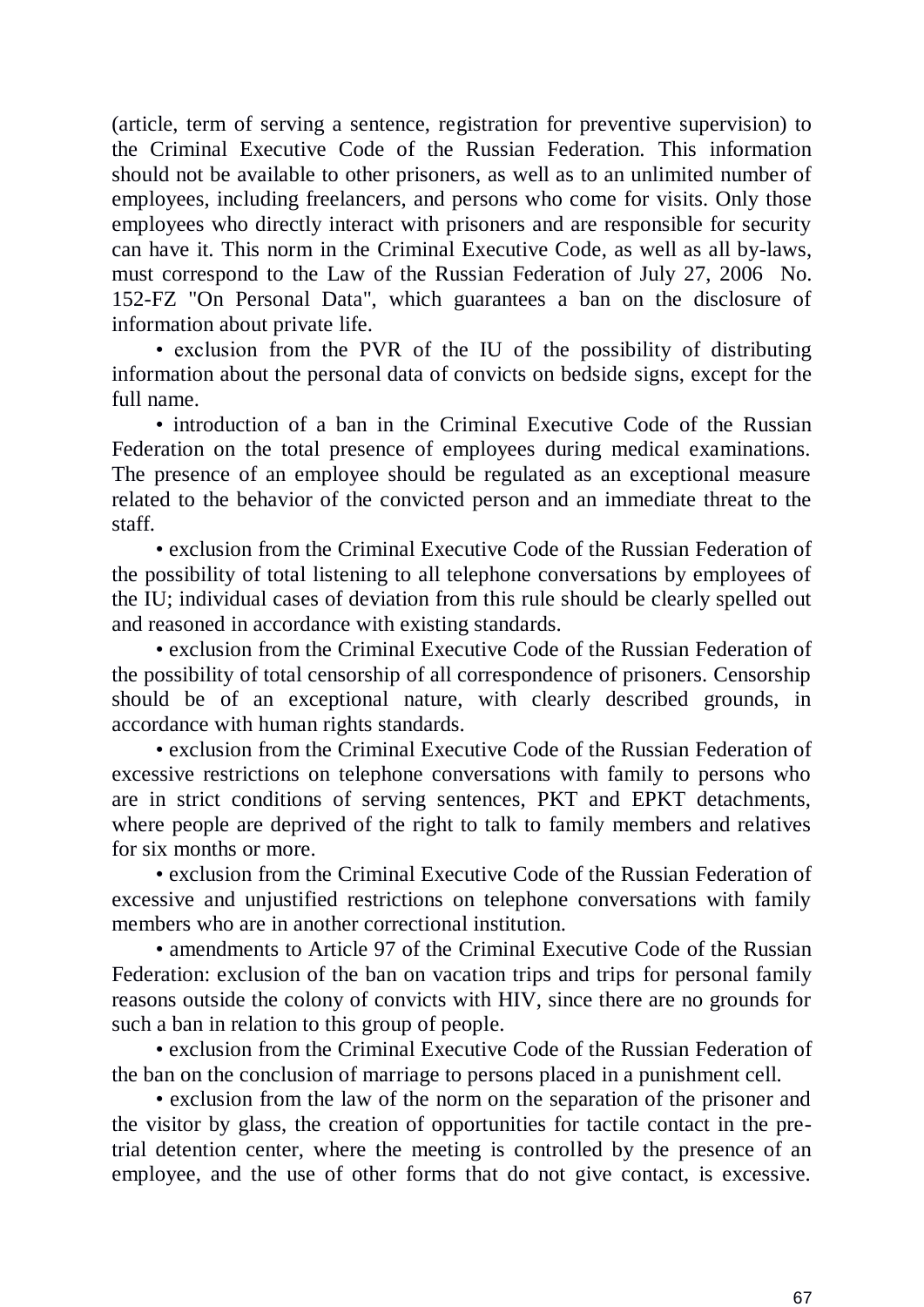Visits through glass should only be used in exceptional situations, and not as a rule.

• exclusion from the Criminal Executive Code of the Russian Federation of the possibility of total listening to convicts during short-term visits in correctional colonies, exceptions should be clearly spelled out and have a closed character.

• exclusion from Annex 1, paragraph 3 to the Order of the Ministry of Justice of the Russian Federation of 15.10.2005 N 189 (ed. of 29.01.2021) "On approval of the Internal Regulations of pre-trial detention facilities of the penal enforcement system" (Registered with the Ministry of Justice of the Russian Federation on 08.11.2005 N 7139) of the ban on pasting walls, cell equipment with paper, photographs, drawings, clippings from newspapers and magazines.

It is proposed to support draft law No. 1042392-7 "On amendments to Articles 17 and 18 of the Federal Law "On the detention of suspects and accused of committing crimes", in which the right to telephone conversations will not depend on the permission of the investigator, and will allow the accused to communicate with their relatives.

# **Recommendations to the Federal Penitentiary Service of the Russian Federation**

• To regulate the procedure for locating the medical documentation of convicts in the IU, so that it is not available to other convicts and other persons, but only directly to the medical staff and the convicts themselves - patients. Create a departmental order or instruction.

• To amend the Order of the Federal Penitentiary Service of July 27, 2006 No. 512 "On approval of the nomenclature, standards of maintenance and terms of use of furniture, inventory, equipment and household items (property) for institutions executing criminal penalties in the form of deprivation of liberty and pre-trial detention centers of the penal enforcement system", providing each convicted person with a personal storage place for personal belongings.

• To strengthen cooperation with JSC "Post of Russia" in ensuring the control of correspondence sent and received by convicts by simple mail. To conclude an agreement on the maintenance and bilateral signing of registers of correspondence transmitted and received by employees of FSIN institutions in communication offices.

• To regulate the procedure for the possibility of taking photographs when entering into marriage in places of detention.

• To cancel any instructions aimed at interrupting telephone and other conversations in languages other than Russian.

• To eliminate the practice of excessively restricting the ability of prisoners to use personal belongings, the number of which is already limited; it is important that they have constant access to them, excluding the waiting process.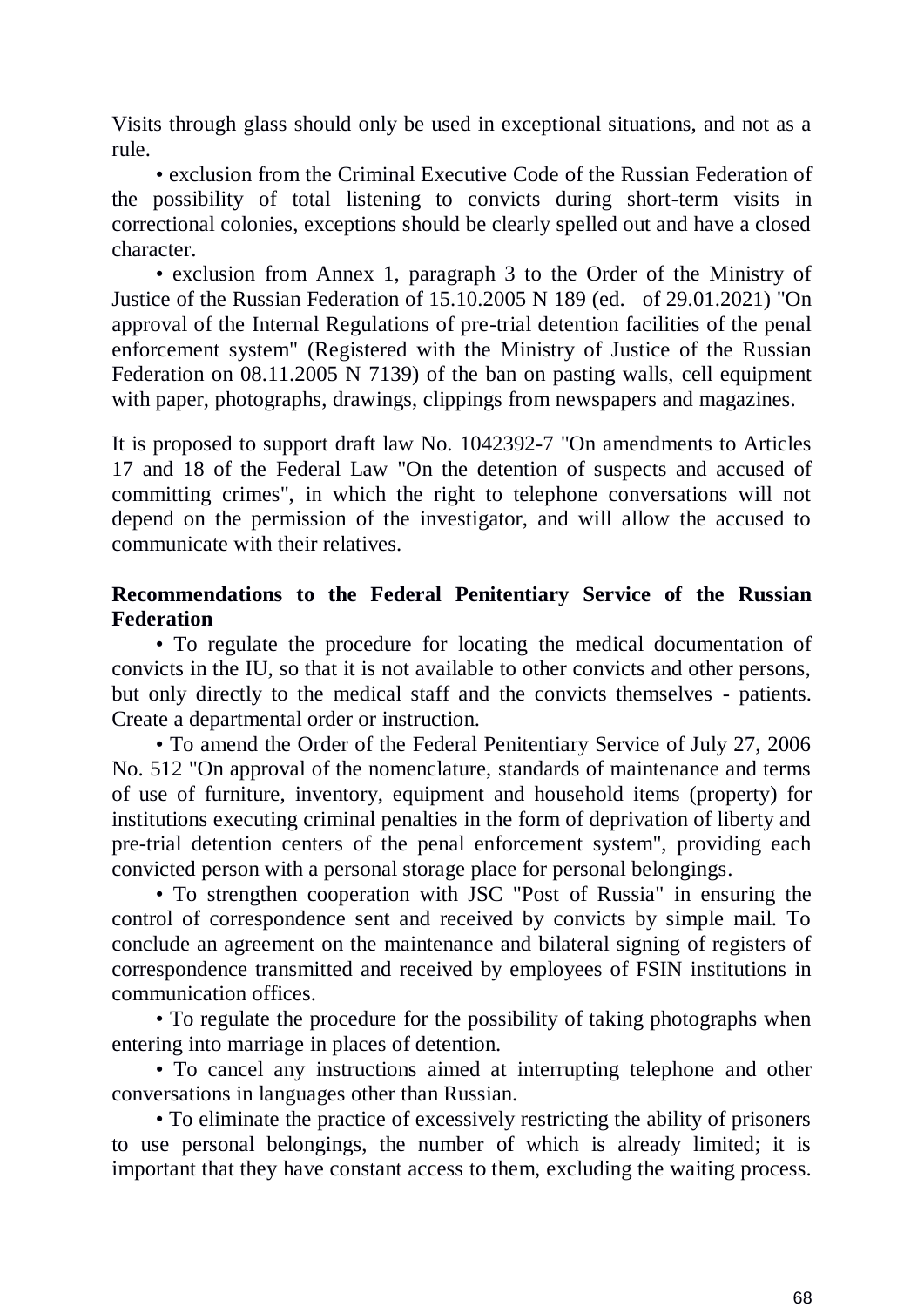All prohibitions and restrictions must be reasonable, justified and determined by law.

• Heads of institutions should pay attention to the organization of confidentiality of telephone conversations, ensure the possibility of using special booths for prisoners' conversations so that they cannot hear each other.

• To develop a positive practice of issuing a coupon to prisoners - a notification of the receipt of a letter for further sending.

• To develop and encourage the beginning positive trend in the realization of the right of convicts to the opportunity to leave the colony on vacation or for family reasons.

• To continue the practice of reducing the number of prisoners serving sentences in regions of the Russian Federation that are remote from the place of residence of relatives.

• To develop the established positive practices of marriage in places of detention (in a temple, in civilian clothes, with the possibility of spending time with a spouse after marriage, providing a long date, using photography, etc.).

• To create conditions in long-term visiting rooms for people with musculoskeletal disorders.

• To create conditions for walking in the fresh air during long visits: organization of walking yards in all institutions of the Federal Penitentiary Service on the basis of existing regional experience.

• In the rooms of short-term visits, the separation glass should be removed, which distances the convicts and visitors, and conditions for tactile contact should be created. These measures are not provided for by law and are an arbitrary additional restriction in the IU.

• To ensure the confidentiality of short-term visits from other prisoners in the IU and from other prisoners in the pre-trial detention center.

• To spread the positive practice of creating places for children to play in rooms for short-term visits and outdoor playgrounds for children who have arrived for short-term visits.

• To spread in all institutions of the Federal Penitentiary Service the positive practice of providing drinking water in the rooms of short-term visits for both visitors and prisoners, as well as the opportunity to go to the toilet for all persons who are on a short-term visit.

• To develop the practice of encouraging forms of meetings with relatives and friends for prisoners who are positively characterized ("Open Days", meetings in cafes).

• To spread in all institutions of the Federal Penitentiary Service the practice of individual conversations with the head of the detachment or a psychologist, in the event of the death of a relative, and subsequent psychological support of prisoners.

• To spread the practice in the IU, according to which prisoners are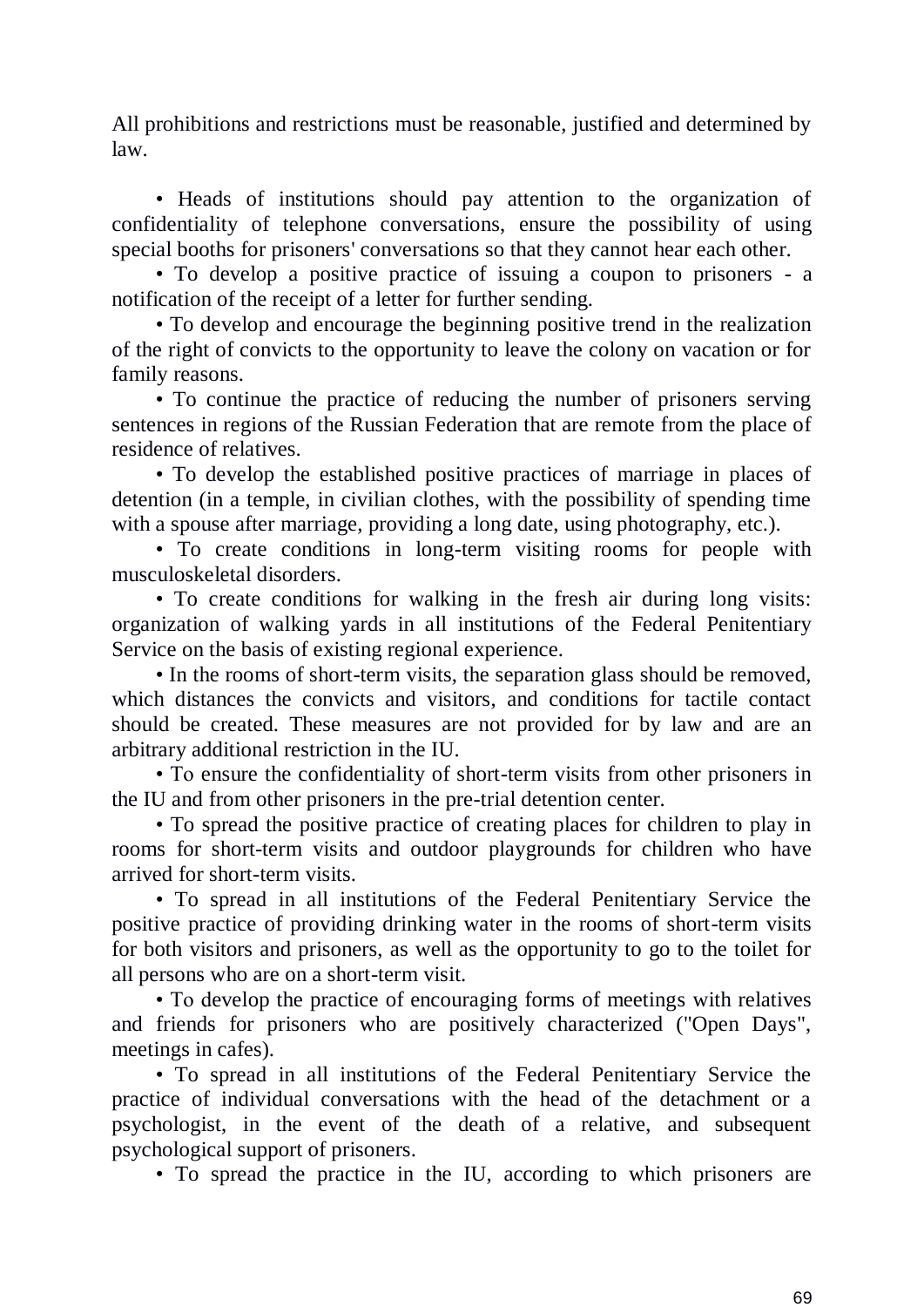allowed to design premises, paint walls, improve and decorate the territory of the local area.

• To oblige the Federal Penitentiary Service in all regions of the Russian Federation to check the privacy of sanitary facilities and the lack of video surveillance of these places in detachments and cameras.

• To provide the possibility of drying personal belongings in the pre-trial detention center.

• To organize access to personal belongings that convicts can keep with them, without waiting for 2-3 hours.

• To organize the possibility of quick access to summer / winter clothing, regardless of the time of year.

• To allocate the necessary funds to replenish the library fund of institutions with literature in the languages of persons who are kept in the institution.

• To provide an item of expenses for an interpreter in the budget of institutions, especially in those regions where there is the largest number of foreign citizens.

• To provide the opportunity to receive parcels and have visits on weekends in all institutions of the Federal Penitentiary Service.

• To expand the space of rooms for receiving parcels, provide them with seats, equip the rooms for receiving parcels with sanitary units.

• To provide institutions with rooms for long and short-term visits in an amount corresponding to the fullness, and eliminating the delay in the process of obtaining visits

• To develop encouraging practices for prisoners who are characterized by positive behavior.

• To provide the possibility for prisoners in pre-trial detention to engage in creativity and the provision of the necessary equipment for this for a certain period of time.

• To encourage the participation of various external institutions in the life of the colonies.

• To eliminate the practice of unjustified refusal to grant long-term visits for reasons not provided for by regulatory legal acts regulating these legal relations.

• To develop, prepare and introduce a mandatory training program for employees of FSIN institutions on the observance of human rights, the rule of law and international treaties in the field of the penitentiary system.

• To work with the medical staff of institutions to explain the inadmissibility of disclosing medical information to other persons without the consent of the convicted person, based on the fact that the actions of the Federal Law "On the basics of protecting the health of citizens" also apply to prisoners.

• To inform the heads of institutions that the prohibition of holidays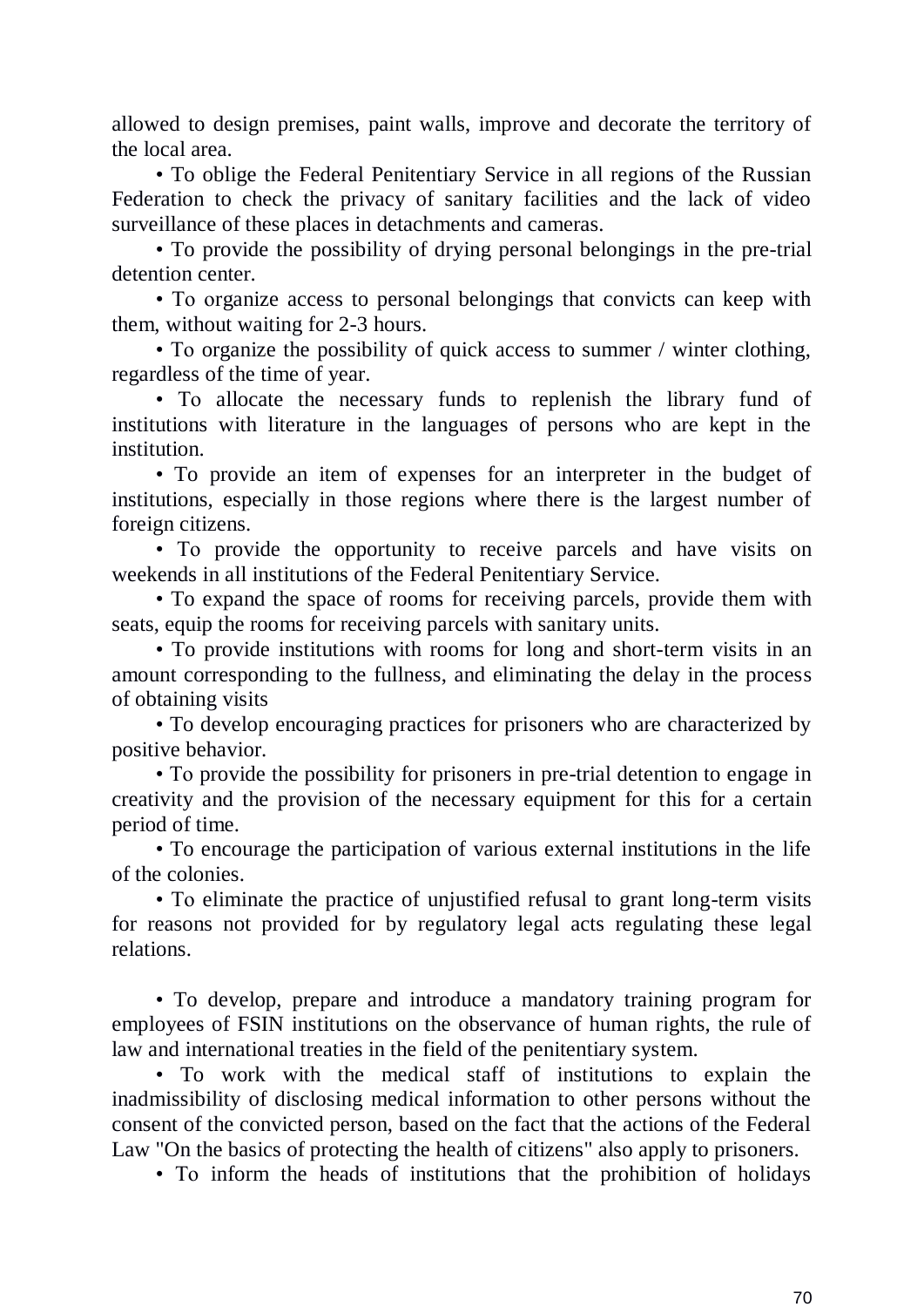outside the colony and trips outside the institutions for personal family reasons is possible only on the grounds clearly specified in the law.

• To conduct explanatory work with employees of institutions that there is no ban on the possibility of storing personal items on the surface of nightstands. On the contrary, it creates conditions close to home, comfort, and has a positive effect on the adaptation of convicts.

• To work with the heads of institutions explaining that it is not allowed to introduce additional restrictions on food without a reasonable and justified explanation.

• To work with the heads of the FSIN institutions on the inadmissibility of not providing information to the members of the PMC that affects the rights of prisoners.

## **Recommendations to the Prosecutor's Office on monitoring the observance of human rights in places of deprivation of liberty**

• To classify and analyze complaints and appeals of prisoners by areas of human rights, highlighting issues related to the right to privacy as a separate area of human rights.

• To treat the PMC as a full-fledged partner that promotes the humanization of the penal enforcement system and protects the rights of persons in custody. To respond carefully to their statements, requests and appeals.

## **Recommendations to the Human Rights Commissioners of the regions of the Russian Federation**

• To classify and analyze complaints and appeals of prisoners by areas of human rights.

• To treat the PMC as a full-fledged partner that promotes the humanization of the penal enforcement system and protects the rights of persons in custody. To respond carefully to their statements, requests and appeals.

• To organize joint events on the protection of the rights of persons in custody.

### **Recommendations to the Public Monitoring Commissions**

• To pay attention to all areas of prisoners' rights when visiting penal institutions.

• To identify the area of the right to privacy as a separate area of human rights compliance and use the experience and tools of this study in their work.

• To draw conclusions based on the results of visits to each institution.

• To put into practice the preparation of annual reports on the human rights situation in places of deprivation of liberty, including a separate chapter on the